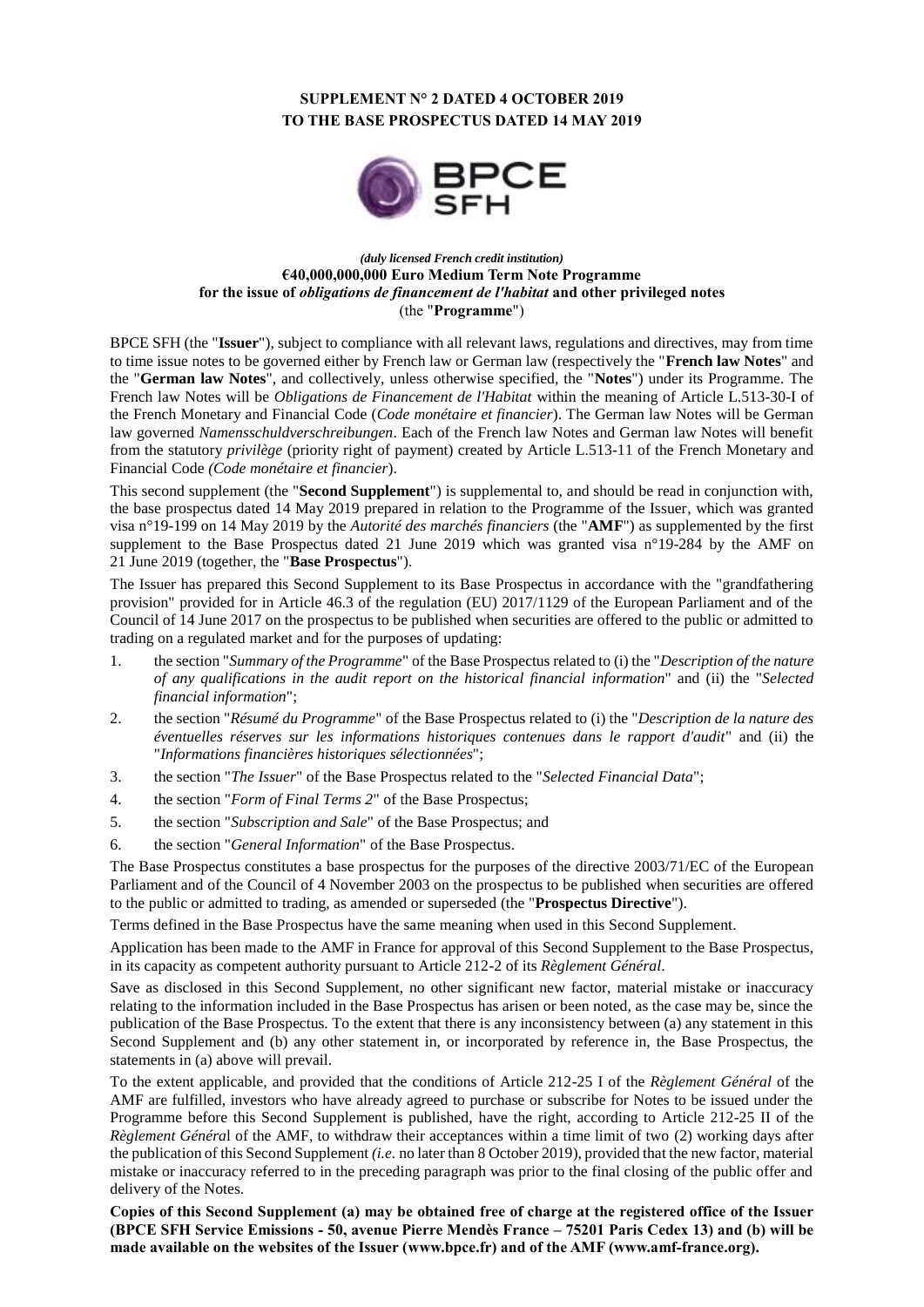#### **TABLE OF CONTENTS**

| PERSON RESPONSIBLE FOR THE INFORMATION GIVEN IN THE SECOND SUPPLEMENT TO |  |
|--------------------------------------------------------------------------|--|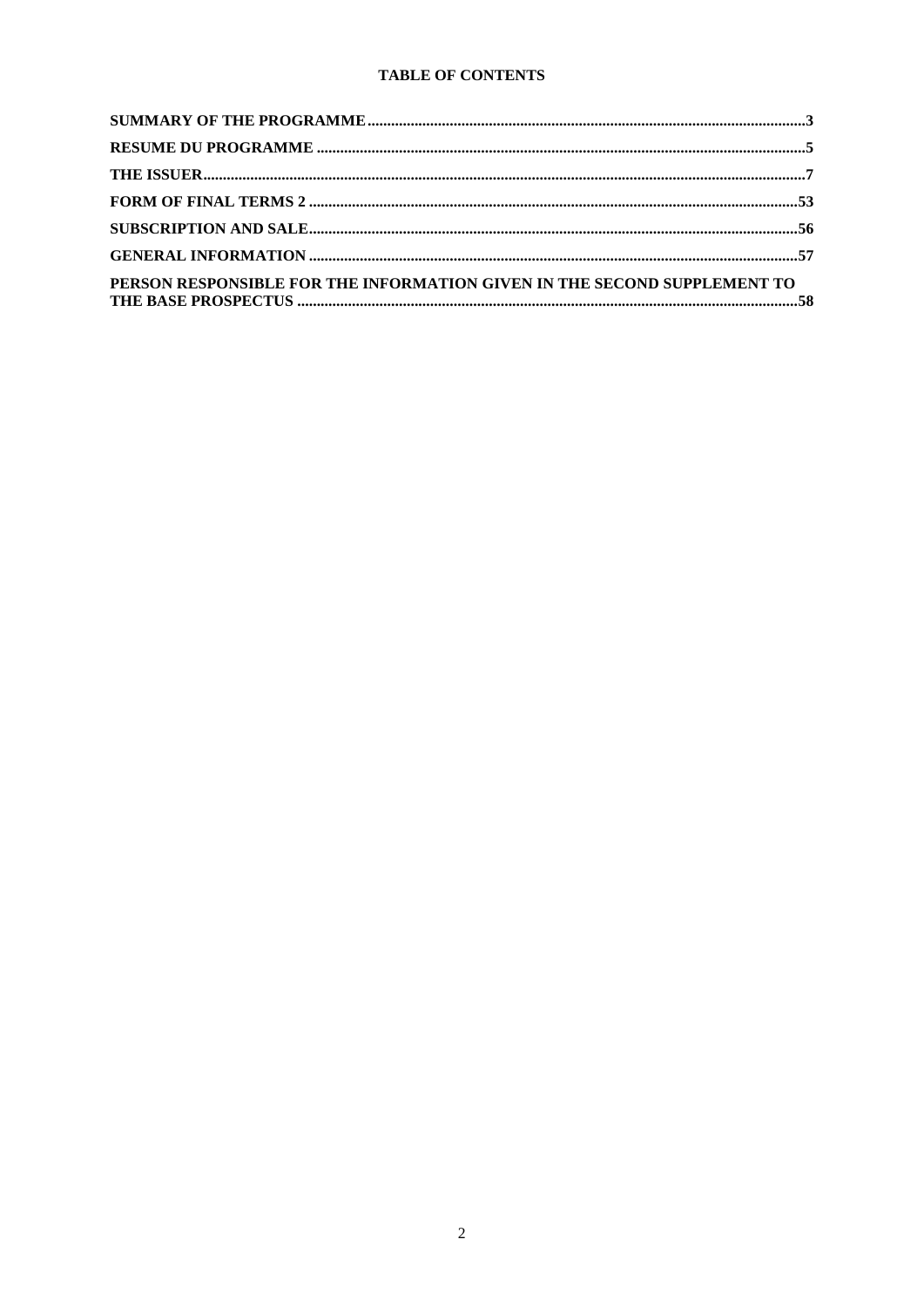#### **SUMMARY OF THE PROGRAMME**

<span id="page-2-0"></span>**1.** On page 8 of the Base Prospectus, the section "*Description of the nature of any qualifications in the audit report on the historical financial information*" set out in Element B.10 is updated and completed with the following information:

| B.10 | Description of the<br>nature of any<br>qualifications in the<br>audit report on the<br>historical financial<br>information | The statutory auditors' report related to the financial statements of the<br>Issuer for the half year ended 30 June 2019 does not contain any<br>qualifications. |
|------|----------------------------------------------------------------------------------------------------------------------------|------------------------------------------------------------------------------------------------------------------------------------------------------------------|
|------|----------------------------------------------------------------------------------------------------------------------------|------------------------------------------------------------------------------------------------------------------------------------------------------------------|

**2.** On page 8 of the Base Prospectus, the section "*Selected financial information*" set out in Element B.12 is deleted in its entirety and replaced with the following information:

| <b>B.12</b><br>information | Selected financial | The following tables show the key figures related to the income statement<br>and balance sheet of the Issuer as at 31 December 2017 and 31 December<br>2018: |            |            |
|----------------------------|--------------------|--------------------------------------------------------------------------------------------------------------------------------------------------------------|------------|------------|
|                            |                    | <b>Balance</b> sheet                                                                                                                                         | 31/12/2017 | 31/12/2018 |
|                            |                    | (in thousands of euros)                                                                                                                                      |            |            |
|                            |                    | Receivables due from credit                                                                                                                                  | 25,296,945 | 24,371,249 |
|                            |                    | institutions<br>Bonds and other fixed assets                                                                                                                 | 414,301    | 412,066    |
|                            |                    | Total assets                                                                                                                                                 | 25,879,076 | 24,926,285 |
|                            |                    | Debt securities                                                                                                                                              | 23,249,498 | 23,491,516 |
|                            |                    | Shareholder's equity (before<br>"FRBG")                                                                                                                      | 641,410    | 641,463    |
|                            |                    | <b>Total liabilities</b>                                                                                                                                     | 25,879,076 | 24,926,285 |
|                            |                    | <b>Income statement</b>                                                                                                                                      | 31/12/2017 | 31/12/2018 |
|                            |                    | (in thousands of euros)                                                                                                                                      |            |            |
|                            |                    | Net banking income                                                                                                                                           | 8,616      | 8,801      |
|                            |                    | Gross operating income                                                                                                                                       | 5,532      | 5,523      |
|                            |                    | Operating income                                                                                                                                             | 5,532      | 5,523      |
|                            |                    | Income before tax                                                                                                                                            | 5,532      | 5,523      |
|                            |                    | Net income                                                                                                                                                   | 3,097      | 2,995      |
|                            |                    | The following tables show the key figures related to the income statement<br>and balance sheet of the Issuer as at 30 June 2018 and 30 June 2019:            |            |            |
|                            |                    | <b>Balance</b> sheet                                                                                                                                         | 30/06/2019 | 30/06/2018 |
|                            |                    | (in thousands of euros)                                                                                                                                      |            |            |
|                            |                    | Receivables due from credit<br>institutions                                                                                                                  | 26,518,179 | 22,546,003 |
|                            |                    | Bonds and other fixed assets                                                                                                                                 | 405,030    | 407,270    |
|                            |                    |                                                                                                                                                              |            |            |
|                            |                    | Total assets                                                                                                                                                 | 27,085,864 | 23,106,522 |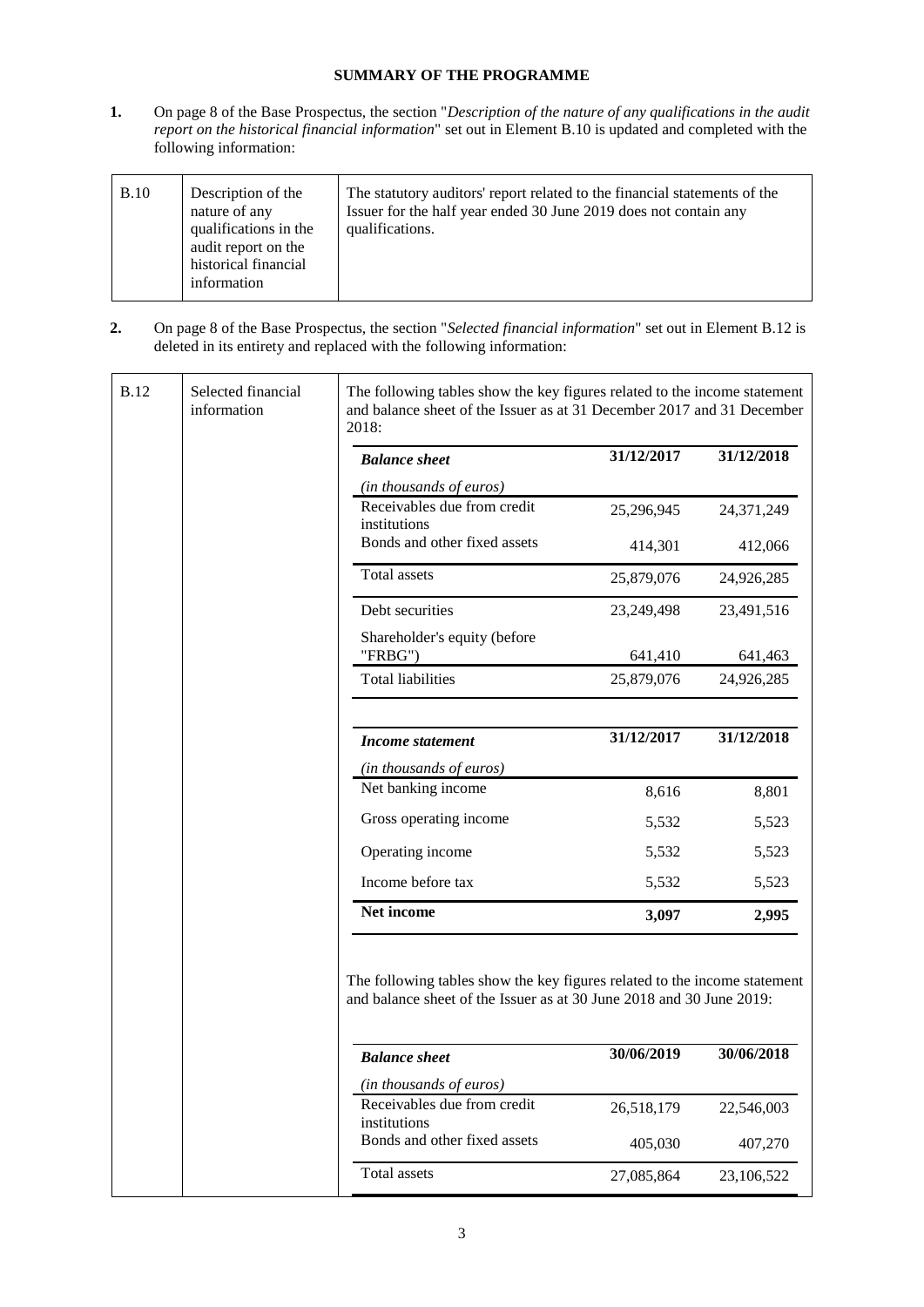|                                         | 26,284,892 | 22,314,202 |
|-----------------------------------------|------------|------------|
| Shareholder's equity (before<br>"FRBG") | 638,662    | 638,786    |
| <b>Total liabilities</b>                | 27,085,864 | 23,106,522 |
| Income statement                        | 30/06/2019 | 30/06/2018 |
| (in thousands of euros)                 |            |            |
| Net banking income                      | 4,399      | 4,248      |
| Gross operating income                  | 1,261      | 1,500      |
| Operating income                        | 1,261      | 1,500      |
| Income before tax                       | 1,261      | 1,500      |
| Net income                              | 45         | 318        |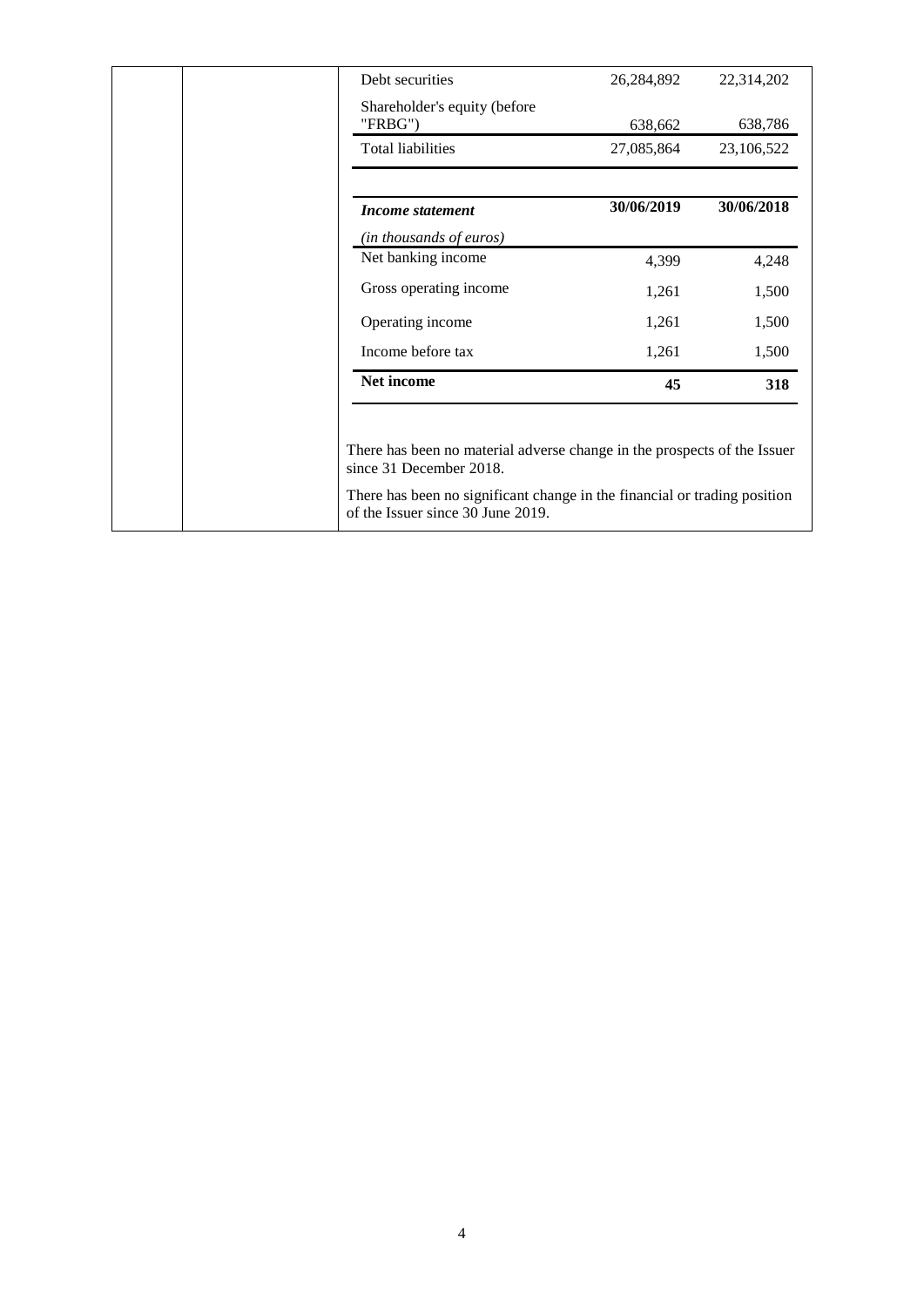#### **RESUME DU PROGRAMME**

<span id="page-4-0"></span>**1.** On page 22 of the Base Prospectus, the section "*Description de la nature des éventuelles réserves sur les informations historiques contenues dans le rapport d'audit*" set out in Element B.10 is updated and completed with the following information:

| <b>B.10</b> | Description de la<br>nature des éventuelles<br>réserves sur les<br>informations<br>historiques contenues<br>dans le rapport<br>d'audit | Le rapport des commissaires aux comptes relatifs aux comptes sociaux de<br>l'Emetteur pour le semestre arrêté le 30 juin 2019 ne contient aucune<br>réserve. |
|-------------|----------------------------------------------------------------------------------------------------------------------------------------|--------------------------------------------------------------------------------------------------------------------------------------------------------------|
|-------------|----------------------------------------------------------------------------------------------------------------------------------------|--------------------------------------------------------------------------------------------------------------------------------------------------------------|

**2.** On page 22 of the Base Prospectus, the section "*Informations financières historiques sélectionnées*" set out in Element B.12 is deleted in its entirety and replaced with the following information:

| <b>B.12</b> | <b>Informations</b><br>financières<br>historiques<br>sélectionnées | Les tableaux ci-dessous indiquent les chiffres clés relatifs au compte de<br>résultat et au bilan de l'Emetteur au 31 décembre 2017 et au<br>31 décembre 2018 :      |            |            |
|-------------|--------------------------------------------------------------------|----------------------------------------------------------------------------------------------------------------------------------------------------------------------|------------|------------|
|             |                                                                    | <b>Bilan</b>                                                                                                                                                         | 31/12/2017 | 31/12/2018 |
|             |                                                                    | (en milliers d'euros)                                                                                                                                                |            |            |
|             |                                                                    | Créances sur les établissements<br>de crédit<br>Obligations et autres titres à                                                                                       | 25.296.945 | 24.371.249 |
|             |                                                                    | revenu fixe                                                                                                                                                          | 414.301    | 412.066    |
|             |                                                                    | Total de l'actif                                                                                                                                                     | 25.879.076 | 24.926.285 |
|             |                                                                    | Dettes représentées par un titre                                                                                                                                     | 23.249.498 | 23.491.516 |
|             |                                                                    | Capitaux propres (hors "FRBG")                                                                                                                                       | 641.410    | 641.463    |
|             |                                                                    | Total du passif                                                                                                                                                      | 25.879.076 | 24.926.285 |
|             |                                                                    | Compte de résultat<br>(en milliers d'euros)                                                                                                                          | 31/12/2017 | 31/12/2018 |
|             |                                                                    | Produit net bancaire                                                                                                                                                 | 8.616      | 8.801      |
|             |                                                                    | Résultat brut d'exploitation                                                                                                                                         | 5.532      | 5.523      |
|             | Résultat d'exploitation                                            | 5.532                                                                                                                                                                | 5.523      |            |
|             |                                                                    | Résultat courant avant impôt                                                                                                                                         | 5.532      | 5.523      |
|             |                                                                    | Résultat net                                                                                                                                                         | 3.097      | 2.995      |
|             |                                                                    | Les tableaux ci-dessous indiquent les chiffres clés relatifs au compte de<br>résultat et au bilan de l'Emetteur au 30 juin 2018 et au 30 juin 2019 :<br><b>Bilan</b> |            |            |
|             |                                                                    | (en milliers d'euros)                                                                                                                                                | 30/06/2019 | 30/06/2018 |
|             |                                                                    | Créances sur les établissements<br>de crédit<br>Obligations et autres titres à                                                                                       | 26.518.179 | 22.546.003 |
|             |                                                                    | revenu fixe                                                                                                                                                          | 405.030    | 407.270    |
|             |                                                                    | Total de l'actif                                                                                                                                                     | 27.085.864 | 23.106.522 |
|             |                                                                    | Dettes représentées par un titre                                                                                                                                     | 26.284.892 | 22,314,202 |
|             |                                                                    | Capitaux propres (hors "FRBG")                                                                                                                                       | 638.662    | 638.786    |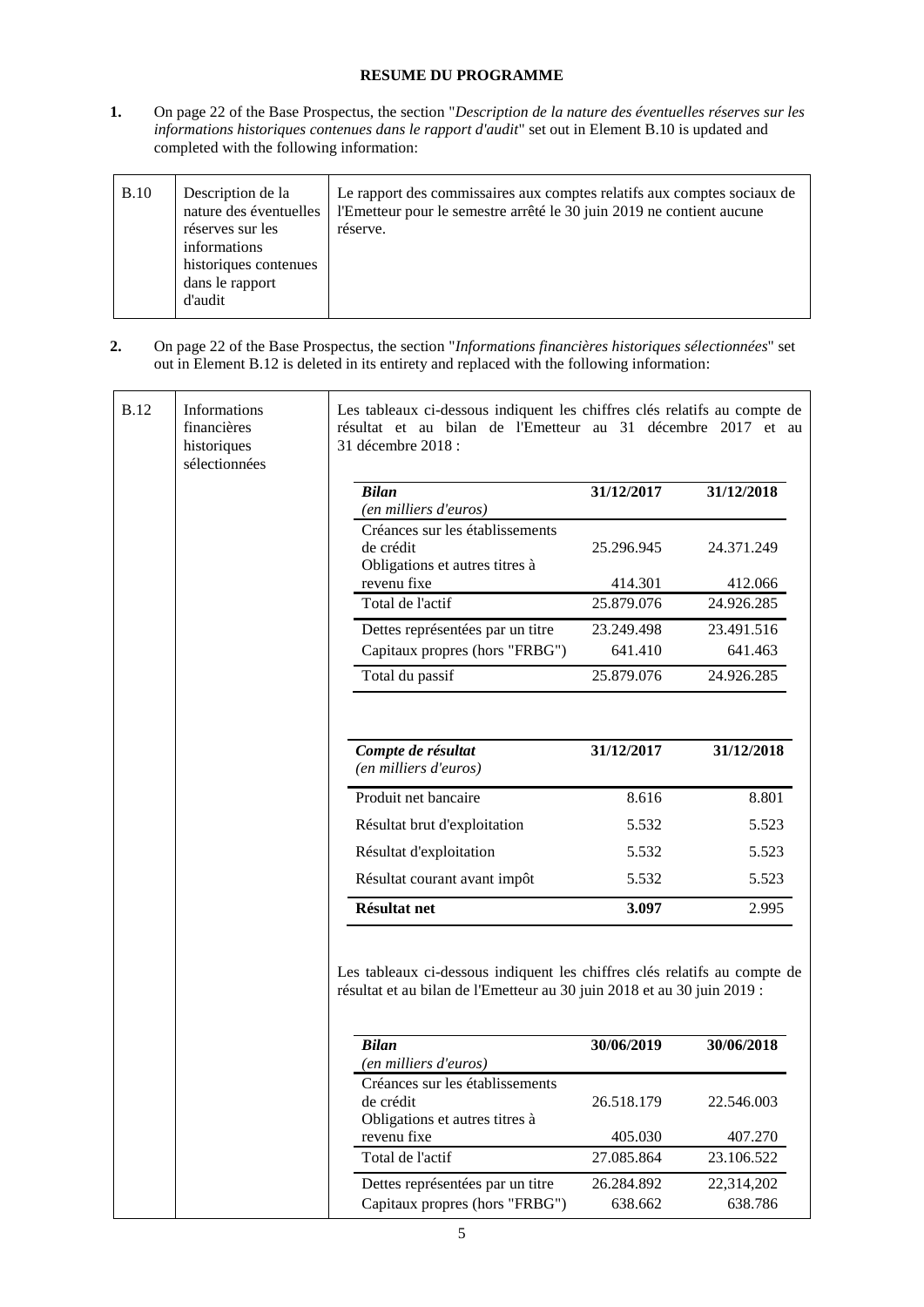| Total du passif                             | 27.085.864 | 23.106.522 |
|---------------------------------------------|------------|------------|
| Compte de résultat<br>(en milliers d'euros) | 30/06/2019 | 30/06/2018 |
| Produit net bancaire                        | 4.399      | 4.248      |
| Résultat brut d'exploitation                | 1.261      | 1.500      |
| Résultat d'exploitation                     | 1.261      | 1.500      |
| Résultat courant avant impôt                | 1.261      | 1.500      |
| <b>Résultat net</b>                         | 45         | 318        |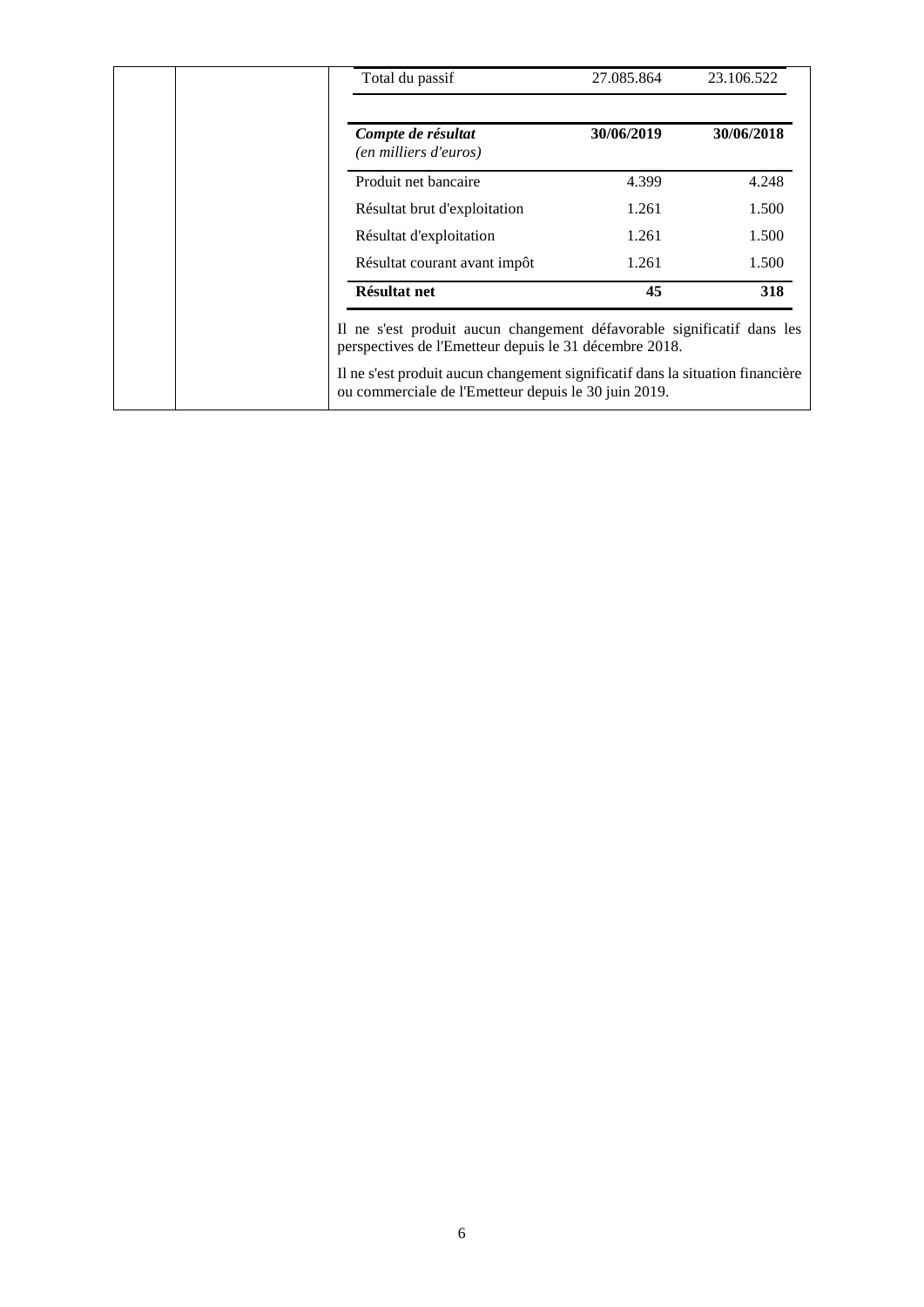#### **THE ISSUER**

<span id="page-6-0"></span>On page 123 of the Base Prospectus, the section "*Selected Financial Data*" is updated and completed with the following information:



Société Anonyme à Conseil d'Administration Au capital de 600.000.000 euros Siège social : 50 avenue Pierre Mendès France – 75013 PARIS 501 682 033 RCS PARIS

#### **RAPPORT FINANCIER SEMESTRIEL**

Le présent rapport a pour objet d'exposer l'activité de la Société au cours du premier semestre 2019, conformément aux dispositions de l'article L.451-1-2 du Code monétaire et financier et de l'article 222- 3 du Règlement Général de l'Autorité des Marchés Financiers.

Ce rapport comprend :

| I. | Le rapport du Conseil d'administration                           | p2   |
|----|------------------------------------------------------------------|------|
| П. | Les comptes semestriels au 30 juin 2019                          | p24  |
| Ш. | Le rapport des Commissaires aux comptes sur les dits comptes     | p 43 |
|    | IV. L'attestation du responsable du rapport financier semestriel | p 45 |

**\* \* \***

Le présent rapport financier annuel est déposé auprès de l'AMF selon les modalités prévues par le Règlement Général.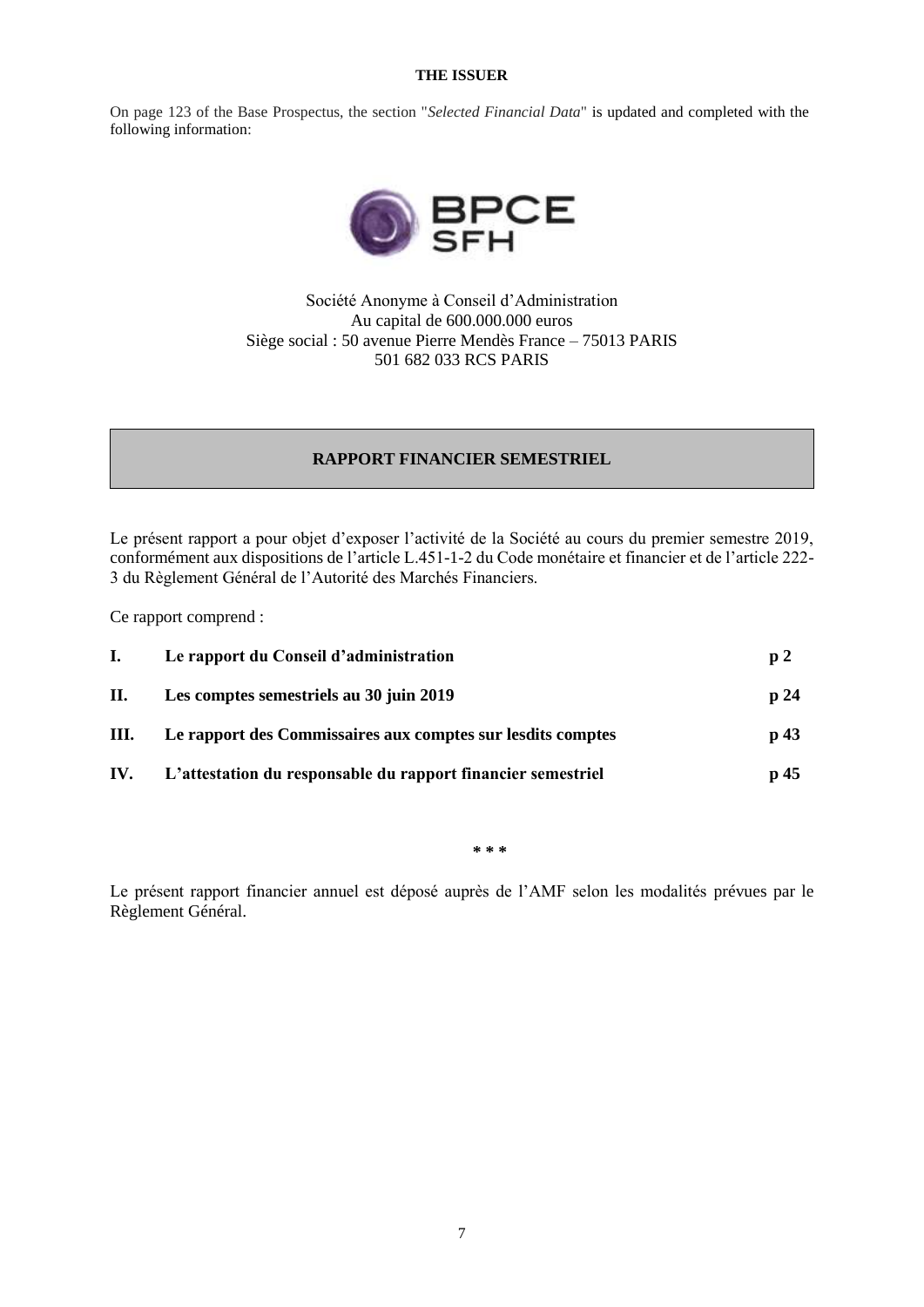

# Société Anonyme à Conseil d'Administration Au capital de 600.000.000 euros Siège social : 50 avenue Pierre Mendès France – 75013 PARIS 501 682 033 RCS PARIS

# **RAPPORT SEMESTRIEL DU CONSEIL D'ADMINISTRATION SUR LES COMPTES AU 30 JUIN 2019**

Mesdames, Messieurs,

Les comptes de BPCE SFH au 30 juin 2019 sont joints au présent rapport.

Les termes et expressions spécifiques utilisés dans le présent rapport ont la signification qui leur est attribuée ci-dessous :

**« Pool de collatéral »** désigne l'ensemble des crédits à l'habitat octroyés par les Banques Populaires et les Caisses d'Epargne venant en garantie des prêts qui leur sont consentis, conformément à l'article L.211-38 du Code monétaire et financier.

**« Sur-collatéralisation »** désigne l'encours minimum de collatéral (prêts apportés en garantie) demandé par les agences de notation pour conserver le meilleur niveau de notation possible (AAA).

« **Crédit** » désigne un crédit renouvelable multidevises mis à la disposition des Emprunteurs par l'Emetteur.

« **Emprunteurs** » désignent BPCE et certaines Banques Populaires et Caisses d'Epargne et de Prévoyance. Chaque Banque Populaire et Caisse d'Epargne et de Prévoyance est un actionnaire de BPCE.

« **Prêts** » désignent l'encours de la dette des Emprunteurs au titre du Crédit.

# **SITUATION ET ACTIVITE DE LA SOCIETE AU COURS DE L'EXERCICE ECOULE ET EVOLUTIONS PREVISIBLES**

#### **1) Description des principales activités de la Société**

Au cours de l'exercice 2019, BPCE SFH a poursuivi son activité d'émetteur (« Emetteur ») d'obligations de financement de l'habitat (OH) du Groupe BPCE en vertu de son agrément en qualité d'établissement de crédit spécialisé – société de financement de l'habitat délivré par l'Autorité de contrôle prudentiel et de résolution le 1<sup>er</sup> avril 2011.

BPCE SFH réalise des émissions obligataires et le produit de ces émissions est reprêté aux BP, aux CEP ou à BPCE dans une logique de miroirisation en montant, en devise et en durée, moyennant une marge permettant de couvrir les frais de fonctionnement.

Les émissions obligataires de BPCE SFH ont été notées AAA /Aaa par Standard & Poor's et Moody's. Les agences de notation veillent scrupuleusement en particulier au respect du niveau de surcollatéralisation qu'elles estiment requis pour obtenir ces notations au plus haut niveau de leurs échelles.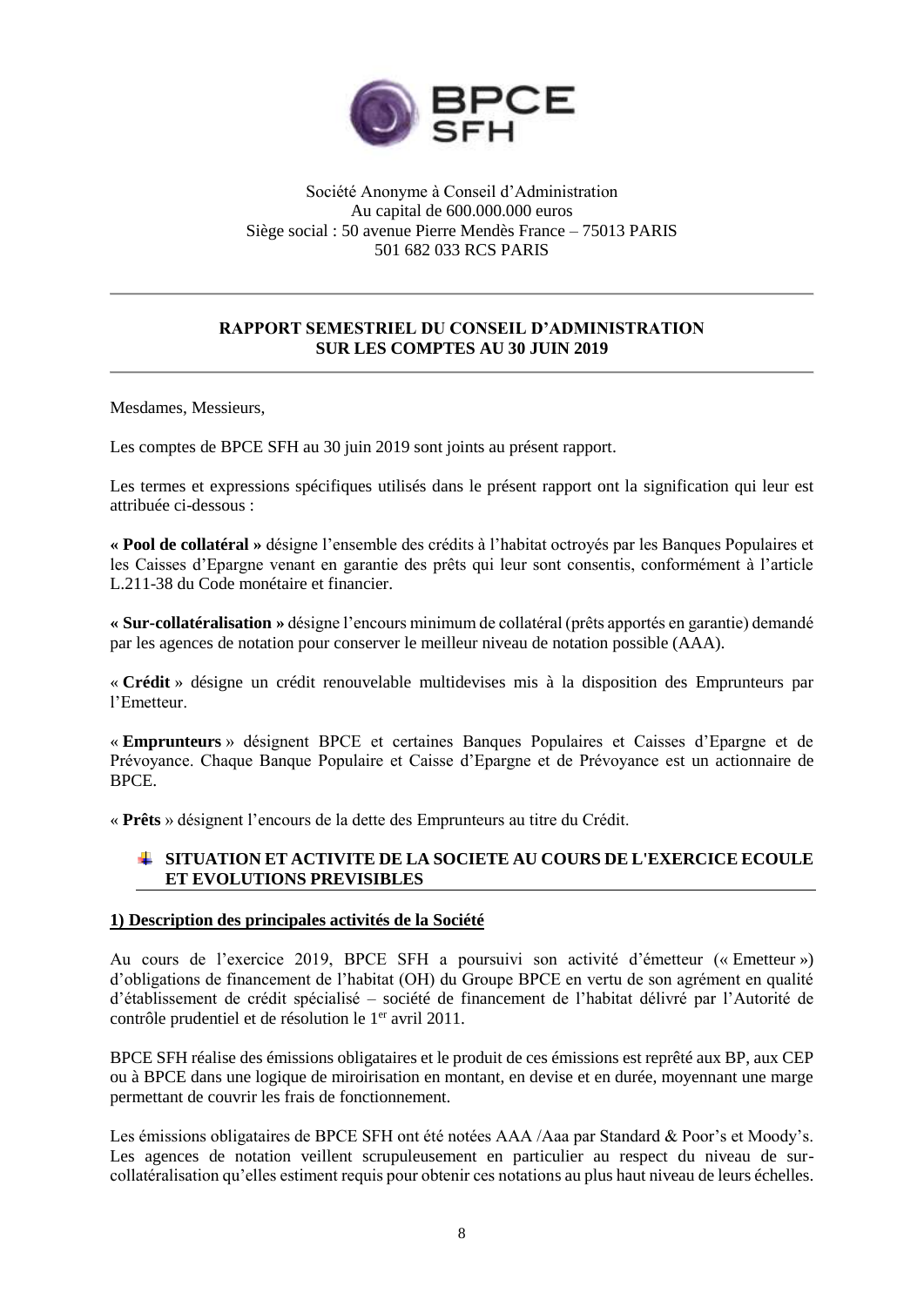Cette sur-collatéralisation est évolutive dans le temps en fonction de la maturité des obligations émises et des cash flows des crédits à l'habitat composant le pool de collatéral.

En vertu de l'article L513-28 du Code monétaire et financier qui définit l'objet exclusif des sociétés de financement de l'habitat et de l'article 4 de ses statuts, la Société peut, pour la réalisation de son objet, exercer les activités et opérations ci-dessous, tant en France qu'à l'étranger :

- i. Opération de crédit et opérations assimilées dans les conditions fixées par la réglementation applicable aux sociétés de financement de l'habitat et dans les limites de son agrément ;
- ii. Opération de financement dans les conditions fixées par la règlementation applicable aux sociétés de financement de l'habitat au moyen de l'émission d'obligations de financement de l'habitat ou toutes autres ressources conformément à la règlementation applicable aux sociétés de financement de l'habitat ; et
- iii. L'Emetteur peut accomplir toutes opérations qu'une société de financement de l'habitat est autorisée à accomplir, ou serait à l'avenir autorisée à accomplir, conformément aux lois et règlements applicables, et plus généralement toutes opérations concourant à l'accomplissement de son objet social, dès lors que ces opérations sont conformes à l'objet exclusif des sociétés de financement de l'habitat tel que défini par les lois et règlements applicables.



Dans le cadre du Programme, l'Emetteur peut à tout moment émettre des Titres qui seront souscrits par les Investisseurs / détenteurs d'OH et titulaires de créances privilégiées.

Les revenus de ces Titres seront utilisés par l'Emetteur, en tant que prêteur, pour financer des avances qui seront mises à disposition des Emprunteurs dans le cadre du Crédit.

Pour garantir le paiement complet et dans les délais de toutes les Obligations Sécurisées, chaque Garant a accepté de remettre en garantie certains actifs éligibles au bénéfice de l'Emetteur, en tant que prêteur. Ces actifs remis en garantie, conformément à l'article L.211-38 du Code monétaire et financier, constituent le pool de collatéral. Il s'agit de créances résidentielles à l'habitat consenties à des particuliers par les Banques Populaires et les Caisses d'Epargne et bénéficiant d'une hypothèque de 1er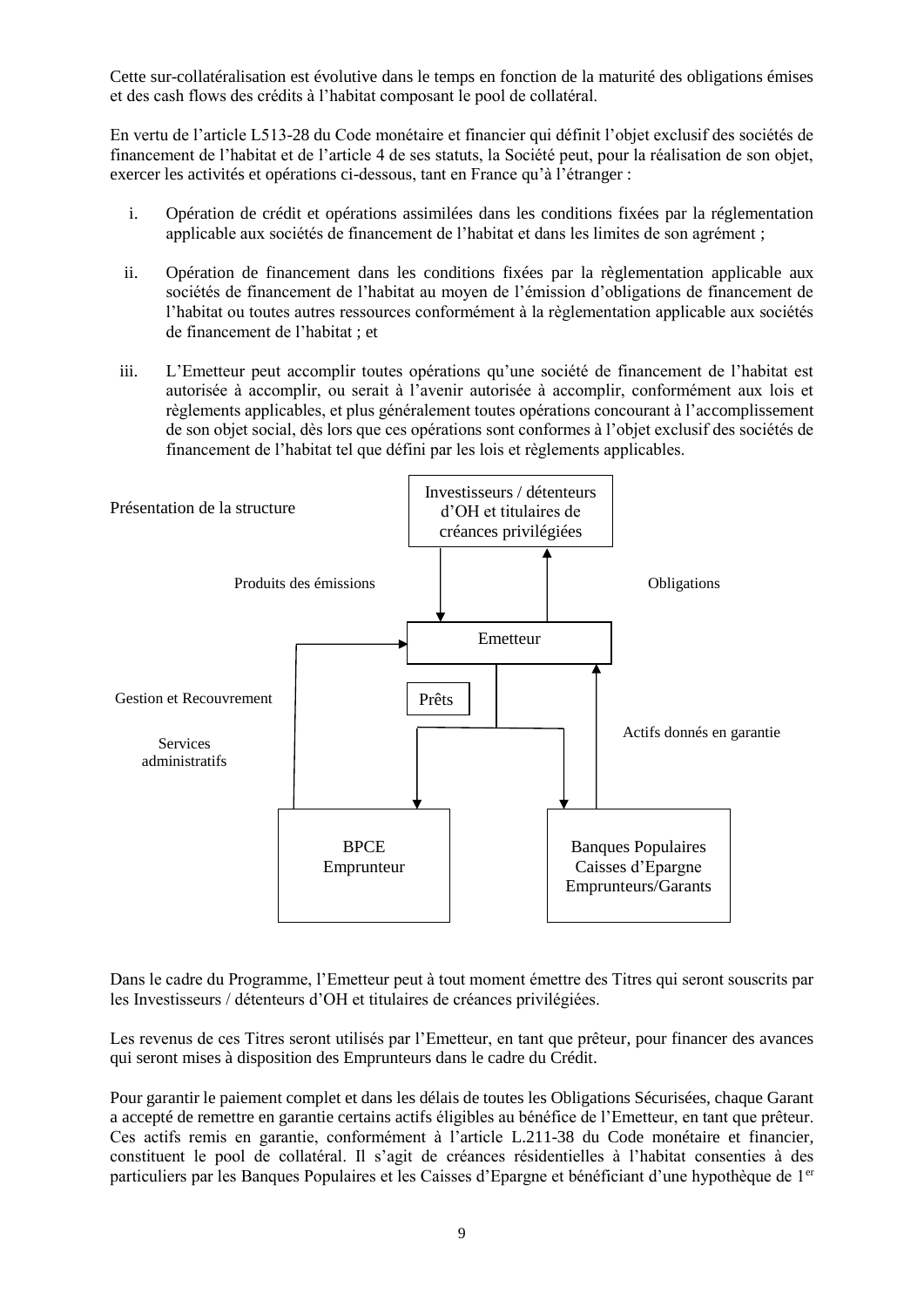rang ou d'une caution accordée par un établissement de crédit, une société de financement ou une entreprise d'assurance.

Ces créances répondent à un certain nombre de critères d'éligibilité, plus restrictifs que les critères légaux, et dont les principaux sont :

- le prêt est destiné à l'acquisition, la rénovation, la construction ou le refinancement d'un bien immobilier à usage d'habitation et est accordé à une personne physique ou à une société civile immobilière détenue par des personnes physiques ;
- le bien immobilier financé doit être situé en France ;
- le prêt à l'habitat est soumis au droit français et libellé en euro ;
- tous les critères et conditions préalables appliqués par l'apporteur de collatéral au titre de ses procédures habituelles d'accord de crédit doivent être satisfaits ;
- le prêt à l'habitat n'est pas accordé à un employé de l'apporteur de collatéral ayant produit ce crédit ;
- le prêt s'amortit sur base mensuelle ou trimestrielle ou semestrielle ;
- à la date de mobilisation concernée :
	- o le capital restant dû au titre du prêt à l'habitat n'excède pas 1 000 000  $\epsilon$ ;
	- o le rapport entre le montant du prêt à l'habitat et la valeur actualisée du bien immobilier financé est inférieur ou égal à 100% ;
	- o la durée restant à courir du prêt à l'habitat est inférieur ou égal à 30 ans ;
	- o le prêt ne présente aucune échéance impayée ;
	- o l'emprunteur a payé au moins une échéance d'intérêt ;
	- o l'emprunteur est noté au moins 8 sur l'échelle de notation de crédit interne au groupe BPCE (critère non contractuel).

En outre, lorsqu'il s'agit de prêts cautionnés, BPCE SFH s'est fixée le respect d'un ratio charges d'emprunts / revenus du débiteur, qui doit être d'au maximum 33% lors de l'octroi du prêt, en application de l'article 129 e) du CRR.

Par ailleurs, BPCE SFH a nommé BPCE en tant que mandataire (i) pour exécuter les missions de gestion et de recouvrement mentionnés à l'article L513-15 du Code monétaire et financier et (ii) pour fournir à l'Emetteur certains services relatifs au traitement administratif, logistique, fiscal, comptable ou règlementaire, au contrôle interne et à l'assistance juridique de l'Emetteur et relatifs à l'exercice de certain de ses droits et l'exécution de certaines de ses obligations dans le cadre du Programme.

# **2) Description de toute tendance connue ayant des répercussions sur la Société et ses secteurs d'activité**

BPCE SFH, en tant qu'émetteur d'obligation de financement de l'habitat intervient sur le marché des obligations sécurisées. Ce marché a montré une forte résilience au travers des différentes crises passées. En 2016, les volumes d'émissions sur le marché primaire Euro-benchmark furent bien inférieurs par rapport à 2015. Par ailleurs, il existait des incertitudes en 2017 concernant la durée du programme d'achat de la Banque Centrale Européenne (CBPP3) qui contribua à l'augmentation du volume des obligations sécurisées en euros.

De plus, la législation et la réglementation applicables aux institutions financières et ayant un impact sur la Société ont significativement évolué depuis 2008 et le début de la crise financière.

Plus généralement, les régulateurs et législateurs français et européens sont à tout moment susceptibles de prendre des mesures nouvelles ou différentes qui pourraient impacter significativement le système financier dans son ensemble ou la Société en particulier.

# **3) Logique bilancielle**

BPCE SFH bénéficie des dispositions des articles L.211-36 à L.211-40 du Code monétaire et financier correspondant à la transposition en droit français de la Directive de l'Union Européenne dite Directive Collatéral.

Cela permet d'éviter, en régime de croisière, le transfert dans le bilan de l'émetteur des actifs affectés en garantie.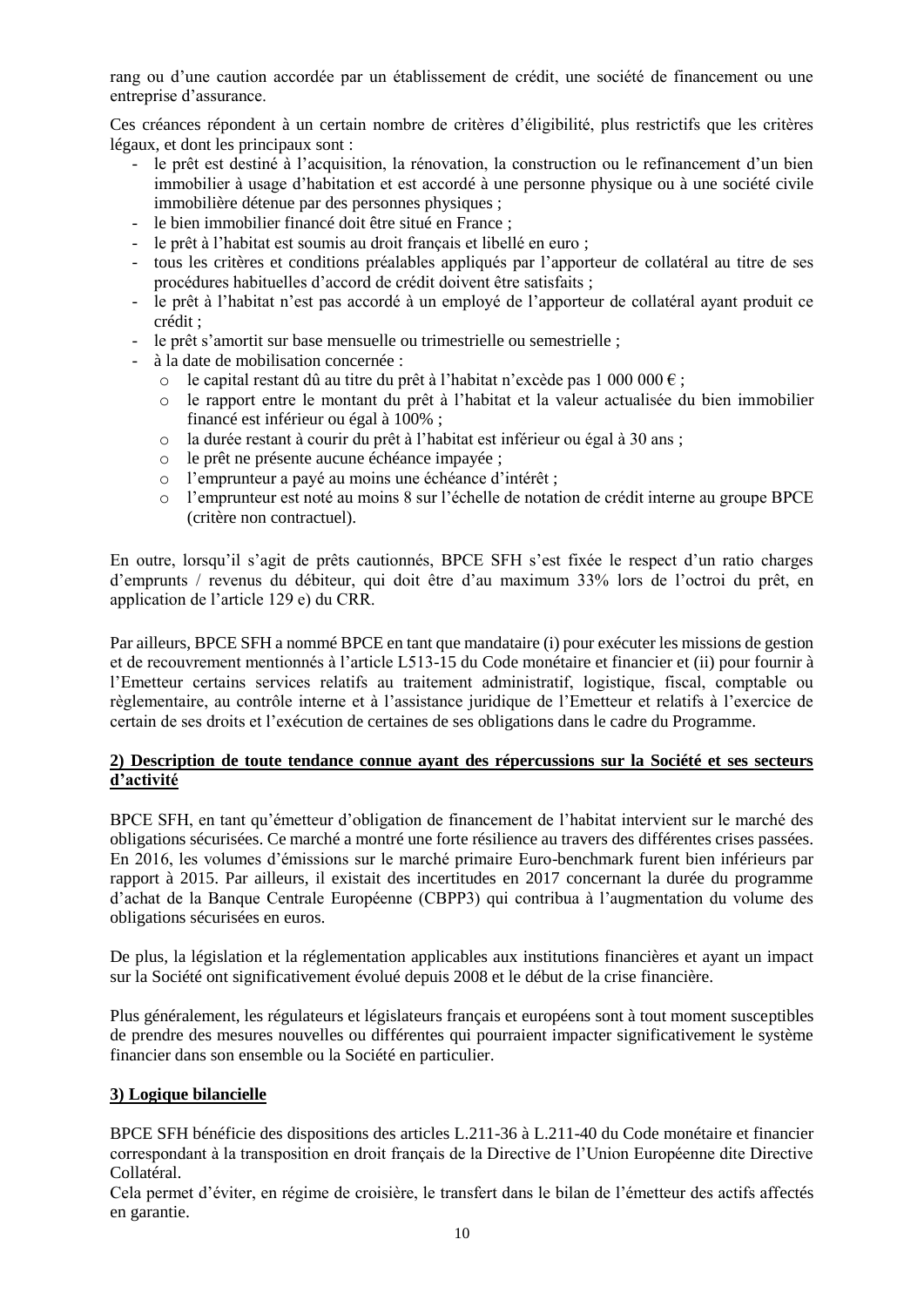Ces actifs qui restent donc dans le bilan des établissements du groupe qui participent au dispositif sont rassemblés dans un pool de collatéral où ils sont identifiés précisément comme le requiert la loi et sont affectés en garantie au bénéfice de BPCE SFH.

Ce sont intégralement des crédits à l'habitat produits par les Banques Populaires (BP) et les Caisses d'Epargne (CEP).

Ils doivent respecter des critères très précis avec un souci de qualité de la garantie, qui ont été fixés par la loi.

# **4) Ratio de couverture**

Les sociétés de financement de l'habitat doivent maintenir à tout moment un ratio de couverture entre leurs actifs et leurs passifs bénéficiant du privilège.

Conformément à l'article R513-8 du code monétaire et financier, les sociétés de financement de l'habitat doivent maintenir un ratio d'au moins 105% entre leurs ressources bénéficiant du privilège et leurs actifs. Ainsi que les valeurs de remplacement à condition que lorsque les actifs d'une société de financement de l'habitat comprennent des créances garanties par d'autres actifs, la garantie soit par nantissement, soit par transfert de propriété, doit être prise en compte pour le calcul de ce ratio (en application des articles L211-36 à L.211-40, L.313-23 à L.313-35 et L.313-42 à L.313-49 du Code monétaire et financier).

Conformément à l'article R513-8 du Code monétaire et financier, le calcul du taux de couverture prend en compte les expositions sur des entités ou entités liées appartenant au même groupe consolidé jusqu'à la concurrence de 25% de la ressource non privilégiée décrite dans le règlement n°99-10 du 9 juillet 1999.

Conformément à l'article L513-32 du code monétaire et financier, les sociétés de financement de l'habitat doivent désigner un contrôleur spécifique avec l'accord de l'Autorité de contrôle prudentiel et de résolution, dont les tâches sont les suivantes :

- i. Assurer la conformité de la société de financement de l'habitat avec les articles L513-28 à L513- 30 du code monétaire et financier ;
- ii. Certifier le ratio de couverture réglementaire est respecté dans le cadre (a) du programme trimestriel des émissions bénéficiant du privilège de la société de financement de l'habitat et (b) de toute émission de ressources bénéficiant du privilège et dont le montant est au moins 500 millions d'euros ;
- iii. S'assurer que les prêts à l'habitat accordés ou financés par la société de financement de l'habitat répondent à l'objet de l'article L513-28 et aux exigences de L513-29 et suivant du code monétaire et financier ;
- iv. Contrôler que les méthodes d'évaluation des risques établies par un établissement de crédit ou une compagnie d'assurance sont adéquates (conformément à L233-16 du code de commerce), lorsque les prêts à l'habitat accordés ou financés par la société de financement de l'habitat sont cautionnés par un autre établissement de crédit ou une compagnie d'assurance entre dans le champ de L233-16 du code de commerce ;
- v. Revoir le niveau de rapprochement des taux et des échéances entre les actifs et les passifs, conformément à l'article 12 du règlement n°99-10 du 9 juillet 1999 relatif aux sociétés de financement de l'habitat. Si le contrôleur estime que le niveau de rapprochement des taux et des échéances créerait des risques excessifs pour les créanciers bénéficiant du privilège, le contrôleur informe les dirigeants et l'Autorité de contrôle prudentiel.

Le contrôleur spécifique a accès à des informations permettant de vérifier la conformité de chaque émission avec le taux de couverture règlementaire. Ce taux est publié sur le site de l'Emetteur quatre fois par an et contrôlé trimestriellement par le responsable du traitement. L'Emetteur publie chaque trimestre sur son site internet son dernier ratio de couverture d'actif.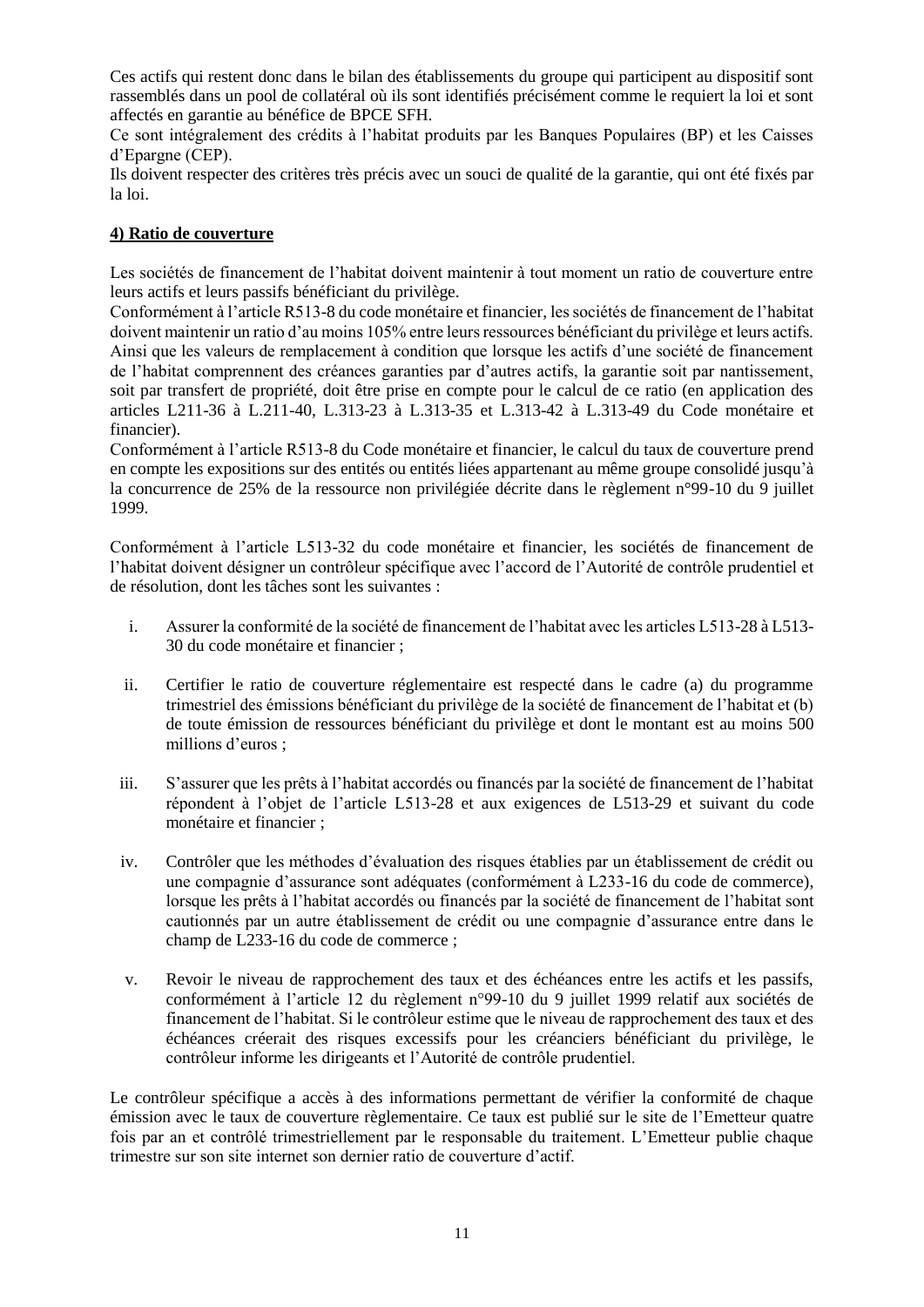#### **5) Activité réalisée au cours du premier semestre 2019**

Une émission est arrivée à échéance au premier semestre 2019.

| Numéro de la série | Montant<br>En euros | Date d'échéance |
|--------------------|---------------------|-----------------|
|                    | 950 000 000         | 20/02/2019      |

Le programme d'émission pour l'exercice 2019 avec un montant maximum d'émission de dettes privilégiées de 5,5 milliards d'euros a été approuvé par le Conseil d'administration lors de la séance du 14 décembre 2018.

La société a réalisé les émissions suivantes au premier semestre 2019 :

| Numéro de la série | Montant       | Date d'échéance | Durée de vie<br>initiale<br>(années) |
|--------------------|---------------|-----------------|--------------------------------------|
|                    | En euros      |                 |                                      |
| 127                | 50 000 000    | 17/01/2019      | 20                                   |
| 128                | 10 000 000    | 23/01/2019      | 10                                   |
| 129                | 50 000 000    | 07/02/2019      | 20                                   |
| 92                 | 100 000 000   | 08/02/2019      | 12,39                                |
| 92                 | 80 000 000    | 13/02/2019      | 12,38                                |
| 130                | 1 750 000 000 | 22/02/2019      | 8,58                                 |
| 131                | 20 000 000    | 05/03/2019      | 7                                    |
| 92                 | 20 000 000    | 08/03/2019      | 12,31                                |
| 132                | 10 000 000    | 11/03/2019      | 20                                   |
| 133                | 50 000 000    | 18/03/2019      | 20                                   |
| 79                 | 200 000 000   | 21/03/2019      | 6,09                                 |
| 79                 | 105 000 000   | 12/04/2019      | 6,03                                 |
| 134                | 25 000 000    | 12/04/2019      | 30                                   |
| 79                 | 100 000 000   | 18/04/2019      | 6,02                                 |
| 135                | 50 000 000    | 24/04/2019      | 15                                   |
| 92                 | 20 000 000    | 23/04/2019      | 12,19                                |
| 92                 | 30 000 000    | 23/04/2019      | 12,19                                |
| 92                 | 30 000 000    | 26/04/2019      | 12,18                                |
| 136                | 18 000 000    | 02/05/2019      | 20                                   |
| 137                | 27 000 000    | 09/05/2019      | 20                                   |
| 79                 | 25 000 000    | 28/05/2019      | 5,91                                 |
| 138                | 1 000 000 000 | 29/05/2019      | 12                                   |
|                    |               |                 |                                      |

3 770 000 000 10,32

Emissions du 1er semestre 2019 en k€

| <b>Emissions publiques</b>          |              | 2.750 000 |
|-------------------------------------|--------------|-----------|
| Emissions privées de droit français |              | 1.010 000 |
| Emissions privées de droit allemand |              | 10 000    |
|                                     | <b>Total</b> | 3.770 000 |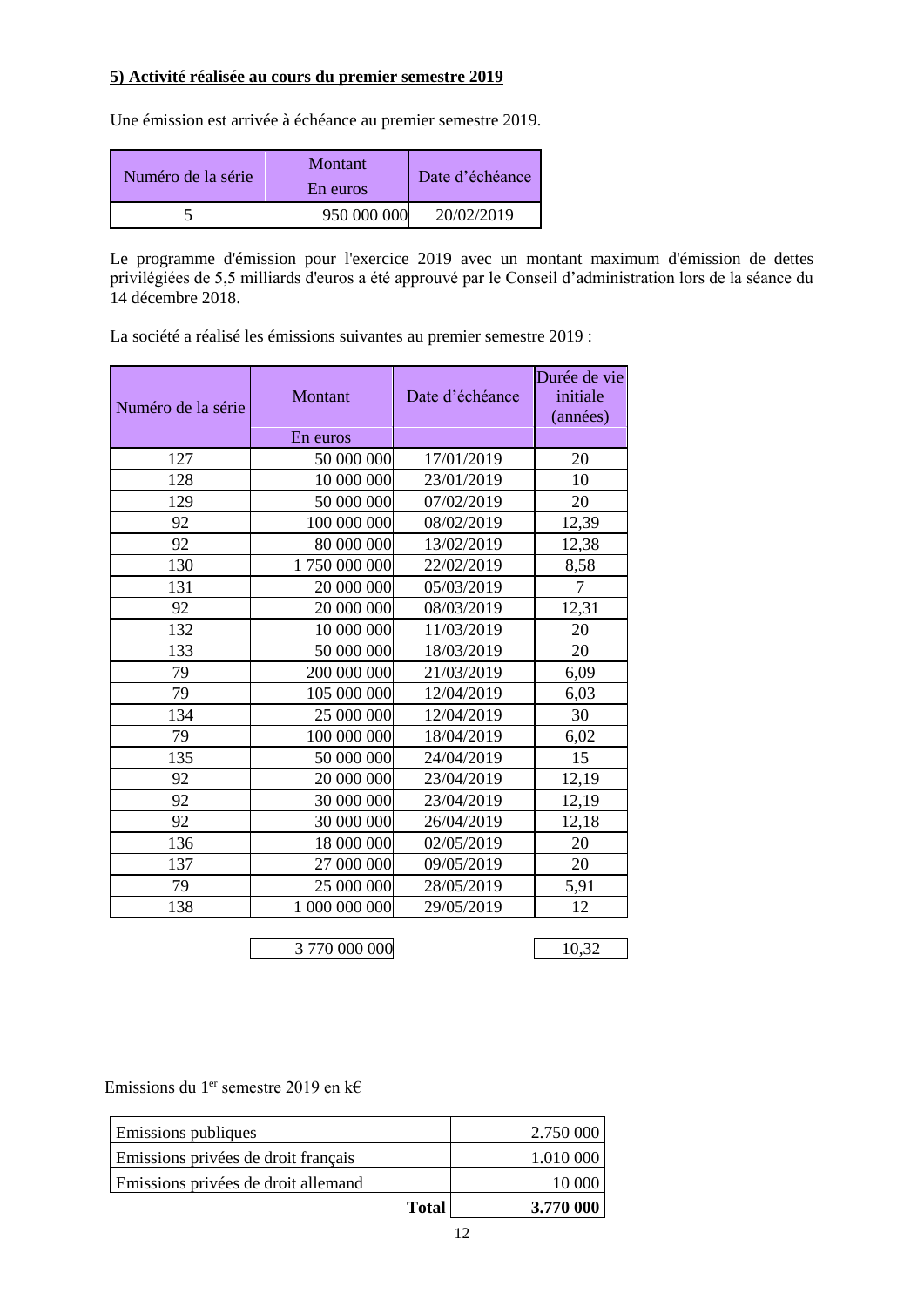|                    | Montant       |                 | Durée de vie       |
|--------------------|---------------|-----------------|--------------------|
| Numéro de la série |               | Date d'échéance | moyenne résiduelle |
|                    | En euros      |                 | (années)           |
| 2                  | 2 100 000 000 | 13/09/2021      | 2,70               |
| $\overline{3}$     | 15 000 000    | 23/12/2021      | 2,98               |
| $\overline{4}$     | 12 500 000    | 29/12/2021      | 3,00               |
| 6                  | 1 450 000 000 | 23/03/2022      | 3,23               |
| $\overline{7}$     | 500 000 000   | 24/01/2024      | 5,07               |
| 13                 | 40 000 000    | 07/06/2024      | 5,44               |
| 14                 | 34 000 000    | 20/06/2022      | 3,47               |
| 15                 | 40 000 000    | 22/06/2022      | 3,48               |
| 16                 | 10 000 000    | 11/07/2022      | 3,53               |
| 17                 | 25 000 000    | 20/07/2019      | 0,56               |
| 20                 | 40 000 000    | 26/07/2024      | 5,57               |
| 23                 | 1 000 000 000 | 29/11/2019      | 0,91               |
| 24                 | 65 000 000    | 10/12/2024      | 5,94               |
| 25                 | 15 000 000    | 27/12/2022      | 3,99               |
| 27                 | 25 000 000    | 15/02/2023      | 4,13               |
| 28                 | 25 000 000    | 18/02/2025      | 6,13               |
| 29                 | 5 000 000     | 22/02/2023      | 4,14               |
| 32                 | 35 000 000    | 17/04/2023      | 4,30               |
| 34                 | 30 000 000    | 22/05/2028      | 9,39               |
| 35                 | 25 000 000    | 28/05/2027      | 8,41               |
| 36                 | 51 000 000    | 29/05/2028      | 9,41               |
| 37                 | 25 000 000    | 12/06/2028      | 9,45               |
| 38                 | 20 000 000    | 27/06/2028      | 9,49               |
| 39                 | 130 000 000   | 28/06/2028      | 9,49               |
| 40                 | 10 000 000    | 29/08/2028      | 9,66               |
| 41                 | 20 000 000    | 29/08/2028      | 9,66               |
| 42                 | 25 000 000    | 05/09/2023      | 4,68               |
| 43                 | 1 445 000 000 | 17/09/2020      | 1,71               |
| 44                 | 20 000 000    | 25/09/2029      | 10,74              |
| 45                 | 40 000 000    | 30/09/2020      | 1,75               |
| 46                 | 30 000 000    | 28/10/2033      | 14,83              |
| 47                 | 20 000 000    | 14/11/2033      | 14,87              |
| 48                 | 1 150 000 000 | 29/11/2023      | 4,91               |
| 49                 | 9 000 000     | 29/11/2029      | 10,91              |
| 50                 | 10 500 000    | 29/11/2033      | 14,91              |
| 51                 | 10 000 000    | 06/12/2034      | 15,93              |
| 52                 | 20 000 000    | 17/12/2035      | 16,96              |
| 54                 | 25 000 000    | 30/01/2034      | 15,08              |
| 55                 | 20 000 000    | 28/01/2021      | 2,08               |
| 56                 | 25 000 000    | 31/01/2034      | 15,08              |
| 57                 | 1 900 000 000 | 30/01/2020      | 1,08               |
| 58                 | 5 000 000     | 04/02/2022      | 3,09               |
| 60                 | 25 000 000    | 15/04/2021      | 2,29               |
| 61                 | 40 000 000    | 26/11/2040      | 21,91              |
| 62                 | 10 000 000    | 21/05/2029      | 10,39              |
| 63                 | 62 000 000    | 30/05/2034      | 15,42              |
| 64                 | 50 000 000    | 26/03/2040      | 21,24              |
| 65                 | 35 000 000    | 27/08/2040      | 21,66              |
| 66                 | 50 000 000    | 06/12/2039      | 20,93              |

Au 30 juin 2019, BPCE SFH a un total de 121 souches obligataires résiduelles représentant un encours de 26 085 k€ avec une durée de vie moyenne résiduelle de 6,50 ans.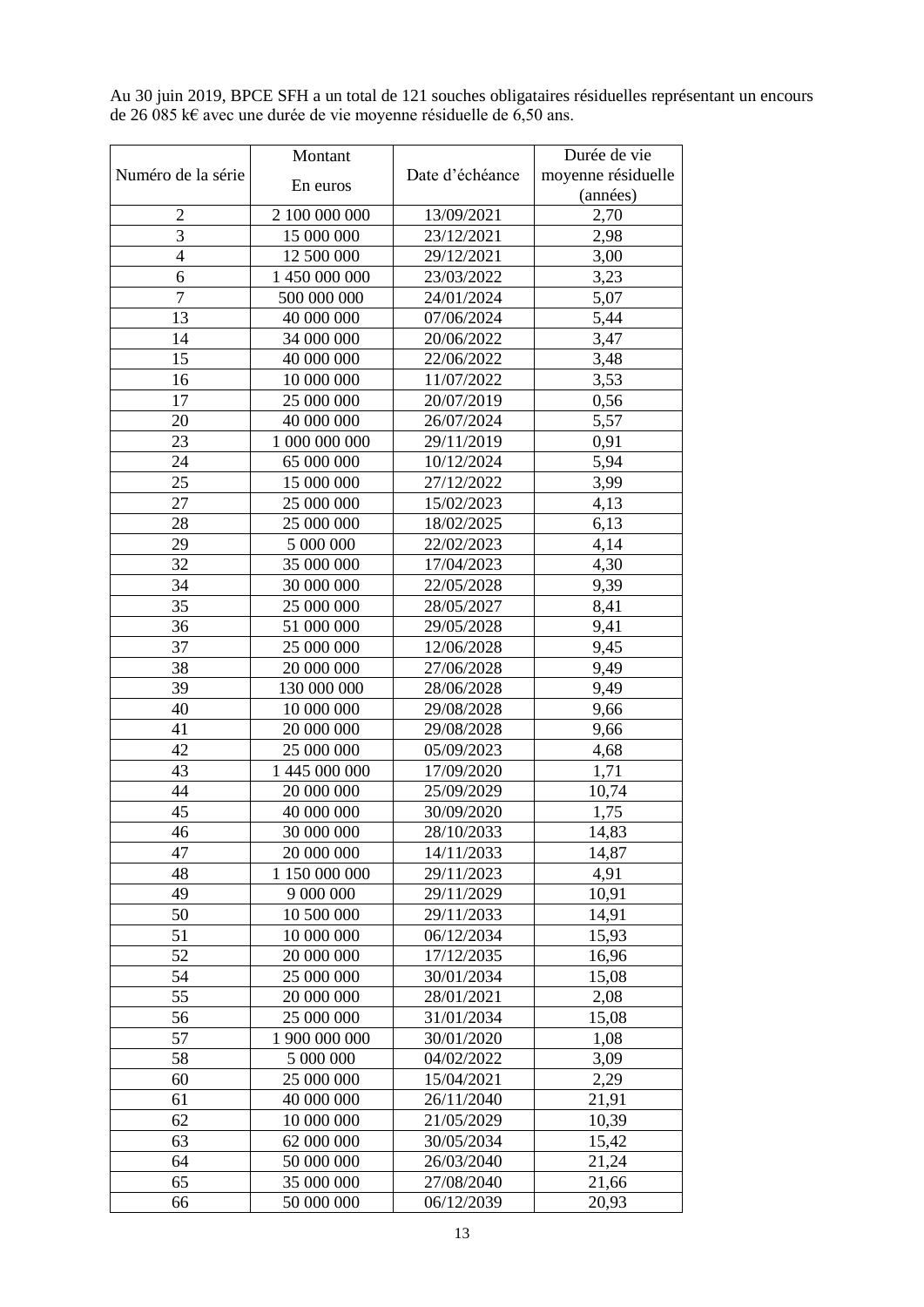| 67       | 1 150 000 000            | 27/06/2024               | 5,49           |
|----------|--------------------------|--------------------------|----------------|
| 68       | 5 000 000                | 11/07/2029               | 10,53          |
| 69       | 14 000 000               | 30/07/2029               | 10,58          |
| 70       | 10 000 000               | 27/08/2029               | 10,66          |
| 71       | 75 000 000               | 12/09/2021               | 2,70           |
| 72       | 5 000 000                | 18/09/2026               | 7,72           |
| 73       | 10 000 000               | 17/10/2039               | 20,80          |
| 74       | 800 000 000              | 24/02/2025               | 6,15           |
| 75       | 50 000 000               | 11/03/2042               | 23,20          |
| 76       | 800 000 000              | 11/10/2022               | 3,78           |
| 77       | 5 000 000                | 27/02/2035               | 16,16          |
| 78       | 10 000 000               | 13/03/2045               | 26,20          |
| 79       | 730 000 000              | 24/04/2025               | 6,32           |
| 80       | 500 000 000              | 28/07/2020               | 1,58           |
| 81       | 10 000 000               | 22/01/2024               | 5,06           |
| 82       | 25 000 000               | 29/01/2031               | 12,08          |
| 83       | 20 000 000               | 10/02/2031               | 12,11          |
| 84       | 1 000 000 000            | 10/02/2023               | 4,11           |
| 85       | 35 000 000               |                          | 22,13          |
| 86       | 80 000 000               | 18/02/2041<br>22/03/2038 | 19,23          |
| 87       | 25 000 000               | 24/03/2031               | 12,23          |
| 88       | 65 000 000               | 30/03/2039               | 20,25          |
| 89       | 40 000 000               |                          |                |
|          |                          | 02/06/2036               | 17,42          |
| 90<br>91 | 30 000 000<br>30 000 000 | 08/06/2037               | 18,44          |
| 92       | 700 000 000              | 15/06/2039               | 20,46<br>12,50 |
| 93       |                          | 30/06/2031               | 17,57          |
| 94       | 25 000 000<br>27 000 000 | 25/07/2036<br>13/01/2039 | 20,04          |
| 95       | 40 000 000               | 26/01/2029               | 10,07          |
| 96       | 20 000 000               | 01/02/2047               | 28,09          |
| 97       | 50 000 000               | 13/02/2042               | 23,12          |
| 98       | 1 000 000 000            | 21/02/2024               | 5,14           |
| 99       | 20 000 000               | 13/03/2024               | 5,20           |
| 100      | 50 000 000               | 13/04/2037               | 18,29          |
| 101      | 50 000 000               | 05/05/2037               | 18,35          |
| 102      | 1 000 000 000            | 08/06/2029               | 10,44          |
| 103      | 60 000 000               | 14/06/2035               | 16,46          |
| 104      | 104 000 000              | 30/06/2037               | 18,50          |
| 105      | 5 000 000                | 20/07/2037               | 18,56          |
| 106      | 25 000 000               | 12/10/2037               | 18,78          |
| 107      | 1 000 000 000            | 13/04/2028               | 9,29           |
| 108      | 100 000 000              | 26/10/2037               | 18,82          |
| 109      | 30 000 000               | 26/01/2038               | 19,07          |
| 110      | 50 000 000               | 01/03/2038               | 19,17          |
| 111      | 1 000 000 000            | 02/09/2025               | 6,67           |
| 112      | 50 000 000               | 12/04/2038               | 19,28          |
| 113      | 25 000 000               | 12/04/2038               | 19,28          |
| 114      | 50 000 000               | 02/05/2038               | 19,34          |
| 115      | 25 000 000               | 20/04/2043               | 24,31          |
| 116      | 16 000 000               | 15/05/2028               | 9,38           |
| 117      | 50 000 000               | 14/06/2038               | 19,46          |
| 118      | 10 000 000               | 12/07/2033               | 14,53          |
| 119      | 25 000 000               | 02/08/2038               | 19,59          |
| 120      | 10 000 000               | 31/08/2041               | 22,67          |
| 121      | 25 000 000               | 02/11/2038               | 19,84          |
| 122      | 5 000 000                | 18/10/2028               | 9,80           |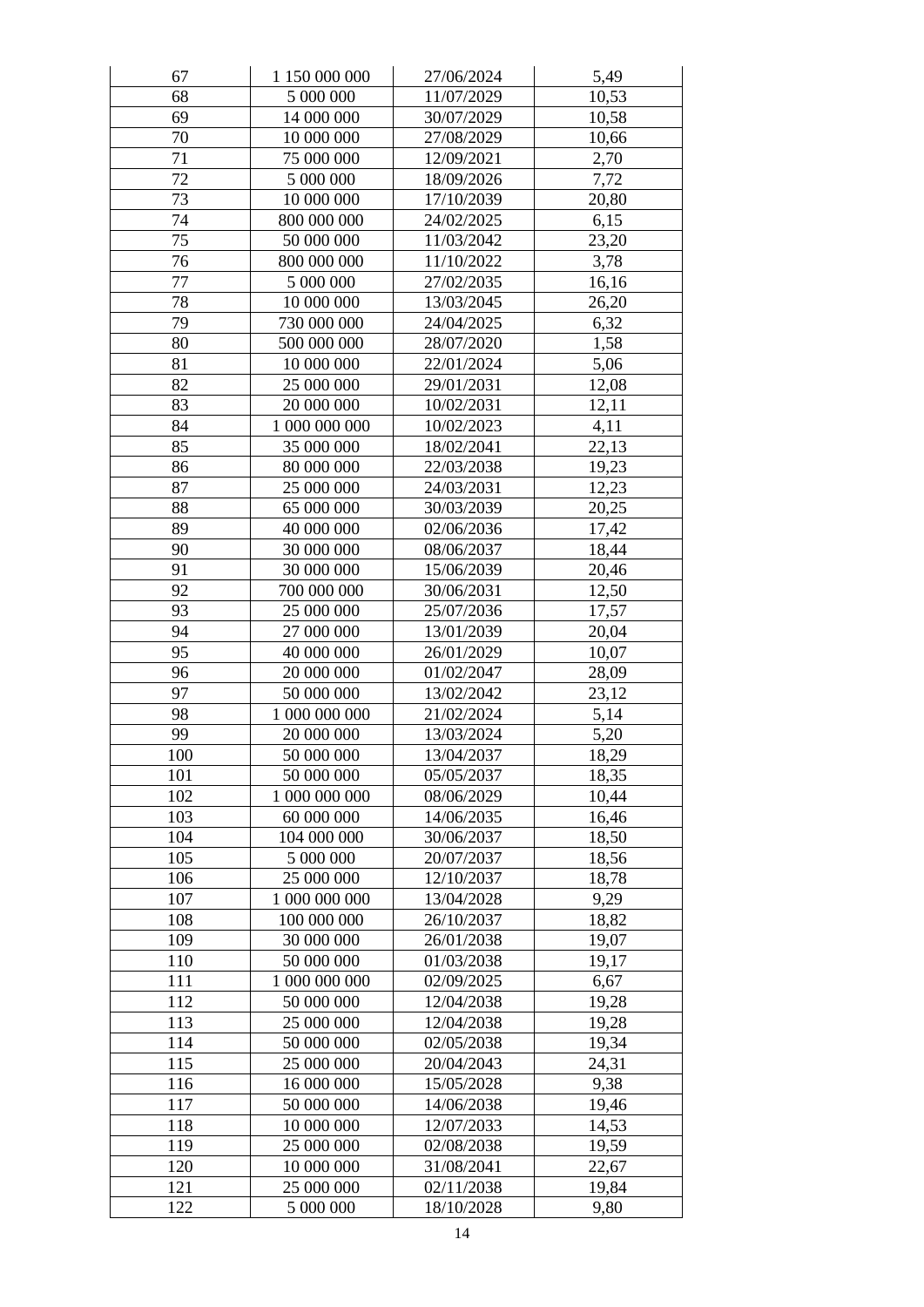|     | 26 085 000 000 |            | 6,50  |
|-----|----------------|------------|-------|
|     |                |            |       |
| 138 | 1 000 000 000  | 29/05/2031 | 12,41 |
| 137 | 27 000 000     | 09/05/2039 | 20,36 |
| 136 | 18 000 000     | 02/05/2039 | 20,34 |
| 135 | 50 000 000     | 24/04/2034 | 15,32 |
| 134 | 25 000 000     | 12/04/2049 | 30,28 |
| 133 | 50 000 000     | 18/03/2039 | 20,22 |
| 132 | 10 000 000     | 11/03/2039 | 20,20 |
| 131 | 20 000 000     | 05/03/2026 | 7,18  |
| 130 | 1750 000 000   | 22/09/2027 | 8,73  |
| 129 | 50 000 000     | 07/02/2039 | 20,10 |
| 128 | 10 000 000     | 23/01/2029 | 10,06 |
| 127 | 50 000 000     | 17/01/2039 | 20,05 |
| 126 | 25 000 000     | 21/12/2038 | 19,98 |
| 125 | 30 000 000     | 14/12/2038 | 19,96 |
| 124 | 1 000 000 000  | 27/11/2026 | 7,91  |
| 123 | 25 000 000     | 22/11/2038 | 19,89 |
|     |                |            |       |

Au 30 juin 2019, le collatéral mis en garantie par les BP et les CEP représentait 34 356 916 552,97 d'euros.

BPCE SFH devait rembourser 950 millions d'euros, du fait de la tombée des séries 5 le 20 février 2019. Conformément à la réglementation SFH, la structure doit disposer des fonds nécessaires 6 mois avant l'échéance.

Dans ce cadre, le 16 janvier BPCE SFH a emprunté 650 millions d'euros à BPCE sur 7 mois à OIS + 15,3 bps et prêté à BPCE 650 millions d'euros sur 3 mois à OIS +4,5 bps.

Ces opérations ont été clôturées le 21 février 2019, et ont généré une charge de 108 milliers d'euros au premier semestre 2019.

BPCE SFH est doté actuellement d'un capital de 600 millions d'euros. Son capital est détenu à hauteur de 100% par BPCE. Le capital est investi à hauteur de 400 millions d'euros à fin juin 2019 :

- en date du 22 juin 2012 à hauteur de 200 millions d'euros par l'acquisition d'obligations foncières (notées AAA) émises par la Compagnie de Financement Foncier à un taux d'intérêt annuel de 3,25% avec une date d'échéance du 22 juin 2022 (investissement à 10 ans), soit un rendement annuel de 3,25 %
- en date du 30 octobre 2013 à hauteur de 100 millions d'euros par l'acquisition d'obligations de financement de l'habitat (notées AAA) émises par CM-CIC Home Loan SFH à un taux d'intérêt annuel de 4,375% avec une date d'échéance du 17 mars 2021 (investissement à 7,4 ans) ; elles ont été souscrites avec une surcote de 17,12 millions euros, soit un rendement annuel de 1,868 %
- en date du 03 décembre 2015 à hauteur de 100 millions d'euros par l'acquisition d'obligations de financement de l'habitat (notées AAA) émises par CM-CIC Home Loan SFH à un taux d'intérêt annuel de 0,875% avec une date d'échéance du 7 avril 2026 (investissement à 10,3 ans) ; elles ont été souscrites avec une décote de 871 milliers d'euros, soit un rendement annuel de 0,964 %.

Le Fonds de garantie des dépôts et de résolution (FGDR) a communiqué en mai 2019 à BPCE SFH l'appel de contribution 2019 au Fonds de Résolution Unique (FRU). Ces contributions correspondent :

- D'une part à une cotisation définitive (égale à 85 % du montant payé) enregistrée en charges. Cette charge, non déductible au plan fiscal, s'élève à 2 423 milliers d'euros.
- D'autre part à un dépôt de garantie (égal à 15 % du montant payé) enregistré à l'actif du bilan. Ce dépôt de garantie s'élève à 428 milliers d'euros.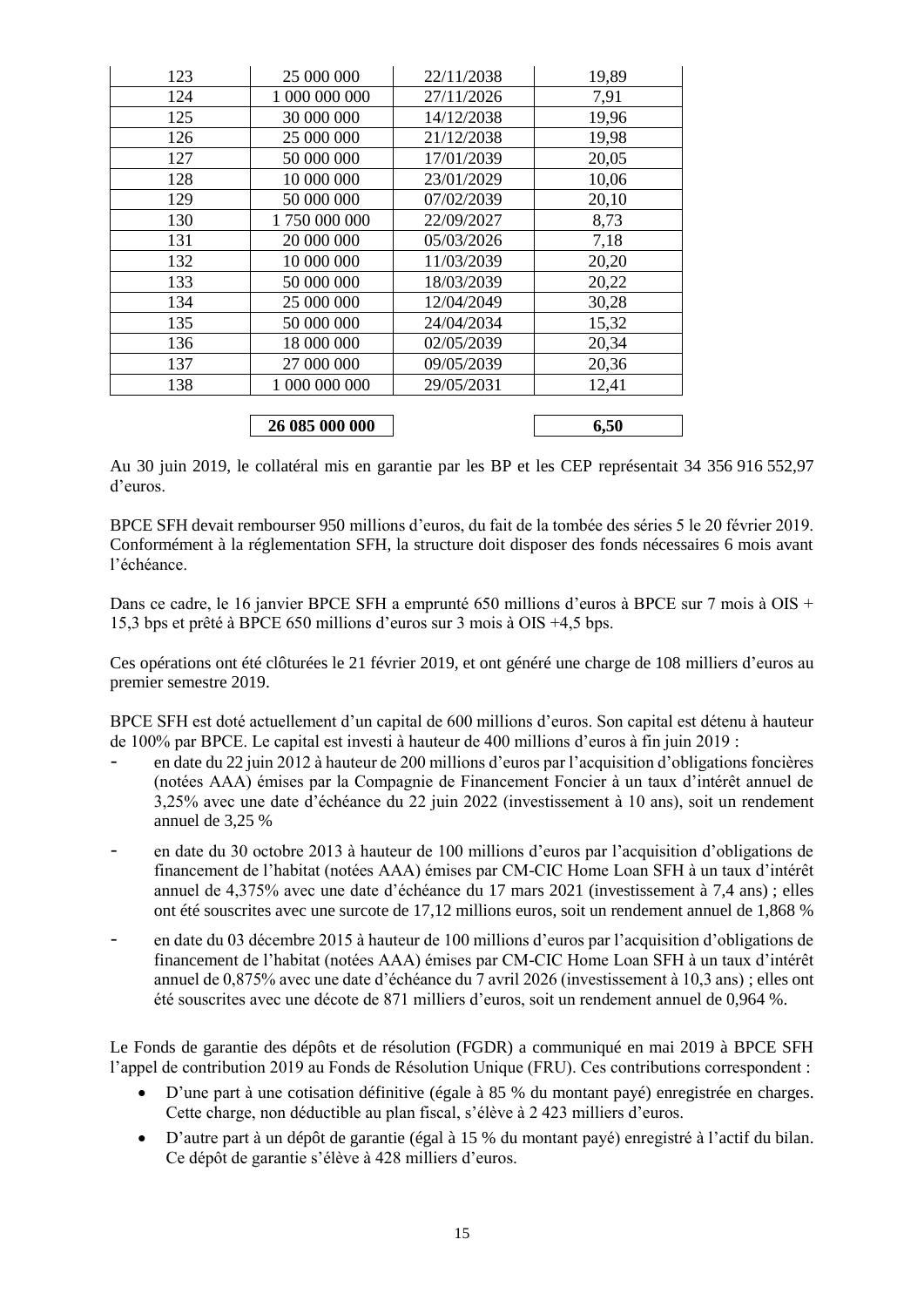BPCE SFH n'a pas de personnel. Sa gestion a été confiée aux services de BPCE dans le cadre d'une Convention d'externalisation et de mise à disposition de moyens conclue le 25 mars 2011.

# **6) Vie Sociale**

L'assemblée générale ordinaire du 29 Mai 2019 a décidé le paiement d'un dividende unitaire de 0,0047 euro par action. BPCE SFH a ainsi versé à son actionnaire BPCE 2 845 milliers d'euros le 13 juin 2019.

# **EVENEMENTS INTERVENUS DEPUIS LA CLOTURE DE L'EXERCICE**

Il n'y a pas d'évènement particulier à signaler. L'activité d'émission s'est poursuivie au premier semestre 2019.

# **ACTIVITES EN MATIERE DE RECHERCHE ET DE DEVELOPPEMENT**

Eu égard à l'article [L.232-1 du Code de commerce,](javascript:%20documentLink() nous vous informons que la Société n'a effectué aucune activité de recherche et de développement.

#### **DIFFICULTES RENCONTREES**

Aucune difficulté particulière n'est à signaler.

# **EVOLUTION PREVISIBLE DE LA SITUATION DE LA SOCIETE ET PERSPECTIVES D'AVENIR**

La société, qui est gérée par les équipes de BPCE et constitue l'un des principaux véhicules de refinancement à moyen-long terme du Groupe BPCE, va poursuivre en 2018 son activité d'émetteur d'obligations de financement de l'habitat en fonction des conditions de marché et des besoins de refinancement moyen-long terme des Banques Populaires et des Caisses d'Epargne.

Les obligations de financement à l'habitat sont toujours l'instrument permettant de se refinancer au meilleur coût.

|  |  | Entre le 1 <sup>er</sup> juillet et le 19 août 2019, les émissions suivantes ont été réalisées : |
|--|--|--------------------------------------------------------------------------------------------------|
|  |  |                                                                                                  |

| Montant  |            | Durée de vie<br>initiale                                                                                                          |
|----------|------------|-----------------------------------------------------------------------------------------------------------------------------------|
| En euros |            | (années)                                                                                                                          |
|          | 12/07/2029 | 10                                                                                                                                |
|          | 30/06/2031 | 12                                                                                                                                |
|          | 19/07/2044 | 25                                                                                                                                |
|          | 30/06/2031 | 11,9                                                                                                                              |
|          | 30/06/2031 | 11,9                                                                                                                              |
|          | 30/06/2031 | 11,9                                                                                                                              |
|          | 24/04/2025 | 5,7                                                                                                                               |
|          | 30/06/2031 | 11,9                                                                                                                              |
|          |            | Date d'échéance<br>10 000 000<br>100 000 000<br>20 000 000<br>70 000 000<br>30 000 000<br>30 000 000<br>125 000 000<br>45 000 000 |

**430 000 000 10,7**

#### **FILIALES ET PARTICIPATIONS**

La Société ne détient aucune participation.

#### **INFORMATION SUR LES LITIGES**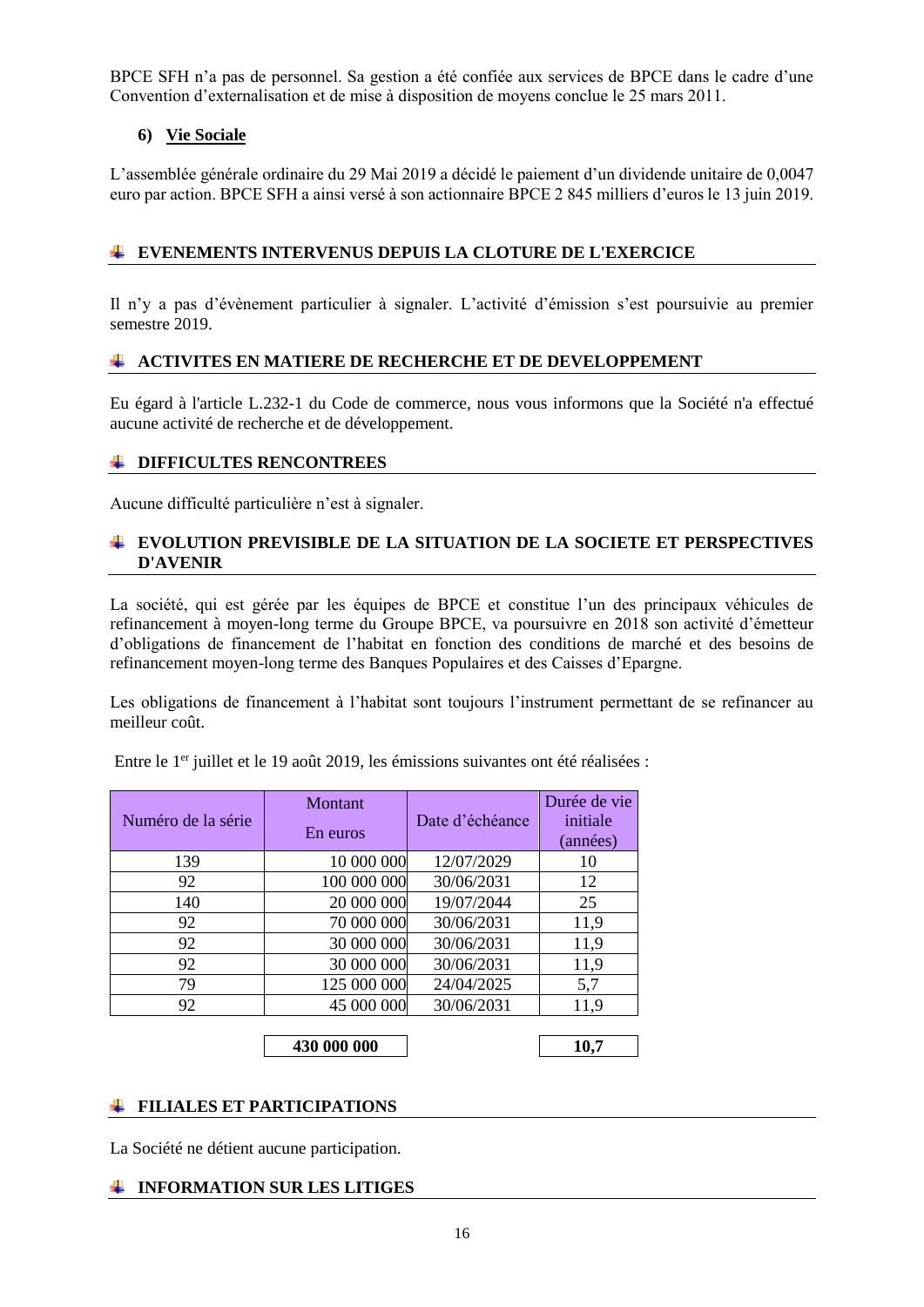Aucun litige n'est en cours.

# **ANALYSE DE L'EVOLUTION DES AFFAIRES, DES RESULTATS ET DE LA SITUATION FINANCIERE**

a) Résultat

# **Produit net bancaire**

Le PNB de BPCE SFH comporte 4 principaux éléments :

- la marge de fonctionnement ;
- les frais directement liés aux émissions qui viennent s'imputer sur le PNB ;
- la rémunération du placement des capitaux propres ;
- la rémunération de la trésorerie résiduelle sur le compte courant.

| PNB au S1 2019 de BPCE SFH                                                |                      |  |  |  |
|---------------------------------------------------------------------------|----------------------|--|--|--|
| Marge de fonctionnement                                                   | 1,2 millions d'euros |  |  |  |
| Rémunération du placement des capitaux propres                            | 4,7 millions d'euros |  |  |  |
| Charge de refinancement à court terme<br>-0,1 million d'euros             |                      |  |  |  |
| Frais directement liés aux émissions qui viennent<br>s'imputer sur le PNB | -0,8 million d'euros |  |  |  |
| -0,6 million d'euros<br>Rémunération compte courant                       |                      |  |  |  |
| PNB total                                                                 | 4,4 millions d'euros |  |  |  |

Le PNB de 4,4 millions d'euros au 1<sup>er</sup> semestre 2019 est en hausse par rapport au 1<sup>er</sup> semestre 2018 (PNB de 4,2 millions d'euros).

Les postes de frais directement liés aux émissions sont notamment par ordre décroissant :

| - agences de notation et autres | 337 $k$ €        |
|---------------------------------|------------------|
| - BNP                           | 237              |
| - contrôleur spécifique         | 151 k $\epsilon$ |
| - AMF                           | 55 k $\epsilon$  |
| - commissaires aux comptes      | 50 k $\epsilon$  |
| - avocats/juridique             | 41 k $\epsilon$  |
| Soit un total de 880 k€.        |                  |

#### **Charges d'exploitation**

Les charges d'exploitation s'élèvent à 3,1 millions d'euros contre 2,7 millions d'euros au premier semestre 2018.

Les principaux postes de charges d'exploitation au premier semestre 2019 sont :

| - refacturation des prestations de BPCE<br>- contribution définitive au FRU | 445 k€ (contre 462 k€ au 1 <sup>er</sup> semestre 2018)<br>2 423 k€ (contre 1 966 k€ au 1 <sup>er</sup> semestre |
|-----------------------------------------------------------------------------|------------------------------------------------------------------------------------------------------------------|
| 2018)                                                                       |                                                                                                                  |
| - refacturation des prestations d'i-BP via BPCE                             | 62 k€ (contre 80 k€ au 1 <sup>er</sup> semestre 2018)                                                            |
| - impôts, taxes                                                             | 162 k€ (contre 203 k€ au 1 <sup>er</sup> semestre 2018)                                                          |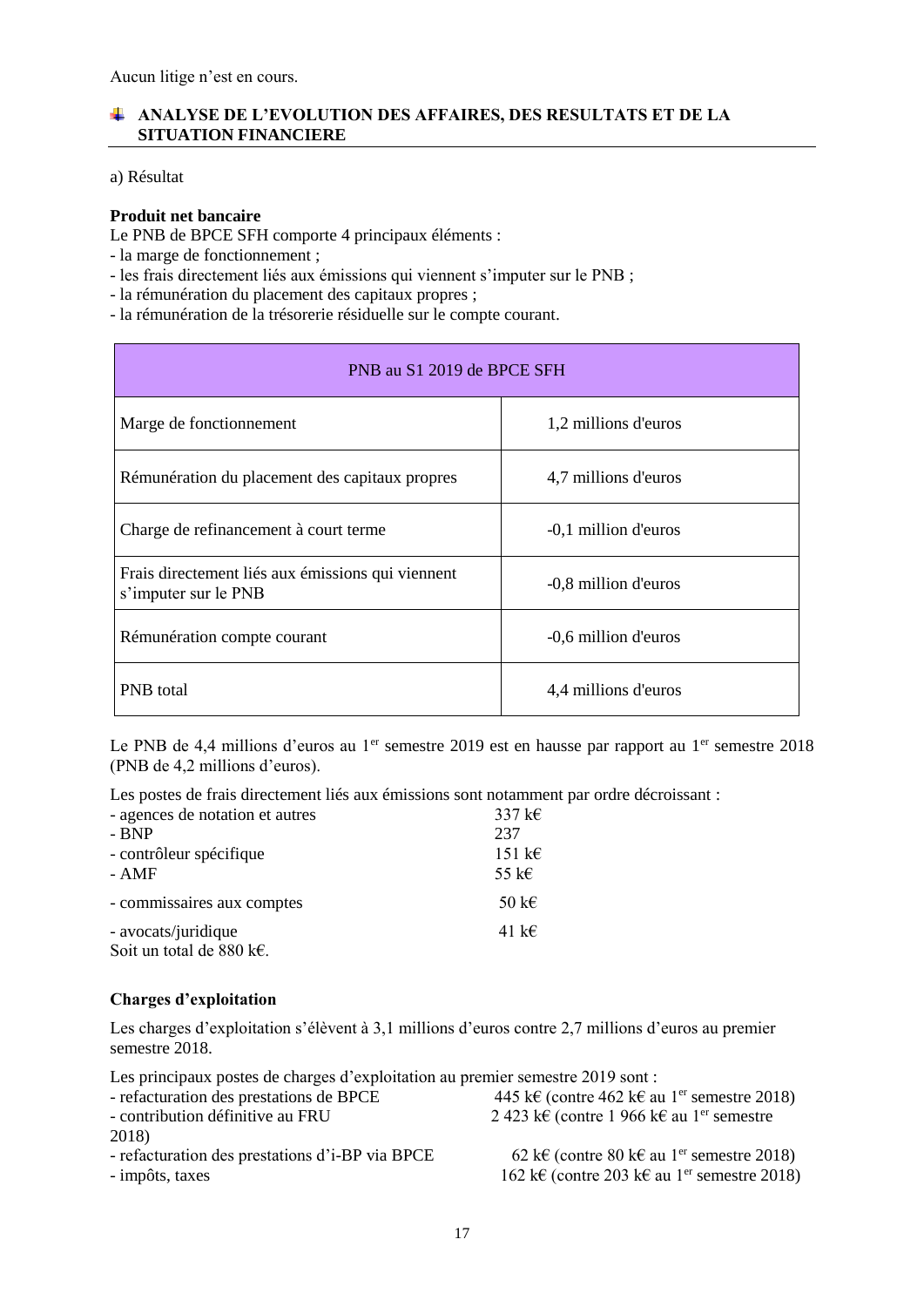# **Marge de fonctionnement**

Les opérations de refinancement, c'est-à-dire les opérations d'emprunt obligataire (par l'émission d'obligations de financement de l'habitat) et de prêt aux établissements bénéficiaires (les Banques Populaires et les Caisses d'Epargne participantes ainsi que BPCE) permettent de générer des produits via une marge de fonctionnement appliquée au taux d'intérêt des prêts par rapport au taux d'intérêt des emprunts obligataires correspondants. Cette marge, qu'il est convenu de revoir tous les ans, a été fixée par le Conseil d'administration à :

- 0,025 % de taux d'intérêt pour la période du 1er mai 2011 au 30 avril 2012,
- 0,005 % de taux d'intérêt pour la période du 1er mai 2012 au 30 avril 2014,

 $-0.006\%$  de taux d'intérêt à compter du 1<sup>er</sup> mai 2014 maintenu pour la période du 1<sup>er</sup> mai 2015 au 30 avril 2016,

- 0,01% de taux d'intérêt pour la période du 1er mai 2016 au 30 avril 2019.
- 0,015% de taux d'intérêt pour la période du 1er mai 2019 au 30 avril 2020.

Au titre du premier semestre 2019, cette marge de fonctionnement représente des produits d'intérêts d'environ 1,2 million d'euros.

Par décision du Conseil d'Administration, le taux de marge des nouvelles émissions passe de 1 bp à 1,5 bp à compter du 1er mai 2019.

# **Résultat net**

Après prise en compte des charges d'exploitation, la société a dégagé un résultat brut d'exploitation de 1,26 millions d'euros, contre 1,5 millions d'euros au premier semestre 2018.

Après déduction de l'impôt sur les bénéfices de (1,2) millions d'euros, le résultat net du premier semestre 2019 s'élève à 44 870,48 euros, contre 318 572,58 euros au premier semestre 2018.

b) Situation financière

Il est rappelé que la société n'est plus tenue par l'Autorité de Contrôle Prudentiel et de Résolution (ACPR) de respecter un ratio de solvabilité sur base individuelle, cette nouvelle disposition ayant été confirmée par un courrier du 1<sup>er</sup> aout 2014.

# **PRESENTATION DES COMPTES SEMESTRIELS**

Les comptes individuels semestriels de BPCE SFH sont établis et présentés conformément aux règles définies par BPCE dans le respect du règlement n° 2014-07 de l'Autorité des normes comptables (ANC).

Aucun changement de méthodes comptables n'a affecté les comptes au 30 juin 2019.

Les textes adoptés par l'Autorité des normes comptables et d'application obligatoire au 30 juin 2019 n'ont pas d'impact significatif sur les comptes individuels de l'établissement.

BPCE SFH n'anticipe pas l'application des textes adoptés par l'Autorité des normes comptables lorsqu'elle est optionnelle, sauf mention spécifique.

Les comptes de l'exercice sont présentés au format des établissements de crédit. Les conventions comptables générales ont été appliquées dans le respect du principe de prudence, conformément aux hypothèses de base :

- Continuité de l'exploitation,
- Permanence des méthodes comptables d'un exercice à l'autre,
- Indépendance des exercices,

et conformément aux règles générales d'établissement et de présentation des comptes annuels.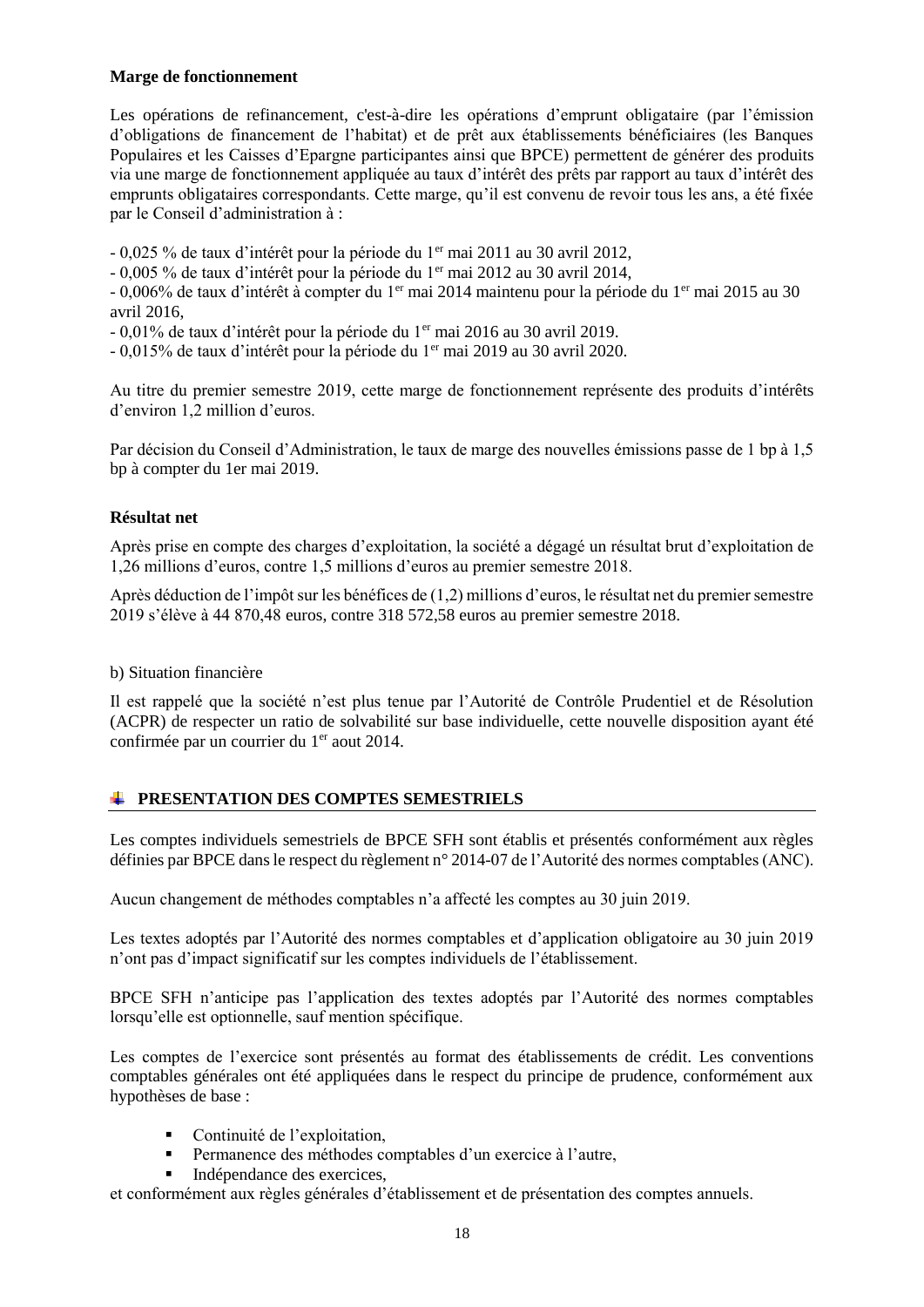Le résultat du premier semestre 2019 fait apparaître un bénéfice de 44 870,48 euros.

# **COMPTES CONSOLIDES**

Il vous est rappelé que les comptes individuels de BPCE SFH sont intégrés dans les comptes consolidés de BPCE en application du règlement n°99-07 du Comité de la Règlementation Comptable.

# **DEPENSES SOMPTUAIRES ET CHARGES NON DEDUCTIBLES FISCALEMENT**

Conformément aux dispositions des articles [223 quater et](javascript:%20documentLink() [223 quinquies et 39-4 du Code général des](javascript:%20documentLink()  [impôts,](javascript:%20documentLink() nous vous précisons que les comptes du semestre écoulé ne prennent pas en charge de dépenses non déductibles du résultat fiscal.

# **FACTEURS DE RISQUES ET PROCEDURES DE CONTROLE INTERNE ET DE GESTION DES RISQUES**

Cette partie du rapport de gestion décrit la nature des risques auxquels la société est confrontée et les dispositifs mis en œuvre pour les gérer.

#### 1) **Définitions et objectifs du contrôle interne de la Société**

Le contrôle interne mis en place par la Société consiste en un ensemble de moyens, de comportements, de procédures et d'actions adaptés aux caractéristiques de la Société et à son objet social. Il vise à prévenir et détecter les erreurs et les fraudes et permet d'identifier les textes légaux et réglementaires applicables aux activités de la Société et de s'assurer que celle-ci les respectent.

# 2) **Acteurs et dispositif du contrôle interne**

BPCE SFH a mis en place un dispositif de contrôle interne tenant compte de sa forme juridique, et de l'absence de moyens propres. Dans le cadre de la convention d'externalisation et de mise à disposition de moyens, BPCE s'est engagée à mettre à la disposition de BPCE SFH les moyens humains et techniques nécessaires à la réalisation de la supervision comptable de BPCE SFH, notamment en matière de reporting réglementaire et le contrôle des risques, le contrôle de conformité, les contrôles permanent et périodique et la lutte contre le blanchiment.

Les contrôles de premier niveau sont assurés par tous les collaborateurs de BPCE agissant pour le compte de BPCE SFH dans le cadre de la prise en charge des traitements comptables, administratifs, réglementaires et informatiques. Ils peuvent être réalisés de manière automatique lorsqu'ils sont intégrés dans les processus informatiques. Ils contribuent à fournir des informations à destination du contrôle interne.

Le Comité de Coordination du Contrôle Interne (CCCI) de BPCE SFH s'est réuni le 5 mars 2019. Regroupant les représentants des fonctions de contrôle permanent et périodique de la Société, il a notamment permis un échange sur la réalisation des contrôles en 2018 et les adaptations à apporter au plan de contrôles, ainsi que sur les évolutions réglementaires récentes ou à venir.

#### 3) **Contrôle des risques**

# *RISQUE DE CREDIT*

Le risque de crédit est le risque de perte financière que peut entraîner l'incapacité d'une contrepartie, à honorer ses obligations contractuelles. Pour BPCE SFH, ce risque de contrepartie est porté sur des personnes physiques, les actifs composant le pool de collatéral étant intégralement composés de prêts immobiliers aux particuliers. Des pertes, sur ce portefeuille de prêts immobiliers aux particuliers apportés en garantie, pourraient être observées en cas de défaillances des emprunteurs conjuguées à une baisse de la valeur des biens immobiliers apportés en garantie. Afin de réduire ce risque, BPCE SFH obéit à des règles strictes de sélection de ces actifs en s'assurant notamment de la qualité de crédit de ces contreparties et de la présence de garanties.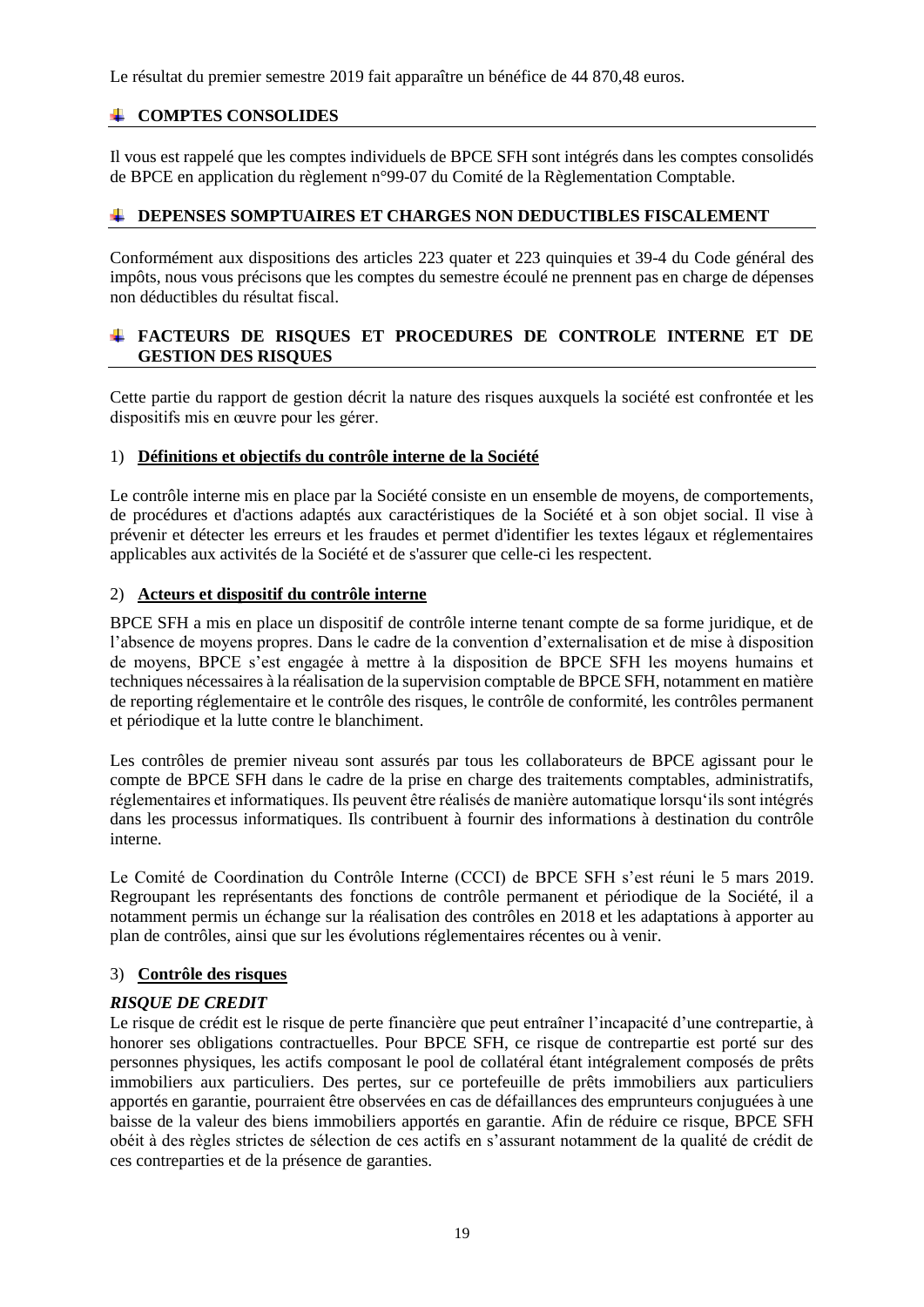Conformément aux exigences réglementaires, la surveillance des risques de crédit est confiée à la Direction des Risques de crédit de BPCE.

En mode de fonctionnement normal du programme d'émission d'Obligations de Financement de l'habitat c'est-à-dire tant que les prêts affectés en garantie restent au bilan des entités qui les ont produits, ce risque de contrepartie est limité à un risque sur BPCE. En cas de réalisation par la Société de sa garantie sur les prêts et de transfert au bilan de la Société de ces prêts, la Direction des Risques assure une surveillance effective du risque de crédit du portefeuille de prêts à l'habitat, selon les normes applicables dans le Groupe BPCE.

La Direction des Risques est aussi en charge de la fixation, la revue annuelle et le suivi des limites encadrant le risque de contrepartie auquel BPCE SFH peut être exposé dans le cadre du placement de ses fonds propres.

La Direction des Risques s'appuie sur un corpus de procédures pour réaliser ses différents contrôles.

#### *RISQUES DE MARCHE*

Risque de perte de valeur d'instruments financiers, résultant des variations de paramètres de marché, de la volatilité de ces paramètres et des corrélations entre ces paramètres. Les paramètres concernés sont notamment les taux de change, les taux d'intérêt, ainsi que les prix des titres (actions, obligations) et des matières premières, des dérivés et de tous autres actifs.

La Société n'est pas autorisée à prendre des risques de marché. La Direction des Risques Financiers est en charge de cette surveillance, en contrôle de deuxième niveau.

#### *RISQUES OPERATIONNELS*

Le risque opérationnel se définit comme le risque de pertes découlant d'une inadéquation ou d'une défaillance des processus, du personnel et des systèmes internes ou d'événements extérieurs, y compris le risque juridique. Le risque opérationnel inclut notamment les risques liés à des événements de faible probabilité d'occurrence mais à fort impact, les risques de fraude interne et externe susvisé, et les risques liés au modèle.

Le dispositif risques opérationnels de BPCE SFH s'insère dans le dispositif global mis en place par BPCE SA. Les plans d'actions relatifs aux risques à piloter font l'objet d'un suivi formalisé. L'actualisation des cotations de la cartographie respecte le calendrier défini par la Direction des Risques Opérationnels. Ces travaux s'inscrivent dans le cadre du plan de contrôles permanents de la structure. Le pilotage et la gestion du dispositif risques opérationnels ont été confiés au Département Conformité Sécurité et Risques Opérationnels de BPCE SA. Celui-ci est encadré par une politique risques opérationnels qui a été validé en Comité Risques et Conformité.

#### *RISQUES DE GESTION ACTIF PASSIF*

Le risque de liquidité est le risque pour une entité de ne pas pouvoir faire face à ses engagements ou de ne pas pouvoir dénouer ou compenser une position en raison de la situation du marché dans un délai déterminé et à un coût raisonnable.

Le risque de taux d'intérêt global est le risque de subir une perte soit en capital (risque de valeur) soit en termes de revenus (risque sur la marge nette d'intérêts) en raison d'une évolution défavorable des taux d'intérêt.

Le risque de change global est le risque d'une perte constatée ou latente liée à une évolution défavorable des cours de change de devises.

Conformément aux exigences réglementaires, la surveillance et la gestion des risques ALM (risques de liquidité, de taux d'intérêt global et de change) est confiée au Département Gestion Actif Passif de la direction Finances Groupe de BPCE.

En mode de fonctionnement normal du programme d'émission d'Obligations de Financement de l'Habitat (OH) (c'est-à-dire tant que les prêts affectés en garantie restent au bilan des entités qui les ont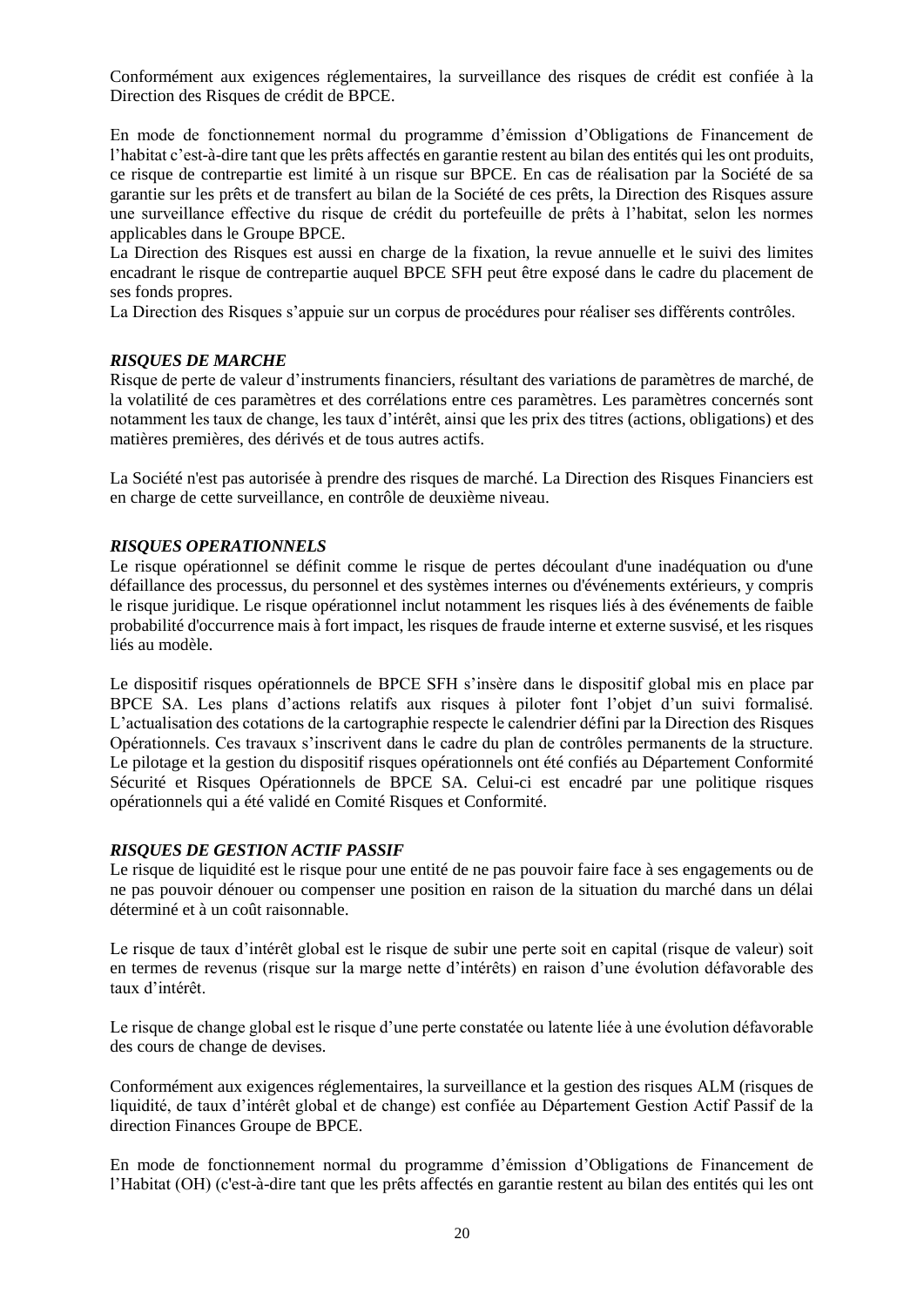produits), il n'y a pas de risques ALM car il y a adossement complet, en matière de risque de liquidité, de taux d'intérêt global et de change, entre les obligations émises par BPCE SFH et les prêts octroyés. En cas de réalisation par BPCE SFH de sa garantie sur les prêts et de transfert à son bilan de ces prêts, le Département Gestion Actif Passif de BPCE devra assurer une surveillance effective des risques de gestion actif passif de BPCE ainsi que la mise en œuvre de la politique de couverture prévue contractuellement, sous le contrôle de la Direction des Risques.

En 2018, l'adossement était complet en matière de risques de gestion actif-passif.

- Au cours de l'exercice, la Direction des Risques a notamment mené des travaux de :
	- Contrôle de cohérence du reporting de suivi du collatéral produit par le département Gestion Actif Passif de BPCE ;
	- Contrôle de non-double mobilisation via le portail « refinancement » ;
	- Contrôle des rapports I-07 sur la qualité des actifs financés, I-09 et I-17 ainsi que des attestations d'émission.

# *RISQUES DE REGLEMENT*

Le risque de règlement est le risque que les opérations sur instruments financiers ne soient pas dénouées à la date de livraison prévue.

BPCE SFH est peu exposée à ces risques de par son activité. Cependant, ces risques de règlement pourraient se présenter lors des émissions obligataires. Ils seront maîtrisés notamment par un choix sélectif des intervenants de marché pour ces opérations, effectué par le Front Office confié aux services compétents de BPCE, avec consultation de la Direction des Risques si nécessaire.

La Direction Finances Groupe de BPCE met en place un dispositif de contrôle de ces risques de règlement.

# *RISQUES D'INTERMEDIATION*

Le risque d'intermédiation est le risque de défaillance d'un donneur d'ordres ou d'une contrepartie à l'occasion d'une transaction sur instruments financiers dans laquelle l'entreprise assujettie apporte sa garantie de bonne fin.

BPCE SFH est peu exposée à ces risques en raison de son activité. Ils pourraient cependant se présenter lors des émissions obligataires. Ces risques seront maîtrisés notamment par un choix très soigneux des intervenants de marché pour ces opérations, effectué par le Front Office confié aux services compétents de BPCE, avec consultation systématique de la Direction des Risques.

#### 4) **Risques liés à la dépendance avec les autres entités du Groupe BPCE**

BPCE SFH est une filiale de BPCE, l'organe central du Groupe BPCE, qui est le groupe constitué par les membres du réseau Banques Populaire, tel que défini par l'article L512-11 du Code monétaire et financier et du réseau Caisse d'Epargne tel que défini par l'article L512-86 du Code monétaire et financier. Ainsi, BPCE SFH est dépendant à l'égard d'autres entités du Groupe BPCE.

BPCE SFH est dépendant de tiers ayant accepté de fournir des services à l'Emetteur. En particulier, BPCE SFH dépend de BPCE pour :

- La gestion et le recouvrement en application de l'article L513-15 du Code monétaire et financier, conformément au contrat de gestion et de recouvrement (*Management and Recovery Agreement*) ;
- Fournir à l'Emetteur certains services en relation avec l'administration, la logistique, la fiscalité, le traitement comptable et prudentiel, le contrôle interne et l'assistance juridique de l'Emetteur, conformément au contrat de services administratifs (Administrative Services Agreement) ;
- La création et le contrôle des prêts immobiliers remis en garantie ;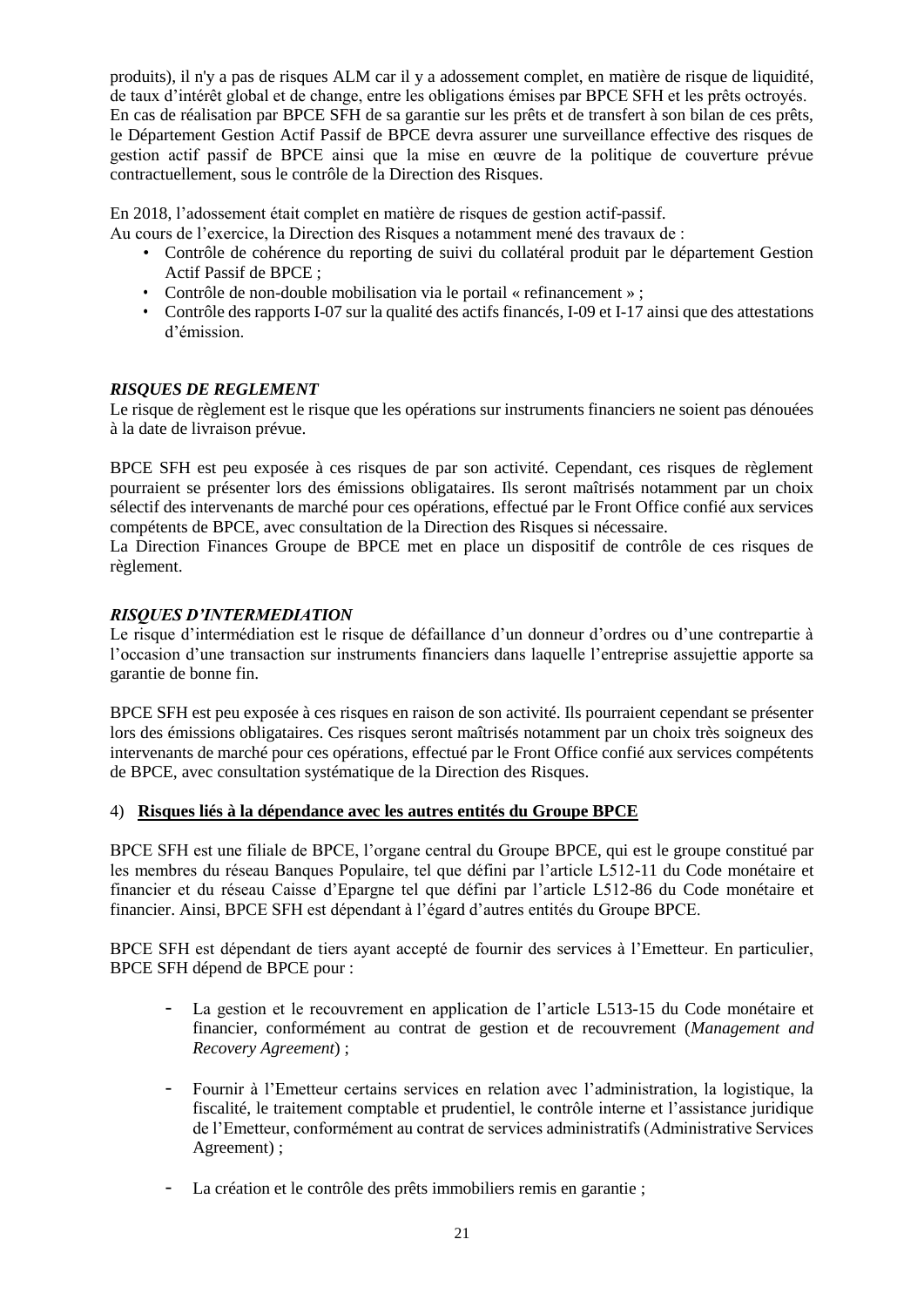- L'ouverture et le fonctionnement de certains comptes bancaires.

BPCE SFH est également dépendant de BPCE, des membres du réseau Banques Populaires et des membres du réseau Caisses d'Epargne en tant qu'emprunteurs au titre des Prêts octroyés par l'Emetteur et en tant que garants (à l'exception de BPCE) conformément au Crédit (Credit Facility and Collateral Framework Agreements).

# 5) **Risques législatifs et réglementaires**

Les sociétés de financement de l'habitat (SFH) sont assujettis à l'instruction ACPR 2016-I09 leur imposant d'envoyer sur base trimestrielle les informations sur :

- Le respect du calcul du ratio de couverture mentionné à l'article L.513-12 du CMF disposant que les SFH doivent maintenir un ratio d'au moins 105% entre leurs ressources bénéficiant du privilège et leurs actifs.
- Le respect des limites relatives à la composition des actifs
- Le respect du calcul des montants éligibles au refinancement par des ressources privilégiées.

Elles sont également assujetties à l'instruction ACPR 2011-I-07 relative à la qualité des actifs. Les sociétés doivent faire parvenir une fois par an à l'ACPR un rapport détaillant des éléments qualitatifs sur les prêts garantis, l'exposition sur des personnes publiques le cas échéant, les organismes de titrisation et entités similaires, le cas échéant, les valeurs de remplacement, les remboursements anticipés, le risque de taux et la couverture des besoins de liquidité à 180 jours. Ceci en application de l'article 13 du règlement n°99-10 du CRBF.

Enfin, les SFH doivent :

- Couvrir à tout moment leurs besoins de trésorerie à 180 jours mentionnés à l'article R.513-7 du Code Monétaire et Financier.
- Maintenir un écart de durée de vie moyenne entre les actifs et passifs considérés à l'article 12 du règlement CRBF n°99-10 inférieur à 18 mois
- Assurer, conformément au même article 12 du CRBF n°99-10, un niveau de couverture suffisant des ressources privilégiées jusqu'à leur échéance au regard du gisement d'actifs éligibles disponibles et de prévisions de nouvelle production.

L'instruction ACPR 2014-I-17 détaille les informations à faire parvenir à l'ACPR au titre du respect de ces éléments.

Le respect de ces obligations règlementaires, applicables à toutes les SFH, est indispensable au bon fonctionnement de la société.

# 6) **Conséquences liées à la mise en résolution du Groupe BPCE**

En cas de mise en résolution du groupe BPCE, les obligations émises par BPCE SFH sont exclues du mécanisme de bail-in, conformément à l'article 44 de la Directive européenne 2014/59/UE établissant un cadre pour le redressement et la résolution des établissements de crédit et des entreprises d'investissement. En effet, l'article 44-2-b relatif au champ d'application de l'instrument de renflouement interne exclut les obligations garanties.

# 7) **Conséquences de la dégradation éventuelle des notes attribuées à BPCE par les agences de notation**

La documentation contractuelle de BPCE SFH comporte plusieurs « rating triggers » liés à la notation de BPCE en tant que sponsor de BPCE SFH et organe central du Groupe BPCE. Cela implique que le passage en dessous de certains niveaux de notes attribuées par les agences de notation Moody's et Standard & Poor's aurait des impacts notamment en termes de constitution de réserves de liquidité.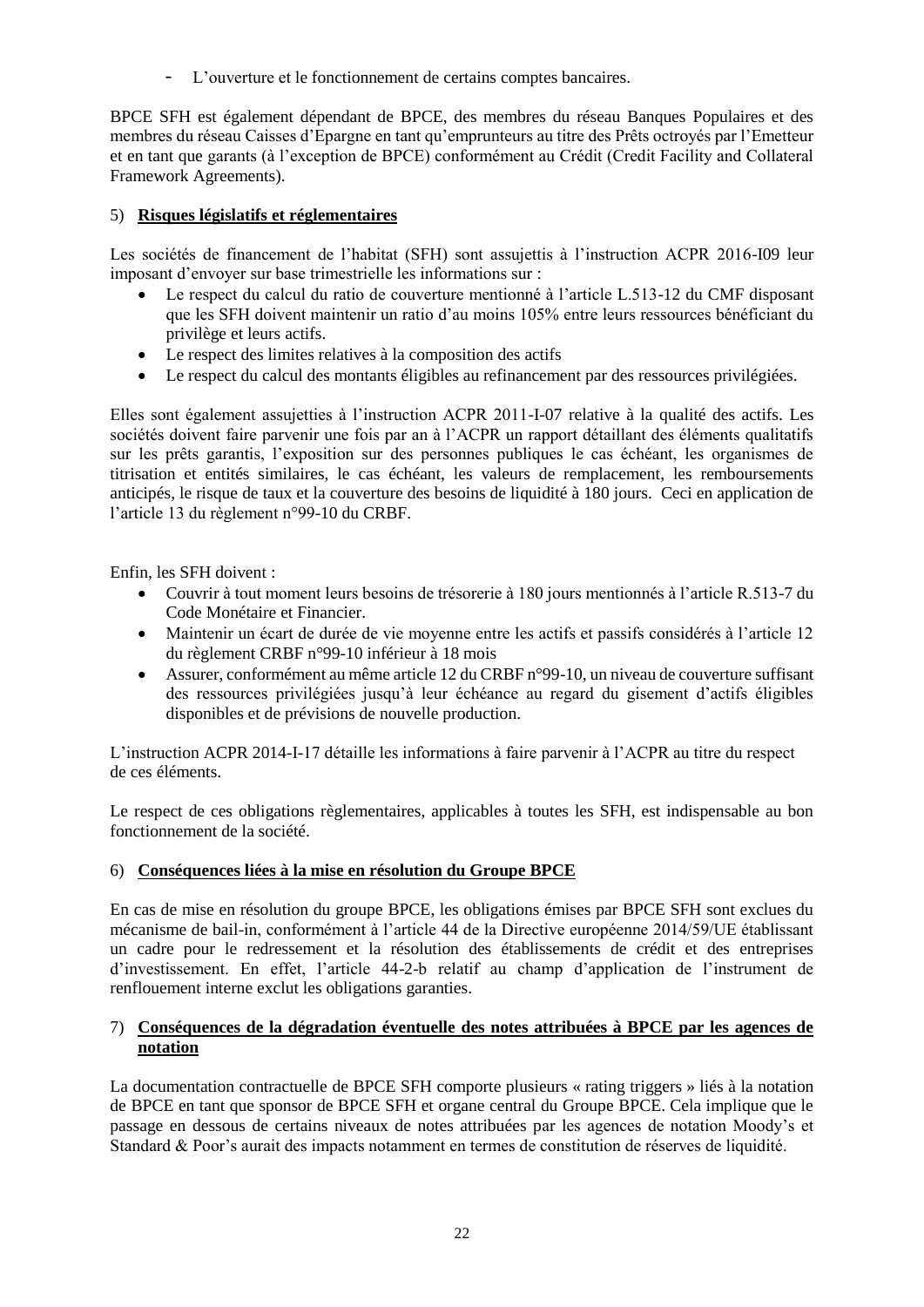L'évaluation de l'impact en liquidité du déclenchement éventuel de ces rating triggers pour le Groupe BPCE et notamment pour BPCE est réalisée périodiquement et transmise au Département Gestion Actif Passif de BPCE ; elle fait l'objet de reportings à l'Autorité de Contrôle Prudentiel et de Résolutions.

# 8) **Contrôle de conformité et contrôles permanent et périodique**

La Société a mis en place un système de contrôle de conformité, de contrôle permanent et de contrôle périodique, au sens de l'arrêté du 3 novembre 2014 relatif au contrôle interne, qui prend en considération sa forme sociale en tant que société anonyme à Conseil d'administration, ainsi que le fait que ses statuts et ses divers engagements contractuels dans le cadre du programme d'émission d'Obligations de Financement de l'Habitat (OH), interdisent à la Société d'avoir des moyens, matériels et humains, qui lui soient propres.

# **CONTROLE DE CONFORMITE**

Conformément aux dispositions de l'article 28 de l'arrêté du 3 novembre 2014 relatif au contrôle interne, le contrôle de la conformité des activités de la Société est assuré par le responsable du département Conformité Sécurité et Risques Opérationnels de BPCE sous la responsabilité du Directeur de la Conformité et Sécurité Groupe, dont le nom a été et, en cas de changement, sera communiqué à l'Autorité de Contrôle Prudentiel et de Résolution (ACPR).

Le responsable du contrôle de conformité de la Société informe le Comité des Risques de la Société des conclusions de ses missions.

Le dispositif de contrôle de Conformité se réfère à la « Charte des Risques, de la Conformité, et des contrôles permanents » validée par le comité de coordination du contrôle interne du Groupe en date du 29 mars 2017.

BPCE SFH a confié à BPCE la réalisation des contrôles permanents de deuxième niveau de conformité de ses activités aux termes d'une convention d'externalisation et de mise à disposition de moyens, signée en date du 25 mars 2011.

Le recueil des règles de Conformité et de Déontologie établi par la Conformité et Déontologie BPCE, s'applique à l'activité de BPCE SFH.

#### **LUTTE CONTRE LE BLANCHIMENT DES CAPITAUX**

BPCE a une obligation de vigilance relativement aux risques de blanchiment de capitaux et d'avertissement de la Société au cas où elle décèlerait de tels risques. La Société reste en charge en premier lieu de la lutte contre le blanchiment de capitaux pour les opérations qu'elle réalise.

En matière de prévention contre le Blanchiment de capitaux et le Financement du Terrorisme, le dispositif cadre édicté par la Sécurité Financière Groupe ainsi que les notes d'application rédigées par le département Conformité Sécurité et Risques Opérationnels de BPCE s'appliquent à l'activité de BPCE SFH. Les correspondants TRACFIN qui assurent ces fonctions pour la Société sont R. CHARBONNEL et JP. BERTHAUT, dont les noms ont été et, en cas de changement, seront communiqués à l'ACPR.

#### **Organisation du contrôle permanent**

Conformément aux dispositions de l'article 20 de l'arrêté du 3 novembre 2014 relatif au contrôle interne, le contrôle permanent:

- des risques des activités de la Société est confié à la Direction des Risques, sous la supervision du Directeur des Risques et de la Conformité Groupe. En cas de remplacement de ce dernier, le nom dudit remplaçant serait communiqué à l'ACPR.
- de la conformité des activités de la Société est assuré sous la responsabilité du Directeur de la Conformité et Sécurité Groupe. En cas de remplacement de ce dernier, le nom dudit remplaçant sera communiqué à l'ACPR.

Le dispositif de contrôle permanent de BPCE SFH repose sur deux niveaux de contrôle conformément à la réglementation bancaire et aux saines pratiques de gestion :

# **CONTROLE PERMANENT HIERARCHIQUE (NIVEAU 1) (FINANCES)**

Le contrôle permanent hiérarchique (niveau 1), premier maillon du contrôle interne est assuré par les services opérationnels ou fonctionnels de BPCE sous la supervision de leur hiérarchie. Ces services sont notamment responsables de :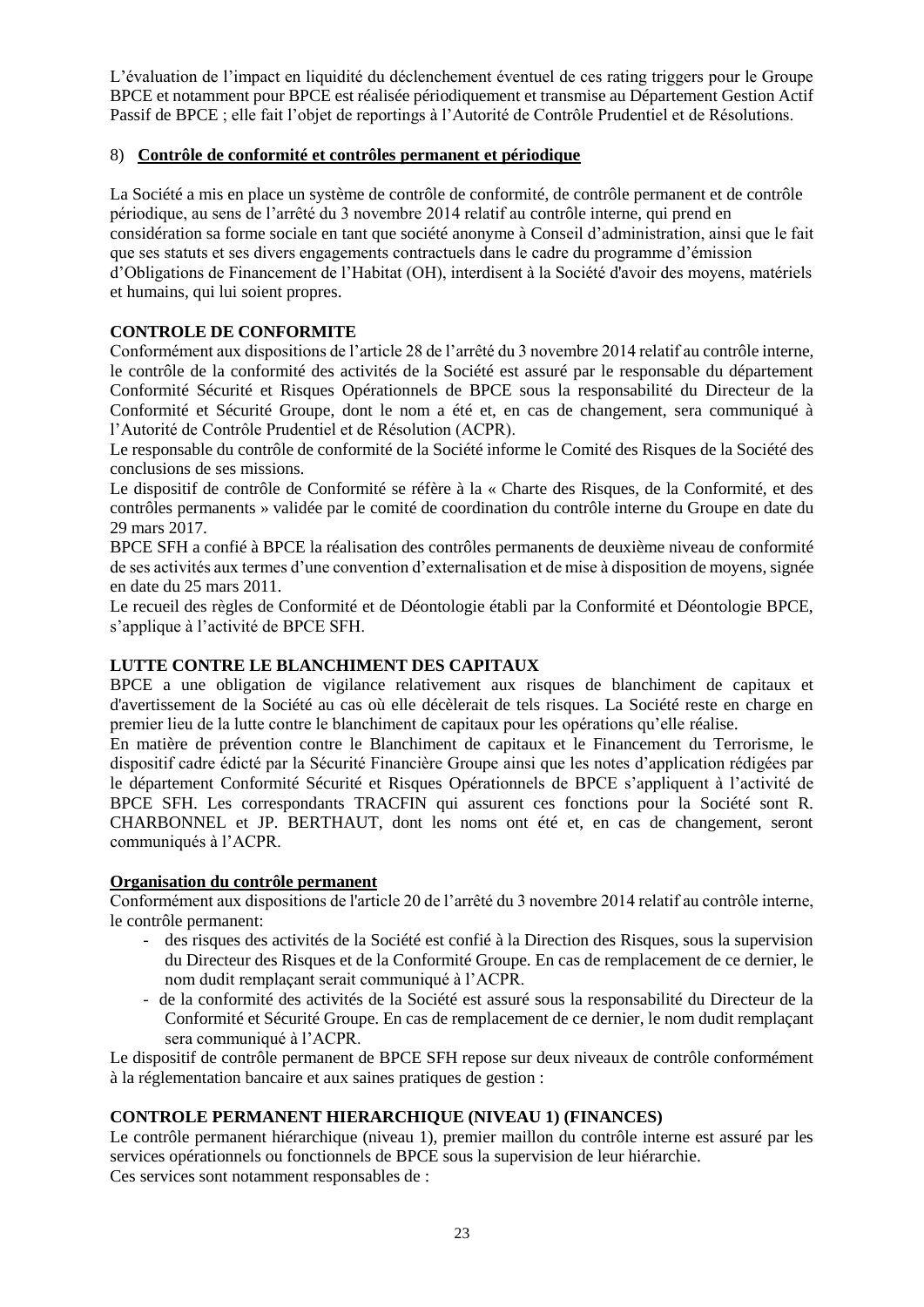- la vérification du respect des limites de risques, des procédures de traitement des opérations et de leur conformité ;
- la déclaration des incidents de risques opérationnels constatés et de l'élaboration des indicateurs d'activité nécessaires à l'évaluation des risques opérationnels ;
- la justification des soldes comptables résultant des mouvements des comptes concernés par les opérations initiées dans ces services.

# **CONTROLE PERMANENT PAR DES ENTITES DEDIEES (NIVEAU 2)**

Le contrôle permanent de niveau 2 au sens de l'article 13 de l'arrêté du 3 novembre 2014 relatif au contrôle interne est assuré par des entités dédiées exclusivement à cette fonction. Dans le cadre de la convention d'externalisation, ces fonctions sont assurées par la Direction des Risques, la Direction de la Conformité et Sécurité Groupe et la Direction de la Coordination des Contrôles Permanents via Révision Finances.

Le contrôle permanent se caractérise notamment par :

- des définitions de fonctions et des délégations de pouvoirs claires ;
- une séparation des fonctions (front office, back office, comptabilité…) ;
- des procédures opérationnelles exhaustives et claires ;
- des outils fiables et une organisation de mesure, d'administration et de maîtrise des grands risques ;
- des systèmes d'information sécurisés et de qualité ;
- des contrôles comptables et une piste d'audit ;
- une communication et des reporting efficaces ;
- et un plan de continuité de l'activité adapté.

Conformément aux dispositions de l'article 14 de l'arrêté du 3 novembre 2014 relatif au contrôle interne, les unités chargées de l'engagement des opérations sont séparées des unités chargées de leur validation, de leur règlement et de la surveillance des risques.

Le plan de contrôle de 2<sup>nd</sup> niveau sur BPCE SFH a été validé en interne et les contrôles effectués sont présentés au Contrôleur Spécifique de BPCE SFH ainsi qu'en Comité des Risques de BPCE SFH.

Le plan de contrôles de conformité a été exécuté en totalité sur l'exercice 2017, sans révéler d'anomalie significative. Il couvre l'ensemble des contrôles de conformité tels qu'identifiés dans le plan de contrôle permanent de second niveau validé en comité des contrôles internes de BPCE SFH. Une synthèse des contrôles permanents de conformité a été présentée au Comité de Coordination des contrôles internes des 22 mars et 30 septembre 2017.

Une revue des contrôles permanents de niveau 1 et 2 a été réalisée en décembre 2017.

#### **Organisation du contrôle périodique**

Conformément aux dispositions de l'article 20 de l'arrêté du 3 novembre 2014 relatif au contrôle interne, le contrôle périodique des activités de la Société est celui mis en place au sein du Groupe BPCE, sous la responsabilité de l'Inspecteur Général.

Les informations portant sur le contrôle interne de la Société, visé par l'article 258 de l'arrêté du 3 novembre 2014 relatif au contrôle interne sont intégrées au rapport sur le contrôle interne de BPCE. Ce dernier est soumis pour examen et discussion au Comité des Risques de BPCE.

Par ailleurs, concernant les 6 recommandations P2 émises lors de la mission d'audit global menée en 2016 ont été mises en œuvre.

#### 9) **Système de reporting aux dirigeants effectifs**

#### **Manuel de procédures**

Un manuel de procédures décrit notamment les modalités d'enregistrement, de traitement et de restitution des informations, les schémas comptables et les procédures d'engagement des opérations de la Société, BPCE tiendra à jour pour le compte de la Société la partie du manuel de procédures de BPCE qui correspond aux activités de la Société.

#### **Documentation sur le contrôle interne**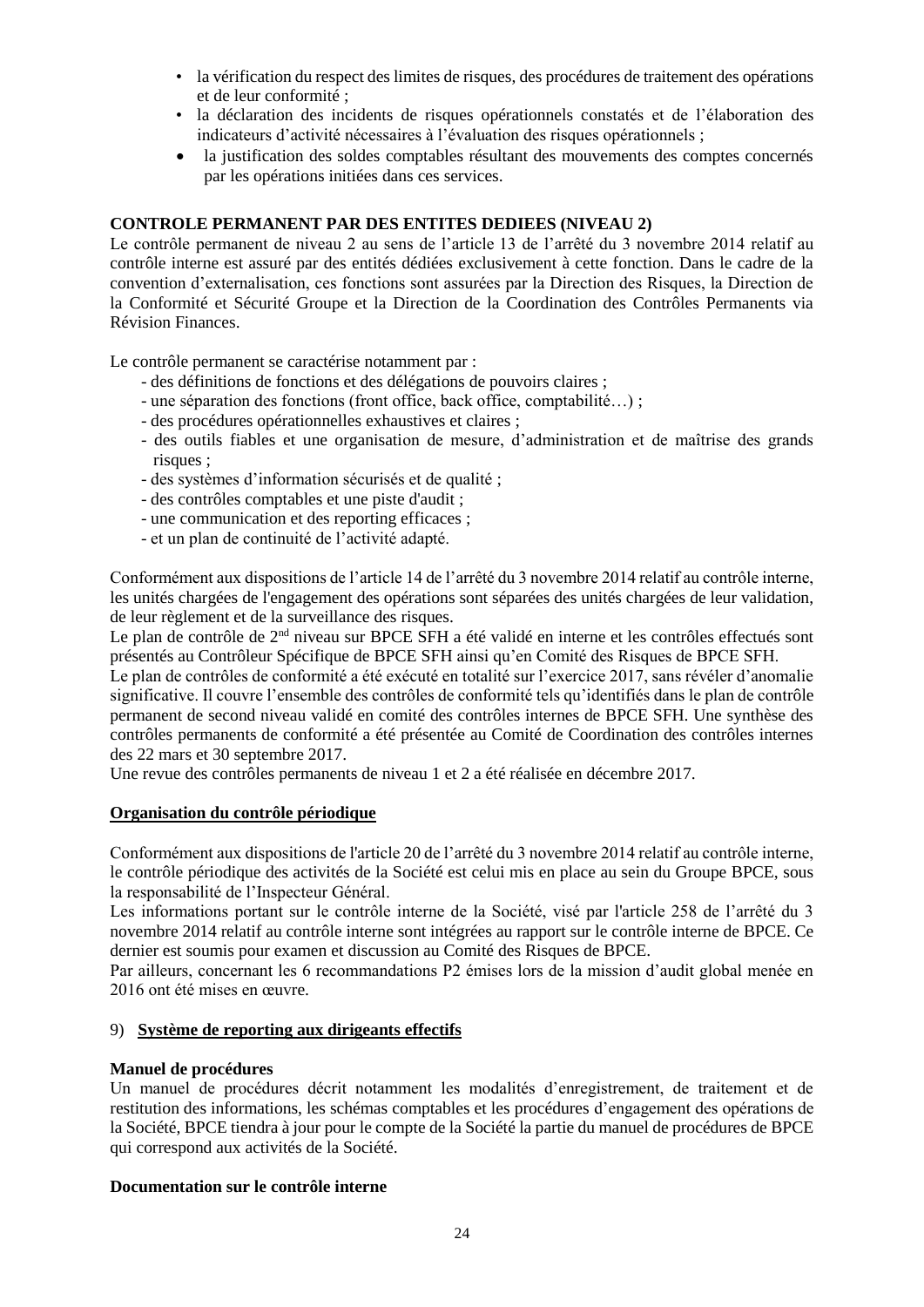Une documentation sur le contrôle interne est organisée de manière à pouvoir être mise à disposition, à leur demande, du Conseil d'administration, des Commissaires aux comptes et du Secrétariat Général de l'ACPR.

#### **Rapport sur le contrôle interne**

Sur la base des informations recueillies par BPCE dans le cadre de l'exercice de sa mission et des informations complémentaires fournies par la Société, BPCE soumet à la Société, une fois par an, un rapport sur le contrôle interne visé par l'article L.225-37 du Code de commerce.

#### **Rapport sur la mesure et la surveillance des risques**

Sur la base des informations recueillies par les personnes en charge du contrôle interne du Groupe BPCE et des informations complémentaires fournies par la Société, la mesure et la surveillance des risques auxquelles la Société est exposée, tel que visé par les articles 262 à 265 de l'arrêté du 3 novembre 2014 relatif au contrôle interne, sont incorporées dans le rapport établi au titre du Groupe BPCE.

# 10) **Dispositif de contrôle interne sur l'information comptable et financière**

# *Rôles et responsabilités dans l'élaboration et le traitement de l'information comptable et financière*

La tenue de la comptabilité générale, la production des états comptables périodiques ainsi que la production des états réglementaires sont réalisées par BPCE dans le cadre de la convention d'externalisation.

Le traitement de l'information comptable et règlementaire s'appuie donc sur les principaux outils suivants :

- Le traitement de l'information comptable est réalisé via l'interpréteur comptable AIS d'AXWAY qui fournit au logiciel comptable (CODA) les écritures élémentaires. Les paramétrages et maintenances de ces outils sont et seront réalisés en lien direct avec l'évolution des activités de la Société ;
- Le traitement de l'information sur les opérations financières est réalisé sous SUMMIT ;

Les restitutions réglementaires déterminées à partir des spécifications et des calendriers de l'Autorité de Contrôle Prudentiel et de Résolution sont actuellement réalisées à partir de l'outil Evolan Report de SOPRA, alimenté essentiellement par les logiciels de gestion (notamment SUMMIT) et le logiciel comptable CODA ;

▪ Les contributions aux comptes consolidés groupe BPCE SA et Groupe BPCE sont réalisées via le logiciel de consolidation du Groupe à partir des balances comptables et des données de gestion nécessaires.

Les opérations réalisées par la Société dans le cadre de ses activités sont suivies par BPCE qui assure la comptabilisation des opérations conformément aux dispositions de l'arrêté du 3 novembre 2014 relatif au contrôle interne. En outre, les procédures s'appuient sur l'ensemble du corpus normatif et règlementaire défini par le pôle Finances et Stratégie Groupe de BPCE.

#### *Description du dispositif de contrôle de l'information comptable et financière*

Le dispositif de contrôle interne mis en œuvre au sein de l'établissement concourt à la maîtrise des risques de toute nature et à la qualité de l'information comptable et financière. Il est organisé en conformité avec les exigences légales et réglementaires qui résultent notamment du code monétaire et financier et de l'arrêté du 3 novembre 2014 relatif au contrôle interne.

Sur la qualité de l'information comptable et financière, le dispositif de contrôle est encadré par le *Cadre du contrôle de la qualité de l'information comptable et financière* validé par le Comité de Coordination du Contrôle Interne Groupe du 9 juin 2016. Ce *Cadre* est unique et s'applique à l'ensemble des entités du Groupe BPCE surveillées sur base consolidée.

Les prestations visées à la convention d'externalisation et de mise à disposition de moyens sont réalisées de manière à permettre à la Société de faire face à ses obligations légales et réglementaires. Les prestations portant sur les contrôles sur le domaine comptable et règlementaire sont exercées par différents acteurs internes ou externes à l'établissement qui permettent d'assurer une séparation et une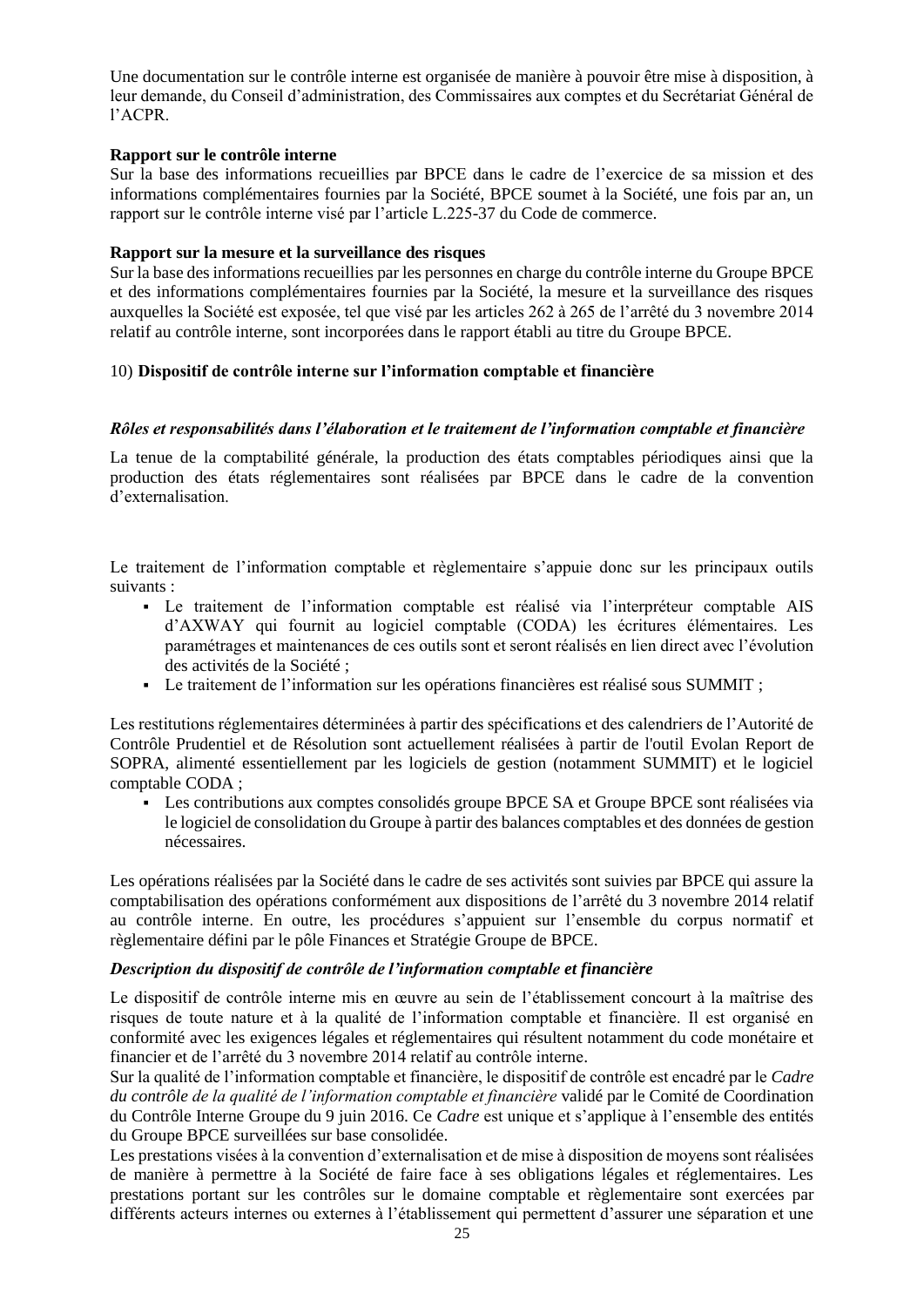3 niveaux :

- Un niveau de base dit « contrôles de premier niveau » (contrôle) relevant des services opérationnels de BPCE et intégré aux processus de traitement ;
- Un niveau intermédiaire dit « contrôles de second niveau » (révision) organisé et exécuté sous la responsabilité d'une fonction dédiée : la Révision comptable et règlementaire de BPCE ;
- Un niveau supérieur dit « contrôles de troisième niveau » (audit) assuré par les contrôles périodiques organisés sous l'autorité de l'Inspection Générale Groupe BPCE et les contrôles exercés par des acteurs externes : Commissaires aux comptes et Autorité de Contrôle Prudentiel et de Résolution.

Sur les contrôles de second niveau, la Révision comptable et règlementaire de BPCE a réalisé, en 2018, ses travaux de contrôle sur l'ensemble des entités relevant de son périmètre de contrôle, dont BPCE SFH, dans le respect des principes définis par le *Cadre du contrôle de la qualité de l'information comptable et financière*.

Les conclusions de ces travaux ont été présentées au Comité d'audit BPCE du 5 février 2019.

Sur cette entité, aucune anomalie significative n'a été relevée sur l'exercice 2018.

# *Relations avec les commissaires aux comptes*

Conformément aux normes professionnelles en vigueur, les Commissaires aux comptes mettent en œuvre les diligences qu'ils jugent appropriées sur l'information comptable et financière publiée (audit des comptes individuels,…).

Pour assurer l'efficacité et la fiabilité du dispositif, la Révision comptable et règlementaire de BPCE, qui agit dans le cadre de la convention d'externalisation, est l'un des interlocuteurs privilégiés avec la Comptabilité des Commissaires aux comptes dans l'exercice de leurs missions de contrôle. Ainsi, la Révision comptable et règlementaire de BPCE :

- communique le résultat de ses contrôles aux Commissaires aux comptes ainsi que des informations sur le dispositif de 1er niveau ;
- est destinataire des rapports et des lettres de recommandations établies par les Commissaires aux comptes ;
- s'assure, par délégation de l'audit interne, de la mise en œuvre des recommandations émises par les Commissaires aux comptes.

# *ACTIONNARIAT SALARIE*

La société ne comprend aucun effectif salarié.

Toutefois, BPCE SFH étant contrôlée par BPCE et BPCE n'ayant pas mis en place un dispositif d'augmentation du capital dont peuvent bénéficier les salariés des sociétés contrôlées, BPCE SFH a l'obligation de proposer tous les trois ans un projet de résolution tendant à réaliser une augmentation de capital réservée aux salariés.

Il a donc lieu de proposer à l'Assemblée Générale tous les trois ans une augmentation de capital réservée aux salariés adhérant à un plan épargne d'entreprise en application des dispositions de l'article L. 225- 129-6 du code de commerce.

L'Assemblée Générale du 29 mai 2019 a rejeté la résolution qui lui a été présentée en application de ces dispositions.

# **CONTROLE DES COMMISSAIRES AUX COMPTES**

Conformément aux dispositions législatives et réglementaires, nous tenons à votre disposition les rapports de vos Commissaires aux comptes.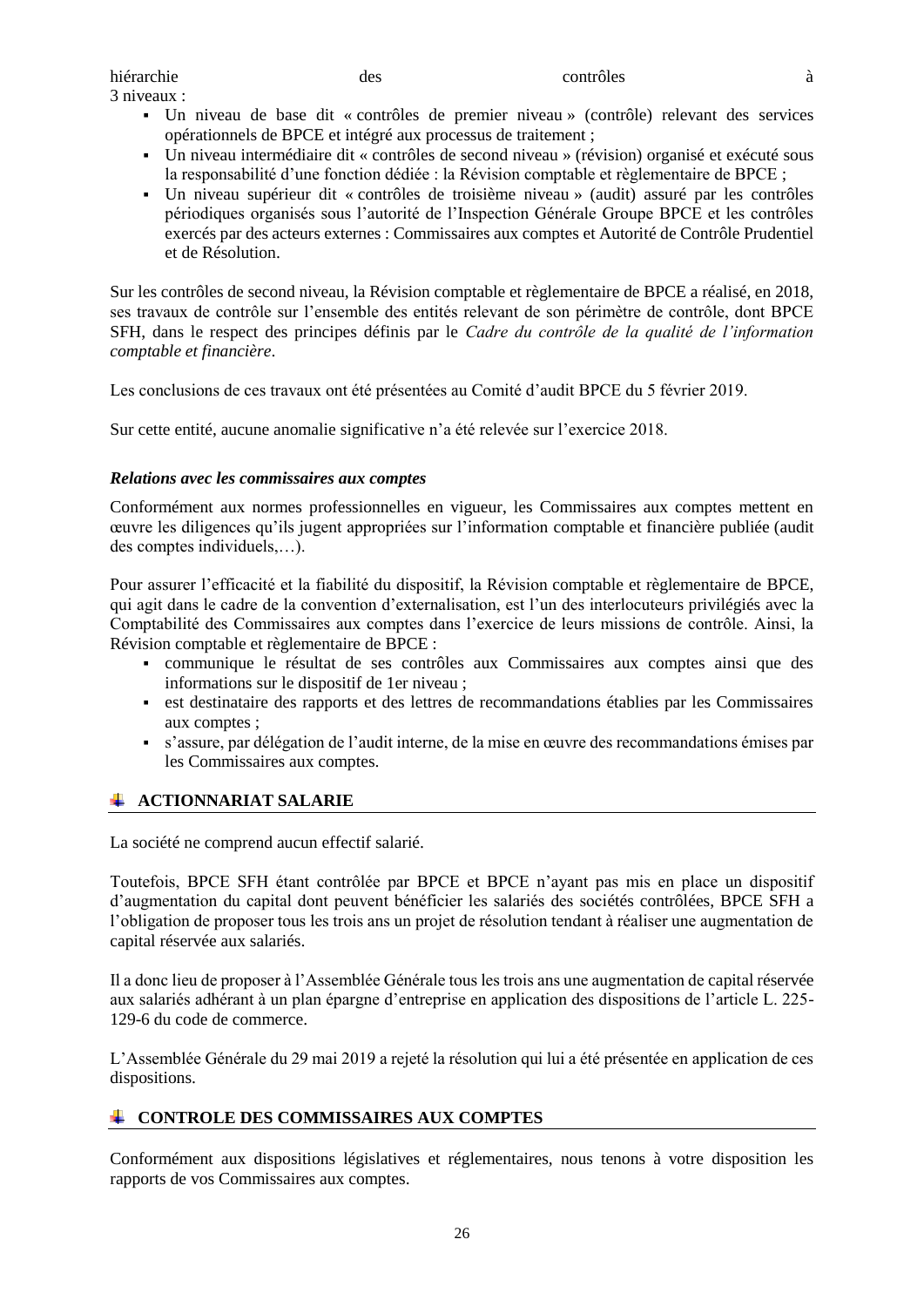# **CONVENTIONS ET ENGAGEMENTS VISES A L'ARTICLE L225-38 DU CODE DE COMMERCE**

Aucune convention ou engagement visé aux articles L. 225-38, L225-22-1, L225-42-1 du code de commerce ne s'est poursuivi ou n'a été autorisé par le Conseil d'administration au cours du premier semestre 2019.

Aucun mandataire social et aucun actionnaire disposant plus de 10% des droits de vote n'a signé, au cours du premier semestre 2019, de convention avec une société dont BPCE SFH détient directement ou indirectement plus de la moitié du capital social.

# **INFORMATION CONCERNANT LA REMUNERATION DES DIRIGEANTS ET CATEGORIES DE PERSONNEL VISES A L'ARTICLE L511-71 DU CODE MONETAIRE ET FINANCIER**

**\_\_\_\_\_\_\_\_\_\_\_\_\_\_\_\_\_\_\_\_\_\_\_\_\_\_\_\_\_\_\_\_\_\_\_\_\_\_\_\_\_\_\_\_\_\_\_\_\_\_\_\_\_\_\_\_\_\_\_\_\_\_\_\_\_\_\_\_\_\_\_\_\_\_\_\_\_**

En application de l'article L 511-73 du Code monétaire et financier, les établissements de crédit doivent consulter annuellement l'assemblée sur l'enveloppe globale des rémunérations de toutes natures, versées durant l'exercice écoulé, aux personnes assurant la direction effective de l'établissement de crédit ainsi qu'aux catégories de personnel visés à l'article L 511-71 du Code monétaire et financier.

Les catégories de personnel visées à l'article L511-71 (dirigeants effectifs et catégories de personnel, incluant les preneurs de risques, les personnes exerçant une fonction de contrôle ainsi que tout salarié qui, au vu de ses revenus globaux, se trouve dans la même tranche de rémunération, dont les activités professionnelles ont une incidence significative sur le profil de risque de l'entreprise ou du groupe) sont constituées des membres du conseil d'administration et des deux dirigeants effectifs, soit au total 9 personnes au 31 décembre 2018. Seul, l'administrateur indépendant a perçu en 2018 une rémunération au sens de l'article L511-73 du Code de commerce versée par la Société. Les informations sur la politique et les pratiques de rémunération des personnes définies à l'article L. 511-71 du code monétaire et financier figurent en annexe 4.

L'assemblée générale du 29 mai 2019 a émis un avis favorable sur l'enveloppe globale des rémunérations de toutes natures versées durant de l'exercice clos le 31 décembre 2018 aux catégories de personnel visées à l'article L511-71 du Code monétaire et financier, s'élevant à 4 000 euros.

# **INFORMATIONS CONCERNANT LES MANDATAIRES SOCIAUX**

- ➢ **Administrateurs au 30 juin 2019**
- Philippe JEANNE, Président,
- Alain DAVID,
- Dominique GAUTIER,
- Cyril MAMELLE,
- Benoît DESPRES.
- Jean-Jacques QUELLEC,
- BPCE, représentée par Céline HAYE-KIOUSIS.

Monsieur Olivier IRISSON, dont le mandat d'administrateur et, par ricochet la fonction de Président du Conseil, sont venus à expiration à l'assemblée générale annuelle du 29 mai 2019, a été remplacée par Monsieur Philippe JEANNE, le 29 mai 2019.

#### ➢ **Direction Générale au 30 juin 2019**

- M. Roland CHARBONNEL, Directeur Général (non Administrateur)
- M. Jean-Philippe BERTHAUT, Directeur Général Délégué (non Administrateur).

# **INFORMATIONS SOCIALES, ENVIRONNEMENTALES ET SOCIETALES**

BPCE SFH est une entité émettrice de titres sur un marché réglementé. En cette qualité, BPCE SFH est soumise à la loi "Grenelle II" qui requiert de publier et de faire vérifier les informations sociales, environnementales et sociétales sur les 43 thématiques définies par la loi.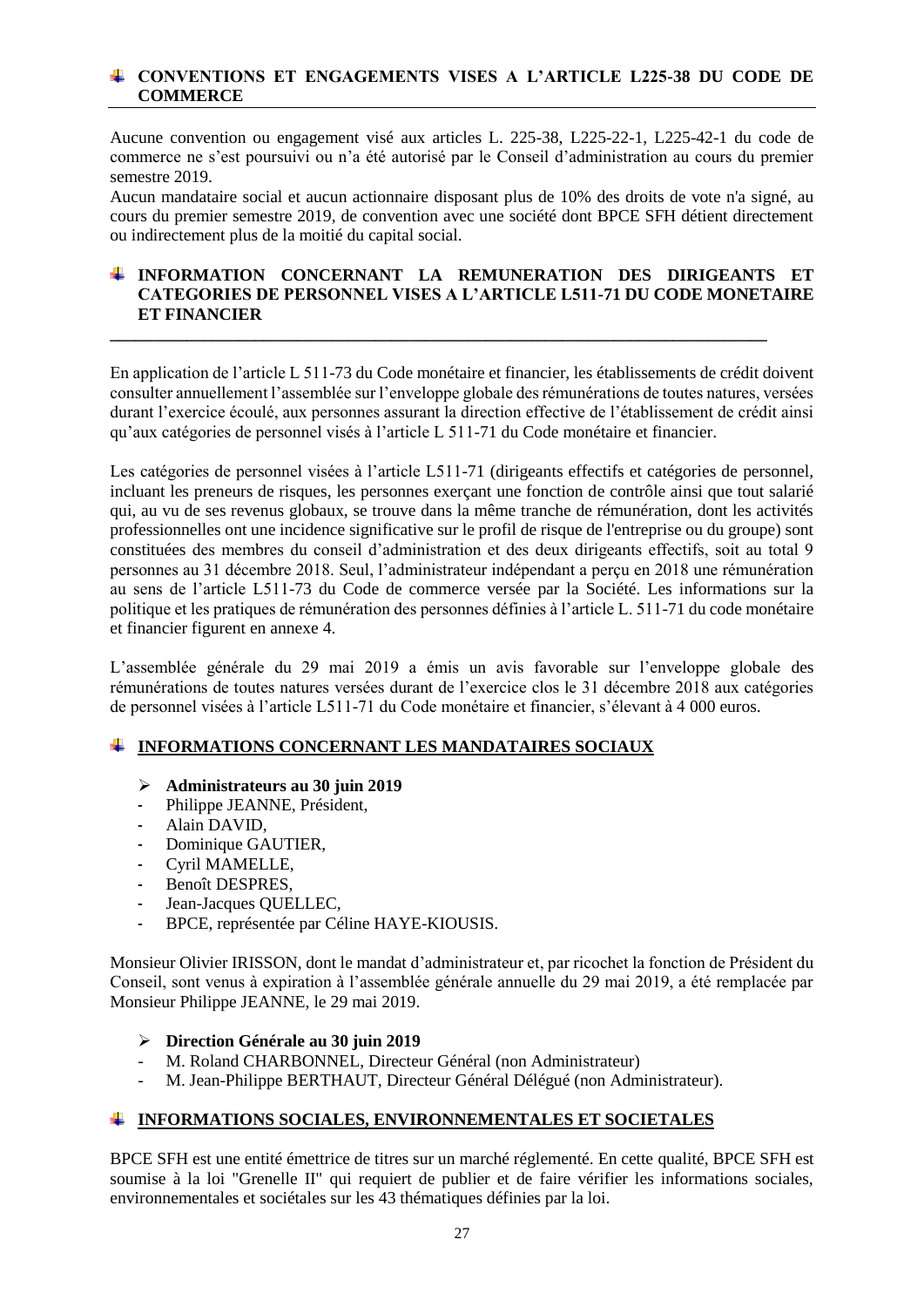BPCE SFH est une filiale consolidée de BPCE et bénéficie, à ce titre, de l'exonération de l'article L225- 102-1- IV du code de commerce.

Les informations sociales, environnementales et sociétales pour le Groupe BPCE sont disponibles dans le chapitre 2 de son document de référence 2018.

L'attestation du Commissaire aux comptes désigné en qualité d'organisme tiers indépendant n'émet pas d'observations sur l'absence d'informations sociales, environnementales et sociétales dans le rapport.

# **COMMISSAIRES AUX COMPTES**

Le mandat de commissaire aux comptes titulaire de KPMG S.A est en cours jusqu'à l'issue de l'Assemblée Générale statuant sur les comptes de l'exercice clos au 31.12.2022 réunie en 2023.

Le mandat de commissaire aux comptes titulaire de PricewaterhouseCoopers Audit est en cours jusqu'à l'issue de l'Assemblée Générale statuant sur les comptes de l'exercice clos au 31.12.2024 réunie en 2025.

# **CONTRÔLEUR SPECIFIQUE**

Les fonctions de contrôleur spécifique de CAILLIAU DEDOUIT ET ASSOCIES et de Rémi SAVOURNIN (suppléant) étaient en cours jusqu'à la remise du rapport sur 2018. Par courrier du Directeur Général du 14 décembre 2018, les fonctions des contrôleurs spécifiques ont été renouvelées pour une durée de 4 ans, sur avis favorable de l'Autorité de Contrôle Prudentiel et de Résolutions (ACPR), en date du 6 novembre 2018.

Le 26 septembre 2019 Philippe JEANNE, Président du Conseil d'administration

# **EXERCICE 2019**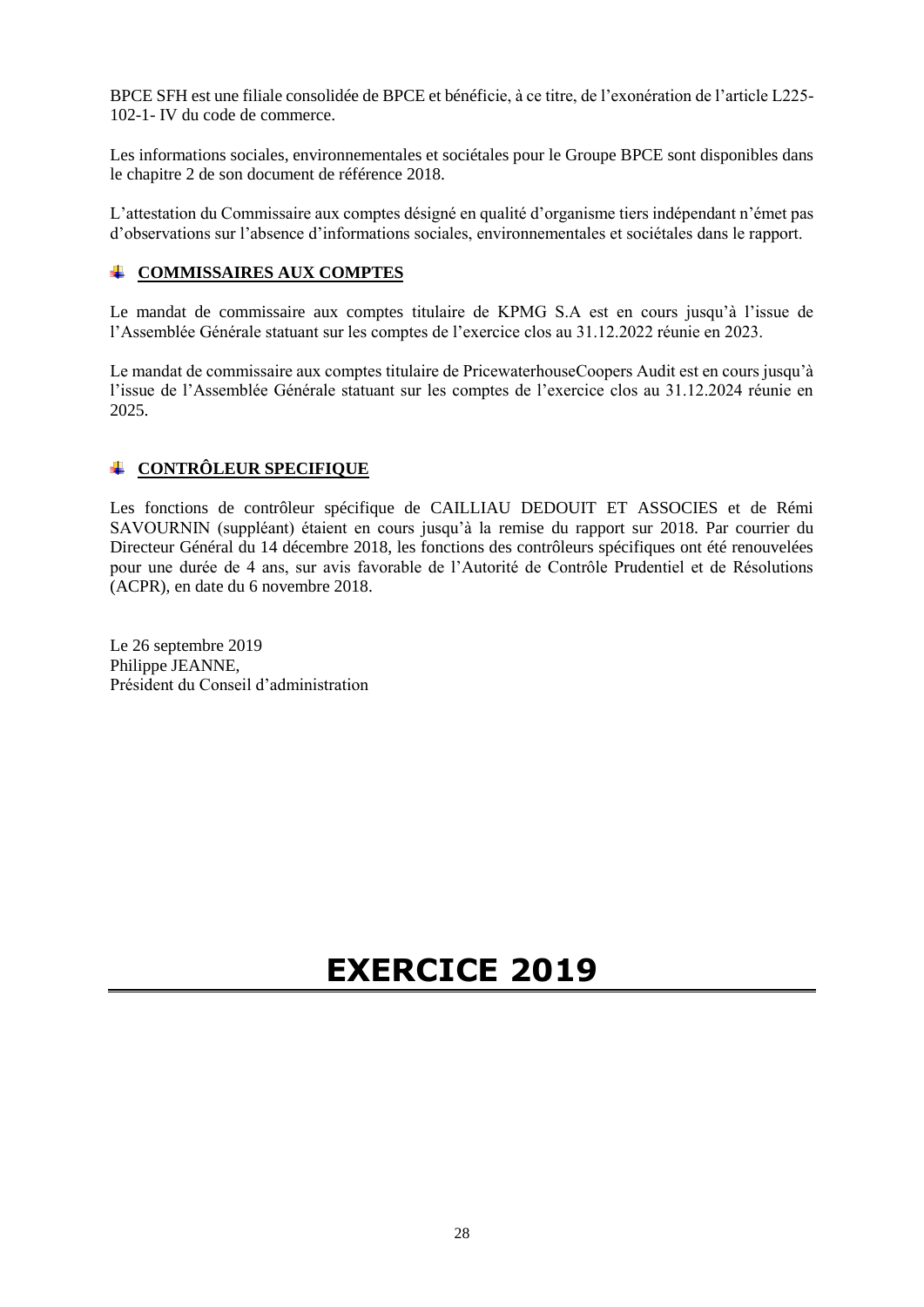# **COMPTES INDIVIDUELS SEMESTRIELS CONDENSES**

# **BPCE SFH**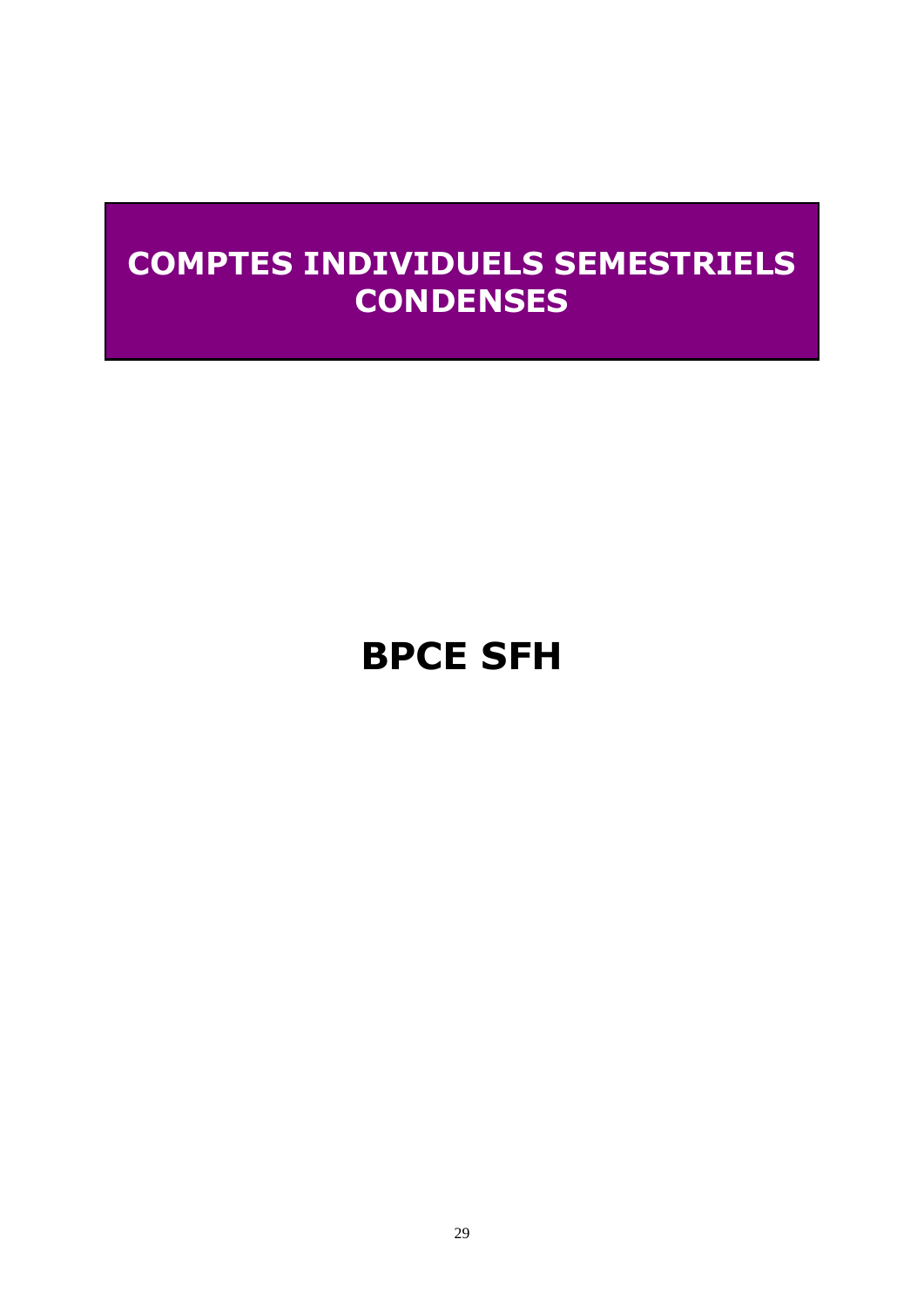# **1 BILAN ET HORS BILAN**

en milliers d'euros

| <b>ACTIF</b>                                                          | <b>Notes</b> | 30/06/2019     | 31/12/2018 |
|-----------------------------------------------------------------------|--------------|----------------|------------|
| <b>CAISSES, BANQUES CENTRALES</b>                                     |              | $\overline{2}$ | 3          |
| <b>EFFETS PUBLICS ET VALEURS ASSIMILEES</b>                           |              |                |            |
| <b>CREANCES SUR LES ETABLISSEMENTS DE CREDIT</b>                      | 3.1 / 3.8    | 26 518 179     | 24 371 249 |
| <b>OPERATIONS AVEC LA CLIENTELE</b>                                   |              |                |            |
| <b>OBLIGATIONS ET AUTRES TITRES A REVENU FIXE</b>                     | 3.2 / 3.8    | 405 030        | 412 066    |
| <b>ACTIONS ET AUTRES TITRES A REVENU VARIABLE</b>                     |              |                |            |
| <b>PARTICIPATIONS ET AUTRES TITRES DETENUS A LONG</b><br><b>TERME</b> | 3.3          | $\mathbf 0$    | 0          |
| <b>PARTS DANS LES ENTREPRISES LIEES</b>                               |              |                |            |
| <b>OPERATIONS DE CREDIT-BAIL ET DE LOCATIONS</b><br><b>SIMPLES</b>    |              |                |            |
| <b>IMMOBILISATIONS INCORPORELLES</b>                                  |              |                |            |
| <b>IMMOBILISATIONS CORPORELLES</b>                                    |              |                |            |
| <b>AUTRES ACTIFS</b>                                                  | 3.5          | 1721           | 1 3 3 0    |
| <b>COMPTES DE REGULARISATION</b>                                      | 3.6          | 160 932        | 141 636    |
| <b>TOTAL DE L'ACTIF</b>                                               |              | 27 085 864     | 24 926 285 |
| <b>HORS BILAN</b>                                                     | <b>Notes</b> | 30/06/2019     | 31/12/2018 |
|                                                                       |              |                |            |
| <b>Engagements donnés</b>                                             |              |                |            |
| <b>ENGAGEMENTS DE FINANCEMENT</b>                                     |              |                |            |
| <b>ENGAGEMENTS DE GARANTIE</b>                                        |              |                |            |
| <b>ENGAGEMENTS SUR TITRES</b>                                         |              |                |            |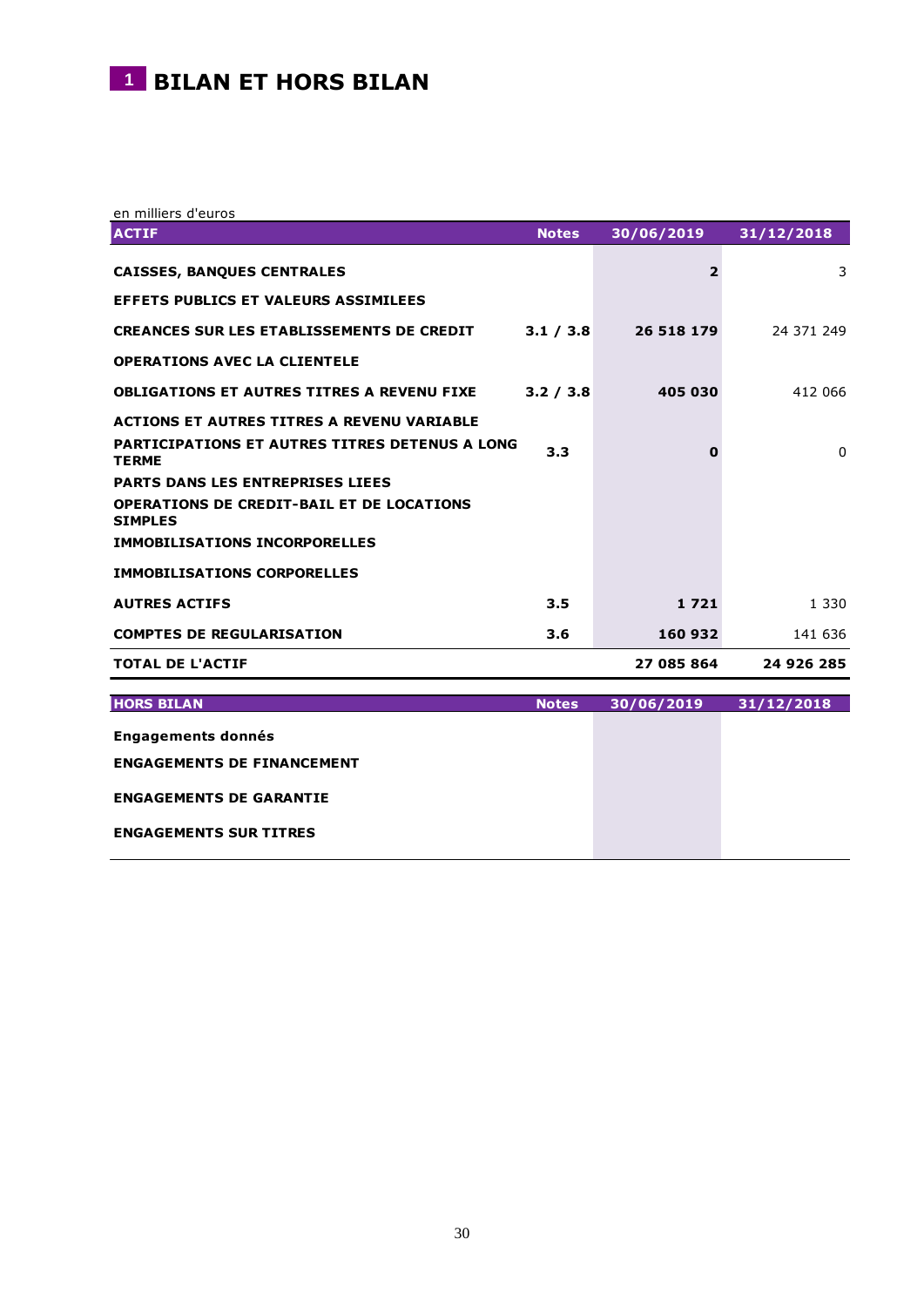| en milliers d'euros                                                              |              |             |            |
|----------------------------------------------------------------------------------|--------------|-------------|------------|
| <b>PASSIF</b>                                                                    | <b>Notes</b> | 30/06/2019  | 31/12/2018 |
| <b>BANQUES CENTRALES</b>                                                         |              |             |            |
| DETTES ENVERS LES ETABLISSEMENTS DE CREDIT                                       | 3.1          | $\mathbf 0$ | 649 938    |
| <b>OPERATIONS AVEC LA CLIENTELE</b>                                              |              |             |            |
| DETTES REPRESENTEES PAR UN TITRE                                                 | 3.4 / 3.8    | 26 284 892  | 23 491 516 |
| <b>AUTRES PASSIFS</b>                                                            | 3.5          | 142         | 237        |
| <b>COMPTES DE REGULARISATION</b>                                                 | 3.6          | 162 168     | 143 132    |
| <b>PROVISIONS</b>                                                                |              |             |            |
| <b>DETTES SUBORDONNEES</b><br>FONDS POUR RISQUES BANCAIRES GENERAUX<br>(FRBG)    |              |             |            |
| <b>CAPITAUX PROPRES HORS FRBG</b>                                                | 3.7          | 638 662     | 641 463    |
| Capital souscrit<br>Primes d'émission                                            |              | 600 000     | 600 000    |
| Réserves                                                                         |              | 27 096      | 26 947     |
| Ecart de réévaluation<br>Provisions réglementées et subventions d'investissement |              |             |            |
| Report à nouveau                                                                 |              | 11 521      | 11 521     |
| Résultat de la période                                                           |              | 45          | 2 9 9 5    |
| <b>TOTAL DU PASSIF</b>                                                           |              | 27 085 864  | 24 926 285 |
| <b>HORS BILAN</b>                                                                | <b>Notes</b> | 30/06/2019  | 31/12/2018 |
| <b>Engagements recus</b>                                                         |              |             |            |
| <b>ENGAGEMENTS DE FINANCEMENT</b>                                                |              |             |            |
| <b>ENGAGEMENTS DE GARANTIE</b>                                                   | 4.1          | 34 356 917  | 31 064 936 |
| <b>ENGAGEMENTS SUR TITRES</b>                                                    |              |             |            |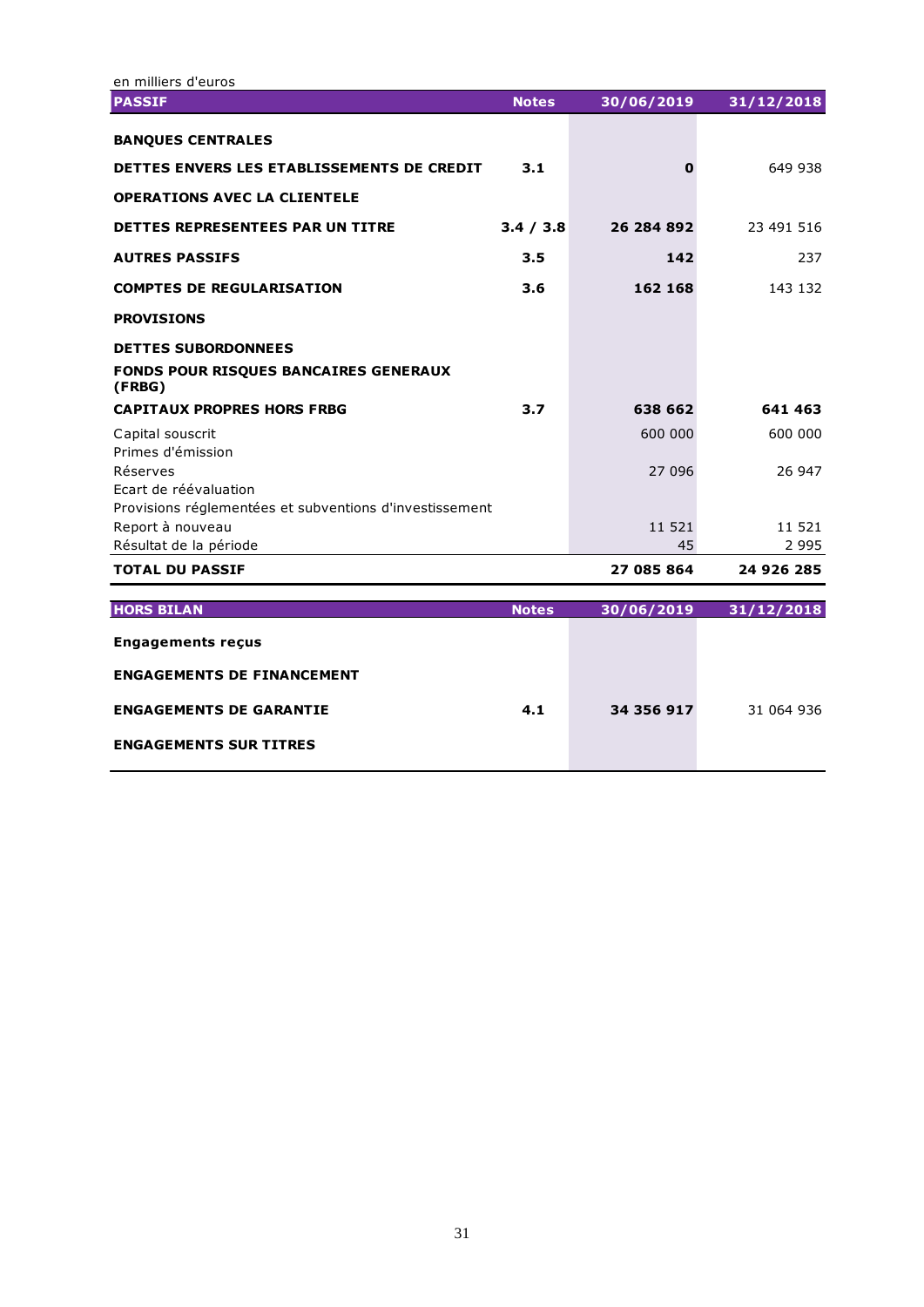

en milliers d'euros

|                                                                                                                                           | <b>Notes</b> |           | 1er semestre 2019 1er semestre 2018 | <b>Exercice 2018</b> |
|-------------------------------------------------------------------------------------------------------------------------------------------|--------------|-----------|-------------------------------------|----------------------|
| Intérêts et produits assimilés                                                                                                            | 5.1          | 230 726   | 235 195                             | 471 169              |
| Intérêts et charges assimilées                                                                                                            | 5.1          | (225 445) | (230 465)                           | (461 390)            |
|                                                                                                                                           |              |           |                                     |                      |
| Revenus des titres à revenu variable                                                                                                      |              |           |                                     |                      |
| Commissions (produits)                                                                                                                    |              |           |                                     |                      |
| Commissions (charges)                                                                                                                     | 5.2          | (2)       | (2)                                 | (5)                  |
| Gains ou pertes sur opérations des portefeuilles de<br>négociation                                                                        |              |           |                                     |                      |
| Gains ou pertes sur opérations des portefeuilles de<br>placement et assimilés                                                             |              |           |                                     |                      |
| Autres produits d'exploitation bancaire                                                                                                   |              |           |                                     |                      |
| Autres charges d'exploitation bancaire                                                                                                    | 5.3          | (880)     | (480)                               | (973)                |
| <b>PRODUIT NET BANCAIRE</b>                                                                                                               |              | 4399      | 4 2 4 8                             | 8801                 |
| Charges générales d'exploitation<br>Dotations aux amortissements et aux dépréciations sur<br>immobilisations incorporelles et corporelles | 5.4          | (3138)    | (2748)                              | (3 278)              |
| <b>RESULTAT BRUT D'EXPLOITATION</b>                                                                                                       |              | 1 2 6 1   | 1500                                | 5 5 2 3              |
| Coût du risque                                                                                                                            |              |           |                                     |                      |
| <b>RESULTAT D'EXPLOITATION</b>                                                                                                            |              | 1 2 6 1   | 1500                                | 5 5 2 3              |
| Gains ou pertes sur actifs immobilisés                                                                                                    |              |           |                                     |                      |
| <b>RESULTAT COURANT AVANT IMPOT</b>                                                                                                       |              | 1 2 6 1   | 1500                                | 5 5 2 3              |
| Résultat exceptionnel                                                                                                                     |              |           |                                     |                      |
| Impôt sur les bénéfices                                                                                                                   | 5.5          | (1216)    | (1182)                              | (2528)               |
| Dotations / Reprises de FRBG et provisions réglementées                                                                                   |              |           |                                     |                      |
| <b>RESULTAT NET</b>                                                                                                                       |              | 45        | 318                                 | 2995                 |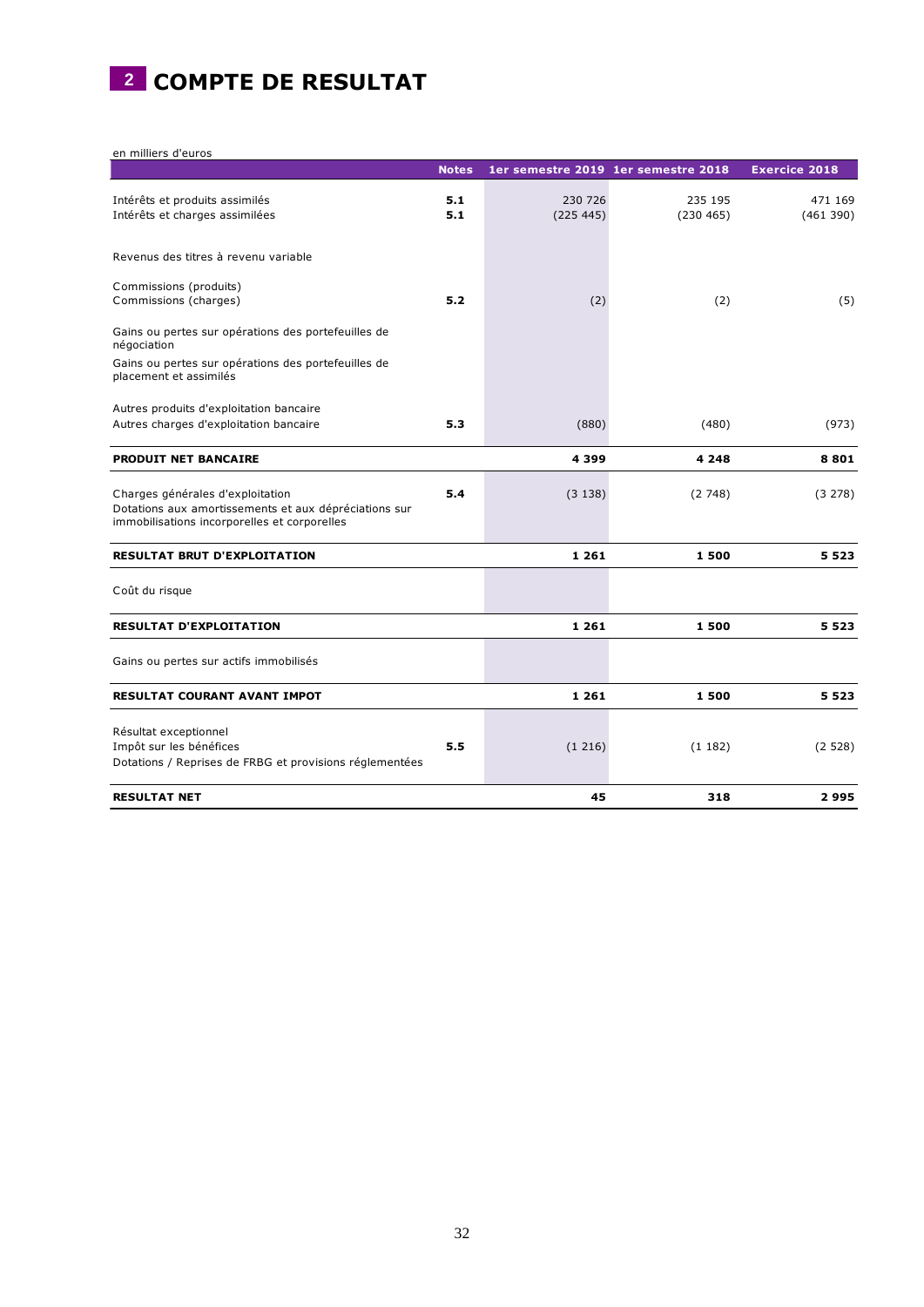# 3 NOTES ANNEXES AUX COMPTES INDIVIDUELS **SEMESTRIELS CONDENSES**

| NOTE 1.                                              |                                                           |  |
|------------------------------------------------------|-----------------------------------------------------------|--|
| 1.1<br>1.2<br>1.3                                    |                                                           |  |
| NOTE 2.                                              |                                                           |  |
| 2.1<br>2.2<br>2.3                                    |                                                           |  |
| NOTE <sub>3</sub> .                                  |                                                           |  |
| 3.1<br>3.2<br>3.3<br>3.4<br>3.5<br>3.6<br>3.7<br>3.8 |                                                           |  |
| NOTE 4.                                              | INFORMATIONS SUR LE HORS BILAN ET OPERATIONS ASSIMILEES44 |  |
| 4.1<br>4.2                                           |                                                           |  |
| NOTE <sub>5</sub> .                                  |                                                           |  |
| 5.1<br>5.2<br>5.3<br>5.4<br>5.5                      |                                                           |  |
| NOTE 6.                                              |                                                           |  |
| 6.1<br>6.2                                           |                                                           |  |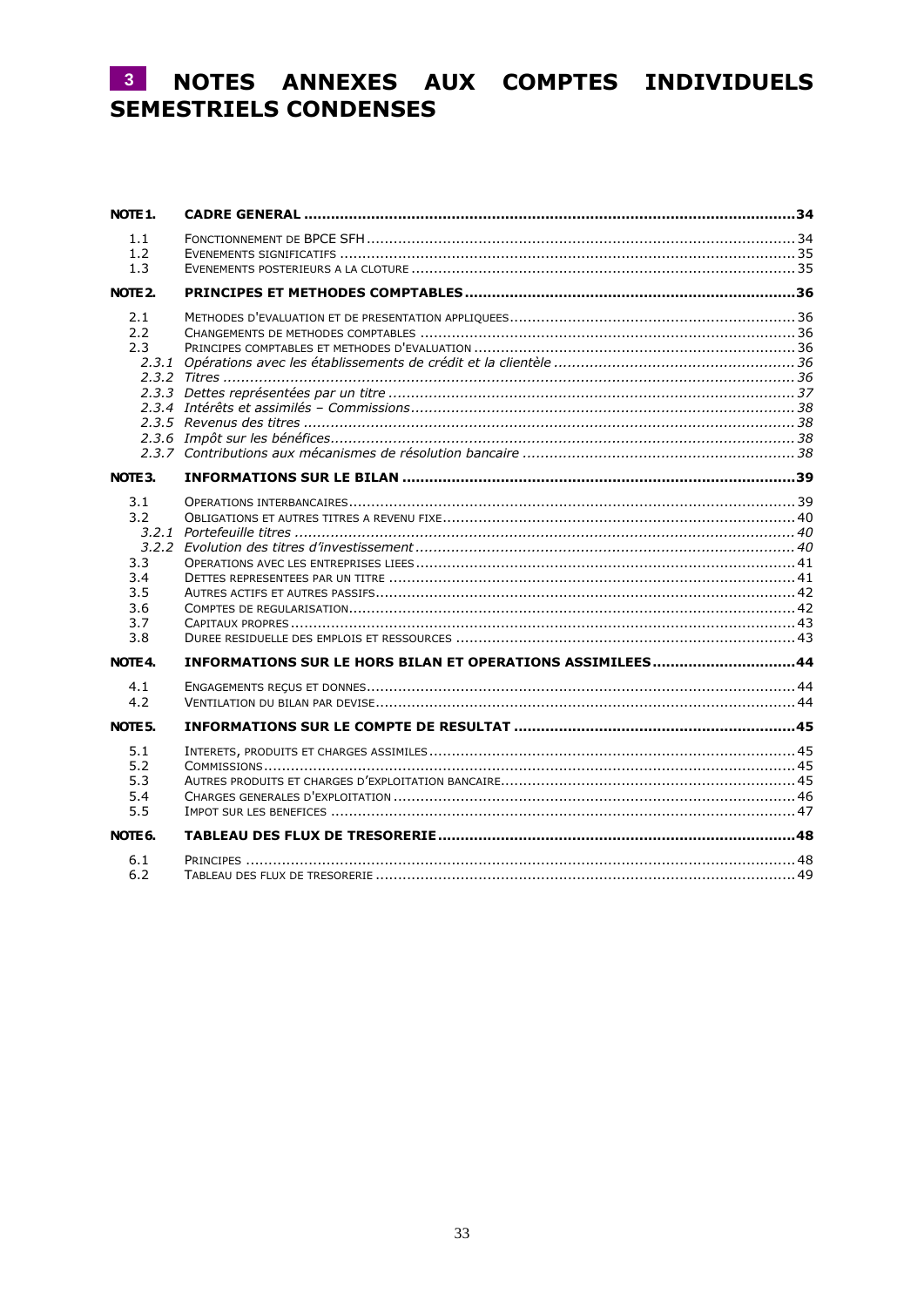#### <span id="page-33-1"></span><span id="page-33-0"></span>*1.1 Fonctionnement de BPCE SFH*

La Loi sur la Régulation Bancaire et Financière (LRBF) du 22 octobre 2010 a donné un cadre légal au refinancement des activités de prêts à l'immobilier résidentiel. La loi a créé une nouvelle catégorie d'obligations sécurisées, distincte des Obligations Foncières, les Obligations à l'Habitat (OH), qui sont émises par une Société de Financement de l'Habitat (SFH) et ont pour vocation de faciliter le refinancement des activités de prêts à l'immobilier résidentiel des banques françaises.

La loi confère à la SFH des avantages législatifs significatifs. La SFH dispose :

du privilège des créances de l'article L.513-11 du Code Monétaire et Financier (CMF) ;

- d'un contrôleur spécifique, et d'un commissaire aux comptes nommé après avis conforme de l'ACPR, (art. L.

513-32 du CMF) ;

- du surdimensionnement réglementaire de l'article L. 513-12 du CMF.

Les sécurités et garanties apportées dans les OH sont intégralement explicitées par la loi. La protection est la même pour l'ensemble des investisseurs qui bénéficient également d'un cadre très simple et lisible.

Le principe général est d'émettre des OH sur le marché national et international et de les garantir par un ensemble surdimensionné de prêts (pool) respectant des critères d'éligibilité prédéfinis. Dans un premier temps, les prêts concernent les Caisses d'Epargne et les Banques Populaires.

Les ressources collectées par BPCE SFH sont intégralement prêtées aux établissements participant au programme d'émission (Caisses d'Epargne, Banques Populaires et BPCE SA). BPCE SA intervenant en tant qu'agent des Caisses d'Epargne et des Banques Populaires et en tant qu'emprunteur.

Pour sécuriser les prêts qui leur sont octroyés par BPCE SFH, comme dans le cadre actuel des Covered Bonds, les Caisses d'Epargne et les Banques Populaires consentent une garantie sur une partie de leur production de prêts immobiliers résidentiels. BPCE SFH bénéficie ainsi d'une garantie financière accordée par les Caisses d'Epargne et les Banques Populaires sous la forme du nantissement d'un portefeuille de créances qu'elles détiennent.

Cette garantie financière est régie par l'article L 211-38-I du CMF qui prévoit qu'à « titre de garantie des obligations financières présentes et futures [...], les parties peuvent prévoir la remise en pleine propriété, opposable aux tiers sans formalités, d'instruments financiers, effets, créances, contrats ou sommes d'argent, ou la constitution de sûretés sur de tels biens ou droits », même lorsque l'une des parties fait l'objet d'une procédure de sauvegarde, de redressement ou de liquidation judiciaires, y compris si cette procédure est ouverte sur le fondement d'un droit étranger. En d'autres termes, si une banque remet un portefeuille de prêts à l'habitat en garantie d'une opération de refinancement (émission d'obligations), ce portefeuille est alors inaliénable et ne peut être revendiqué par les créanciers de la banque.

Les sûretés sont essentiellement constituées sur des prêts résidentiels assortis soit d'une hypothèque (ou d'un privilège de prêteur de deniers), soit d'une garantie octroyée par une société de cautionnement. La loi crée un label « bonne » caution interne et une pondération est appliquée en fonction de la qualité de la caution interne.

Le mécanisme de mise en garantie des créances est associé à une obligation de reporting périodique, notamment auprès des agences de notation et des investisseurs.

En cas de survenance du défaut du Groupe BPCE dans le respect de ses obligations au titre de la documentation du programme d'émission, la garantie financière pourrait être exercée et la propriété des actifs donnés en garantie serait transférée à BPCE SFH.

BPCE SFH a un statut de SFH et bénéficie d'un agrément spécifique de l'Autorité de Contrôle Prudentiel et de Résolution en qualité de société financière qui a été prononcé en date du 1<sup>er</sup> avril 2011.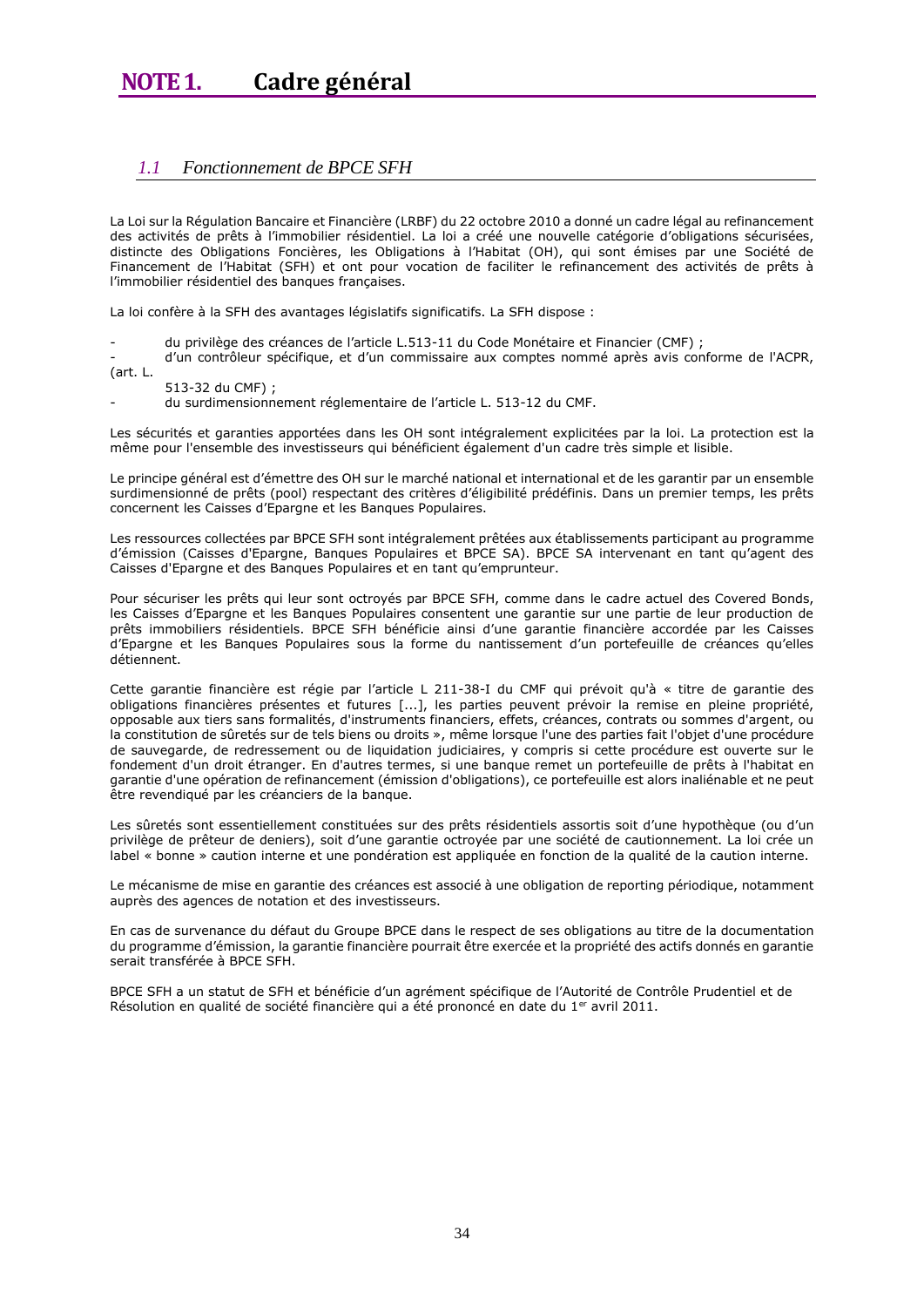<span id="page-34-0"></span>Au cours du 1<sup>er</sup> semestre 2019, BPCE SFH a réalisé les émissions suivantes :

| <b>Total</b>                        | 3770000   |  |  |
|-------------------------------------|-----------|--|--|
| Emissions privées de droit allemand | 10 000    |  |  |
| Emissions privées de droit français | 1 010 000 |  |  |
| Emissions publiques                 | 2 750 000 |  |  |
| ETHISSIOUS ETT THILIETS & EUTOS     |           |  |  |

# Emissions en milliers d'euros

BPCE SFH devait rembourser 950 millions d'euros, au titre de la tombée de la série 5 en février 2019. Conformément à la réglementation SFH, la structure doit disposer des fonds nécessaires 6 mois avant l'échéance. Pour ce faire, BPCE SFH a emprunté 650 millions d'euros à BPCE sur 7 mois à OIS + 15,3 bps et prêté à BPCE 650 millions d'euros sur 3 mois à OIS + 4,5 bp (montants ajustés 2019).

Ces opérations renouvelées mensuellement, ont été clôturées en février 2019, et ont générées une charge de 108 milliers d'euros en 2019.

Le Fonds de garantie des dépôts et de résolution (FGDR) a communiqué en mai 2019 à BPCE SFH l'appel de contribution 2019 au Fonds de Résolution Unique (FRU). Ces contributions correspondent :

- D'une part à une cotisation définitive (égale à 85 % du montant payé) enregistrée en charges. Cette charge, non déductible au plan fiscal, s'élève à 2 423 milliers d'euros.
- D'autre part à un dépôt de garantie (égal à 15 % du montant payé) enregistré à l'actif du bilan. Ce dépôt de garantie s'élève à 428 milliers d'euros.

Par décision du Conseil d'Administration, le taux de marge des nouvelles émissions passe de 1 bp à 1,5 bp à compter du 1er mai 2019.

L'assemblée générale ordinaire du 29 Mai 2019 a décidé le paiement d'un dividende unitaire de 0,0047 euro par action. BPCE SFH a ainsi versé à son actionnaire BPCE 2 845 milliers d'euros le 13 juin 2019.

#### <span id="page-34-1"></span>*1.3 Evènements postérieurs à la clôture*

Aucun évènement intervenu après la clôture et ayant une incidence sur les comptes de la période n'a été constaté.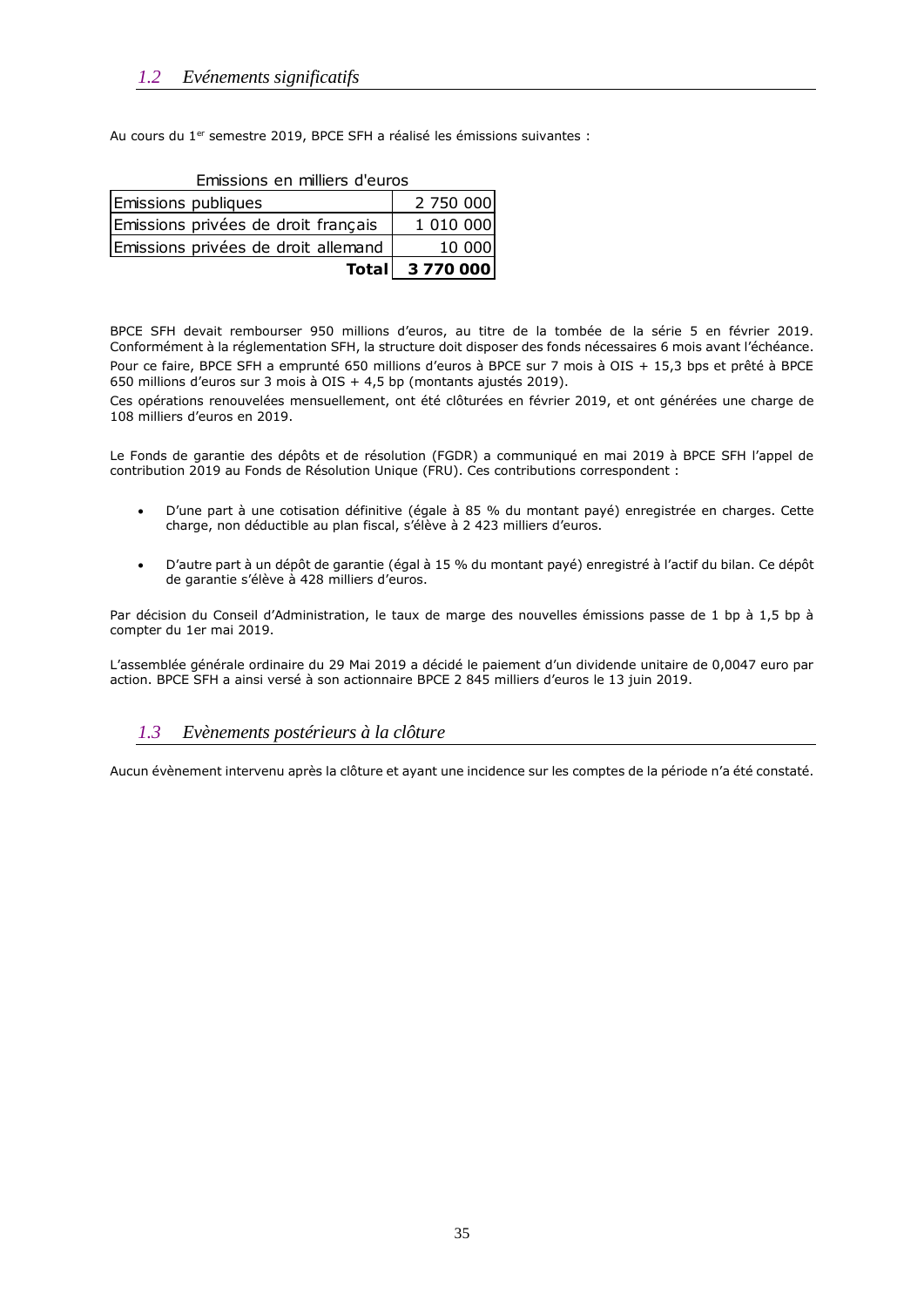# <span id="page-35-0"></span>**NOTE 2. Principes et méthodes comptables**

#### <span id="page-35-1"></span>*2.1 Méthodes d'évaluation et de présentation appliquées*

Les comptes individuels semestriels de BPCE SFH sont établis et présentés conformément aux règles définies par BPCE dans le respect du règlement n°2014-07 de l'Autorité des normes comptables (ANC).

#### <span id="page-35-2"></span>*2.2 Changements de méthodes comptables*

Aucun changement de méthodes comptables n'a affecté les comptes du 1<sup>er</sup> semestre 2019.

Les textes adoptés par l'Autorité des normes comptables et d'application obligatoire au cours du 1<sup>er</sup> semestre 2019 n'ont pas d'impact significatif sur les comptes individuels semestriels de l'établissement.

<span id="page-35-3"></span>L'établissement n'anticipe pas l'application des textes adoptés par l'Autorité des normes comptables lorsqu'elle est optionnelle, sauf mention spécifique.

#### *2.3 Principes comptables et méthodes d'évaluation*

Les comptes de l'exercice sont présentés sous une forme identique à celle de l'exercice précédent. Les conventions comptables générales ont été appliquées dans le respect du principe de prudence, conformément aux hypothèses de base :

- Continuité de l'exploitation,
- Permanence des méthodes comptables d'un exercice à l'autre,
- Indépendance des exercices,

et conformément aux règles générales d'établissement et de présentation des comptes semestriels.

La méthode retenue pour l'évaluation des éléments inscrits en comptabilité est la méthode du coût historique et tous les postes du bilan sont présentés, le cas échéant, nets d'amortissements, de dépréciations et de corrections de valeur.

Les principales méthodes utilisées sont les suivantes :

#### <span id="page-35-4"></span>**2.3.1 Opérations avec les établissements de crédit et la clientèle**

Les créances sur les établissements de crédit recouvrent l'ensemble des créances détenues au titre d'opérations bancaires sur des établissements de crédit à l'exception de celles matérialisées par un titre. Elles sont ventilées entre créances à vue et créances à terme. Les créances sur les établissements de crédit sont inscrites au bilan à leur valeur nominale, augmentée des intérêts courus non échus et nette des dépréciations constituées au titre du risque de crédit.

Les garanties reçues sont enregistrées en comptabilité en hors bilan. Elles font l'objet de réévaluations périodiques.

#### <span id="page-35-5"></span>**2.3.2 Titres**

Le terme « titres » recouvre les titres du marché interbancaire, les bons du Trésor et les autres titres de créances négociables, les obligations et les autres valeurs mobilières dites à revenu fixe (c'est-à-dire à rendement non aléatoire), les actions et les autres titres à revenu variable.

Les opérations sur titres sont régies au plan comptable par le règlement n° 2014-07 de l'Autorité des normes comptables (ANC) qui définit les règles générales de comptabilisation et de valorisation des titres ainsi que les règles relatives à des opérations particulières de cession comme les cessions temporaires de titres.

Les titres sont classés dans les catégories suivantes : titres de participation et parts dans les entreprises liées, autres titres détenus à long terme, titres d'investissement, titres de l'activité de portefeuille, titres de placement et titres de transaction.

Pour les titres de transaction, de placement, d'investissement ainsi que de l'activité de portefeuille, les risques de défaillance avérés de la contrepartie dont les impacts peuvent être isolés font l'objet de dépréciations. Les mouvements de dépréciations sont inscrits en coût du risque.

#### **Titres d'investissement**

Ce sont des titres à revenu fixe assortis d'une échéance fixe qui ont été acquis ou reclassés de la catégorie « Titres de transaction » ou de la catégorie « Titres de placement » avec l'intention manifeste et la capacité de les détenir jusqu'à l'échéance. Les titres ne doivent pas être soumis à une contrainte existante, juridique ou autre,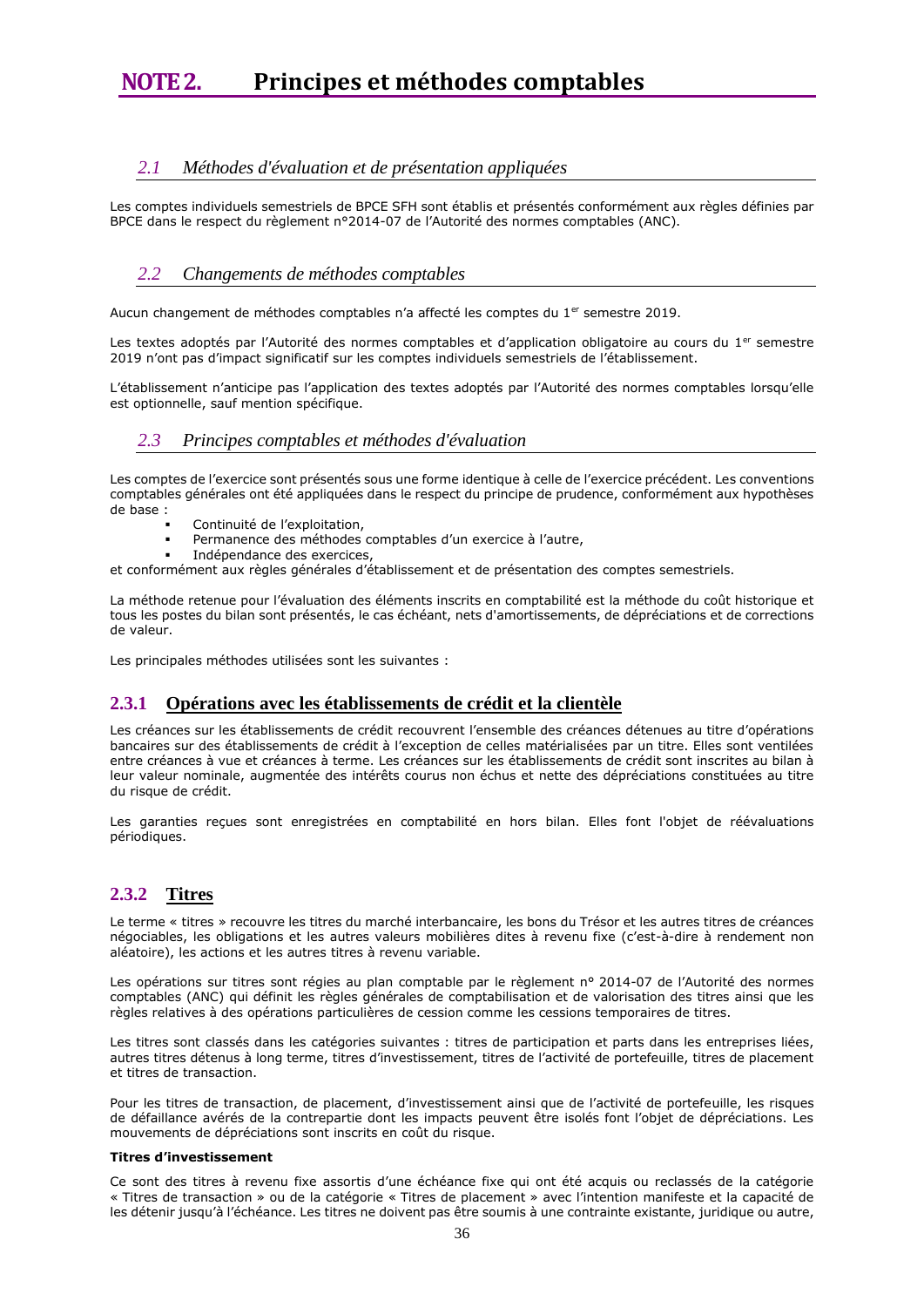qui serait susceptible de remettre en cause l'intention de détention jusqu'à l'échéance des titres. Le classement en titres d'investissement ne fait pas obstacle à leur désignation comme éléments couverts contre le risque de taux d'intérêt.

Les titres d'investissement sont enregistrés pour leur prix d'acquisition, frais exclus. Lorsqu'ils proviennent du portefeuille de placement, ils sont inscrits à leur prix d'acquisition et les dépréciations antérieurement constituées sont reprises sur la durée de vie résiduelle des titres concernés.

La différence éventuelle entre le prix d'acquisition et la valeur de remboursement (prime ou décote) des titres à revenu fixe est rapportée au compte de résultat sur la durée résiduelle du titre en utilisant la méthode actuarielle.

Ils peuvent faire l'objet d'une dépréciation s'il existe une forte probabilité que l'établissement ne conserve pas les titres jusqu'à l'échéance en raison de circonstances nouvelles, ou s'il existe des risques de défaillance de l'émetteur des titres. Les plus-values latentes ne sont pas comptabilisées.

Les titres d'investissement ne peuvent pas, sauf exceptions, faire l'objet de vente ou de transfert dans une autre catégorie de titres.

Les titres de transaction ou de placement à revenu fixe, reclassés vers la catégorie titres d'investissement, dans le cadre de l'illiquidité des marchés, par application des dispositions du règlement n° 2014-07 de l'Autorité des normes comptables (ANC), peuvent toutefois être cédés lorsque le marché sur lequel ils sont échangés redevient actif.

#### <span id="page-36-0"></span>**2.3.3 Dettes représentées par un titre**

Les dettes représentées par un titre sont présentées selon la nature de leur support : bons de caisse, titres du marché interbancaire et titres de créances négociables, titres obligataires et assimilés, à l'exclusion des titres subordonnés qui sont classés sur une ligne spécifique au passif.

Les intérêts courus non échus attachés à ces titres sont portés dans un compte de dettes rattachées en contrepartie du compte de résultat.

Les frais d'émission sont, selon leur nature, pris en charge dans la totalité de l'exercice ou étalés sur la durée de vie des emprunts correspondants. Les primes d'émission et de remboursement sont étalées sur la durée de vie de l'emprunt par le biais d'un compte de charge ou produit à répartir.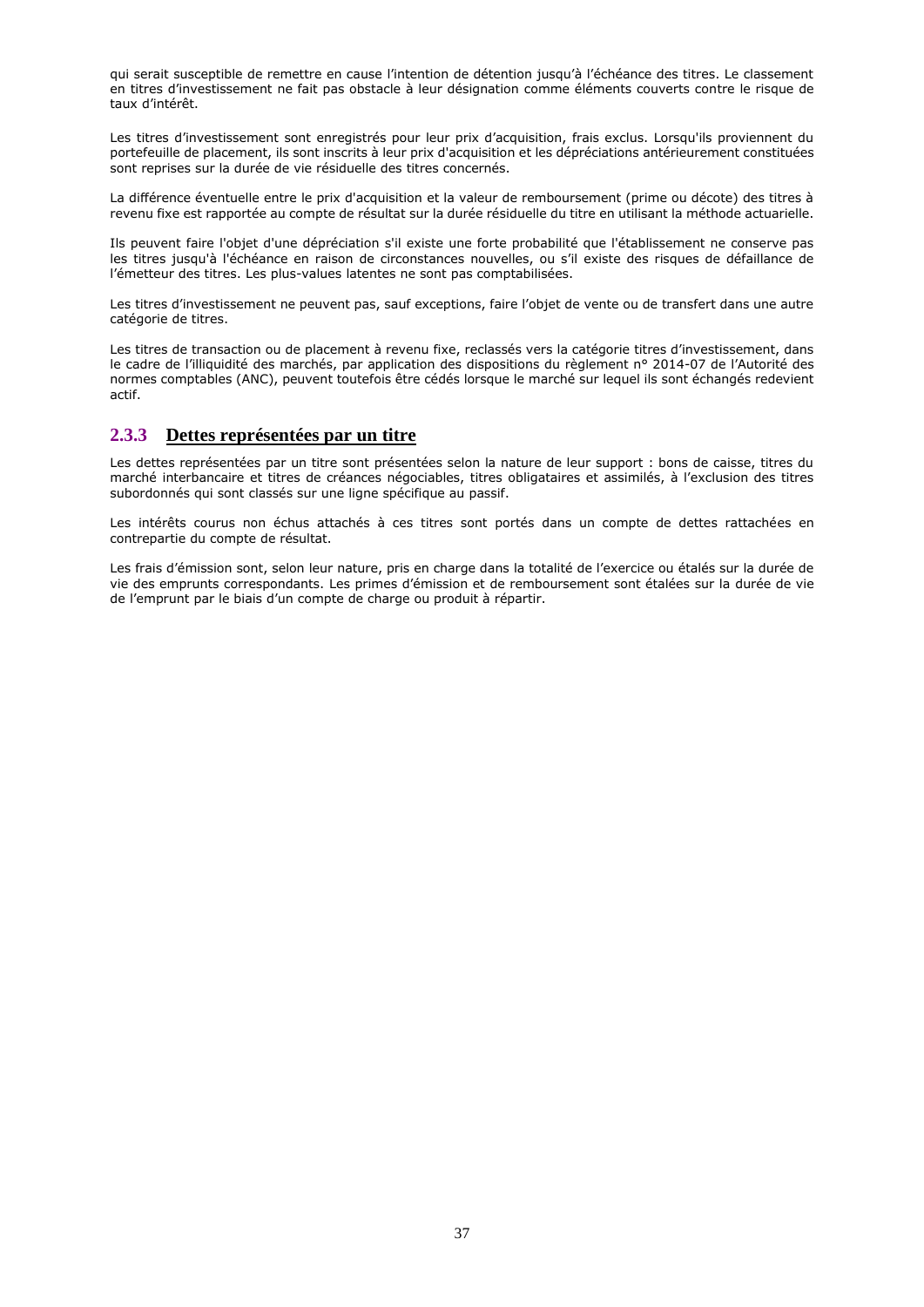# <span id="page-37-0"></span>**2.3.4 Intérêts et assimilés – Commissions**

Les intérêts et les commissions assimilables par nature à des intérêts sont enregistrés en compte de résultat *prorata temporis*.

Le groupe a choisi l'option suivante concernant les intérêts négatifs :

- lorsque la rémunération d'un actif est négative, elle est présentée au compte de résultat en diminution des produits d'intérêts ;

- lorsque la rémunération d'un passif est positive, elle est présentée au compte de résultat en diminution des charges d'intérêts.

Les commissions et coûts liés à l'octroi ou à l'acquisition d'un concours sont assimilés à des compléments d'intérêts et sont étalés sur la durée de vie effective du crédit au prorata du capital restant dû.

Les autres commissions sont enregistrées selon la nature de la prestation :

- Commissions rémunérant une prestation instantanée : enregistrement lors de l'achèvement des prestations.
- Commissions rémunérant une prestation continue ou discontinue avec plusieurs échéances successives échelonnées : enregistrement au fur et à mesure de l'exécution de la prestation.

#### <span id="page-37-1"></span>**2.3.5 Revenus des titres**

Les revenus d'obligations ou des titres de créances négociables sont comptabilisés pour la partie courue dans la période.

# <span id="page-37-2"></span>**2.3.6 Impôt sur les bénéfices**

La charge d'impôt figurant au compte de résultat correspond à l'impôt sur les sociétés dû au titre de la période. BPCE SFH a signé avec sa mère intégrante (BPCE) une convention d'intégration fiscale qui lui assure de constater dans ses comptes la dette d'impôt dont elle aurait été redevable en l'absence d'intégration fiscale mutualiste.

# <span id="page-37-3"></span>**2.3.7 Contributions aux mécanismes de résolution bancaire**

Les modalités de constitution du fonds de garantie des dépôts et de résolution ont été modifiées par un arrêté du 27 octobre 2015. En 2016, l'Autorité de Contrôle Prudentiel et de Résolution (ACPR), dans sa décision n°2016- C-51 du 10 octobre 2016, a arrêté une méthode de calcul par stock des contributions pour le mécanisme des dépôts.

La directive 2014/59/UE dite BRRD (Bank Recovery and Resolution Directive) qui établit un cadre pour le redressement et la résolution des établissements de crédit et des entreprises d'investissement et le règlement européen 806/2014 (règlement MRU) ont instauré la mise en place d'un fonds de résolution à partir de 2015. En 2016, ce fonds devient un Fonds de Résolution Unique (FRU) entre les États membres participants au Mécanisme de surveillance unique (MSU). Le FRU est un dispositif de financement de la résolution à la disposition de l'autorité de résolution (Conseil de Résolution Unique). Celle-ci pourra faire appel à ce fonds dans le cadre de la mise en œuvre des procédures de résolution.

En 2019, conformément au règlement délégué 2015/63 et au règlement d'exécution 2015/81 complétant la directive BRRD sur les contributions ex-ante aux dispositifs de financement pour la résolution, le Conseil de Résolution Unique a déterminé les contributions pour l'année 2019. Le montant des contributions versées à la disposition du fonds représente pour l'exercice 2 851 milliers d'euros dont 2 423 milliers d'euros comptabilisés en charge et 428 milliers d'euros sous forme de dépôts de garantie espèces qui sont inscrits à l'actif du bilan (15% sous forme de dépôts de garantie espèces). Le cumul des contributions qui sont inscrites à l'actif du bilan s'élèvent à 1 546 milliers d'euros au 30 juin 2019.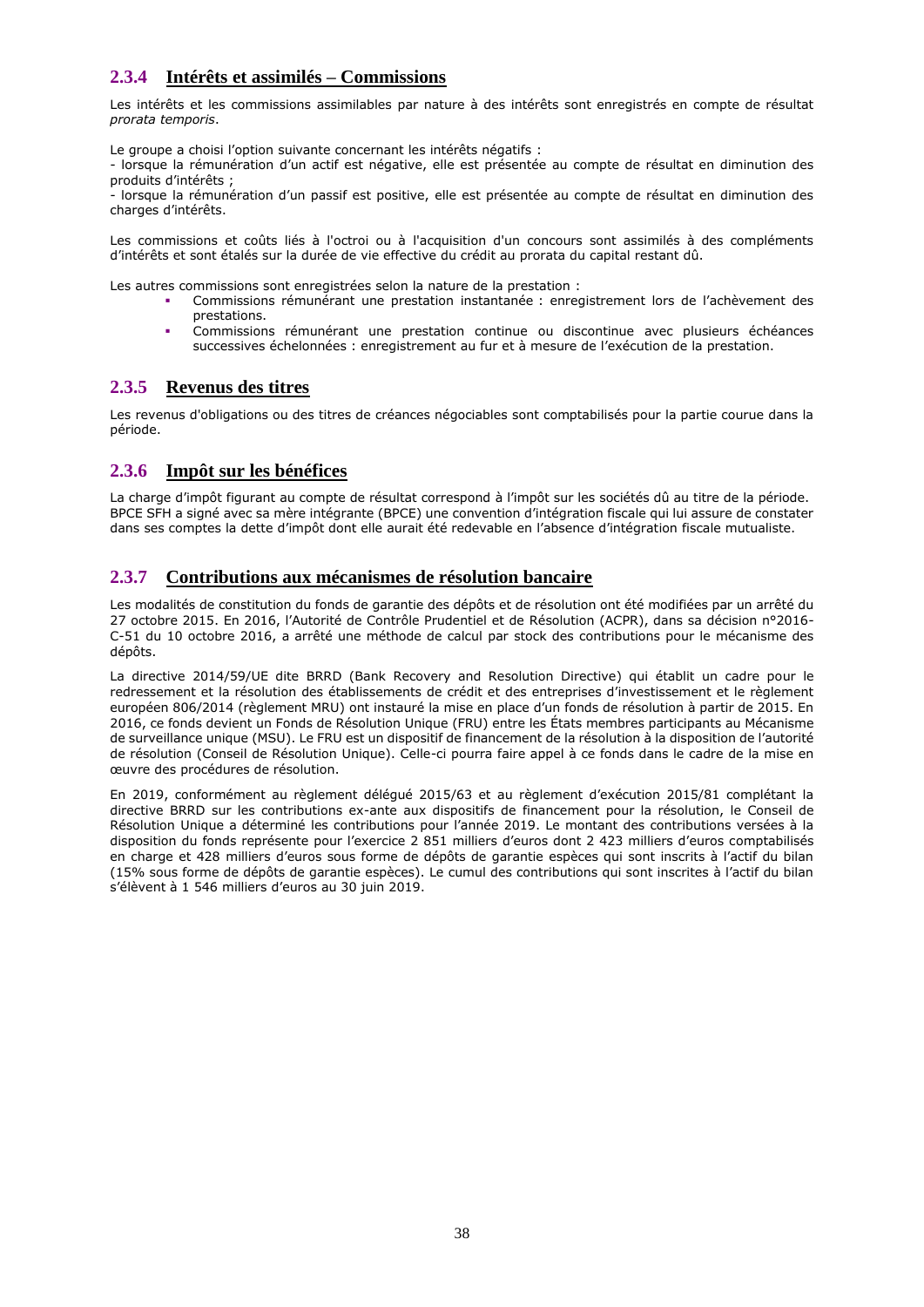# <span id="page-38-0"></span>**NOTE 3. INFORMATIONS SUR LE BILAN**

<span id="page-38-1"></span>Sauf information contraire, les notes explicatives sur les postes du bilan sont présentées nettes d'amortissements et de dépréciations.

#### *3.1 Opérations interbancaires*

| en milliers d'euros                                  |            |            |
|------------------------------------------------------|------------|------------|
| <b>ACTIF</b>                                         | 30/06/2019 | 31/12/2018 |
| Créances à vue                                       | 232 352    | 228 672    |
| Comptes ordinaires                                   | 232 352    | 228 672    |
| Comptes et prêts au jour le jour                     |            |            |
| Valeurs et titres reçus en pension au jour le jour   |            |            |
| Valeurs non imputées                                 |            |            |
| Créances à terme                                     | 26 085 000 | 23 915 000 |
| Comptes et prêts à terme                             | 26 085 000 | 23 915 000 |
| Prêts subordonnés et participatifs                   |            |            |
| Valeurs et titres reçus en pension à terme           |            |            |
| Créances rattachées                                  | 200 827    | 227 577    |
| Créances douteuses                                   |            |            |
| dont créances douteuses compromises                  |            |            |
| Dépréciations des créances interbancaires            |            |            |
| dont dépréciation sur créances douteuses compromises |            |            |
| <b>TOTAL</b>                                         | 26 518 179 | 24 371 249 |

Les créances à vue représentent pour 232 352 milliers d'euros le solde des comptes bancaires de BPCE SFH ouverts chez BPCE et chez Natixis.

Les créances à terme de 26 085 000 milliers d'euros représentent les prêts consentis à BPCE, aux Banques Populaires et aux Caisses d'Epargne.

*en milliers d'euros*

| <b>PASSIF</b>                                       | 30/06/2019 | 31/12/2018 |
|-----------------------------------------------------|------------|------------|
|                                                     |            |            |
| Dettes à vue                                        |            |            |
| Comptes ordinaires créditeurs                       |            |            |
| Comptes et emprunts au jour le jour                 |            |            |
| Valeurs et titres donnés en pension au jour le jour |            |            |
| Autres sommes dues                                  |            |            |
| Dettes rattachées à vue                             |            |            |
| Dettes à terme                                      | 0          | 649 938    |
| Comptes et emprunts à terme                         | 0          | 650 000    |
| Valeurs et titres donnés en pension à terme         |            |            |
| Dettes rattachées à terme                           | 0          | $-62$      |
| <b>TOTAL</b>                                        | 0          | 649 938    |

Les dettes à terme de 650 millions d'euros concernant les emprunts consentis par BPCE ont été remboursées en 2019.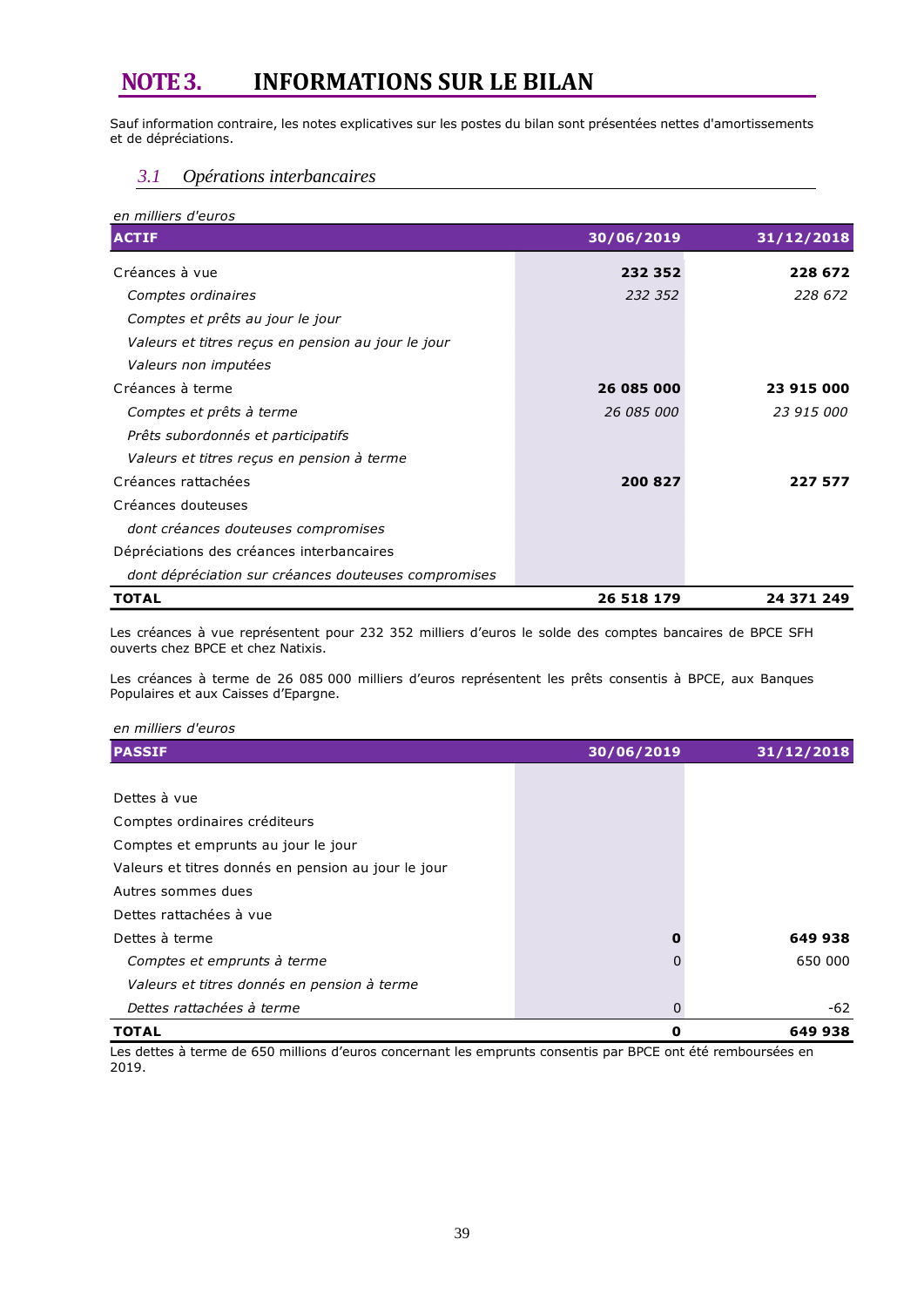# <span id="page-39-1"></span><span id="page-39-0"></span>**3.2.1 Portefeuille titres**

|                                            | 30/06/2019  |  |                          |         | 31/12/2018  |  |                          |         |
|--------------------------------------------|-------------|--|--------------------------|---------|-------------|--|--------------------------|---------|
| en milliers d'euros                        | Transaction |  | Placement Investissement | Total   | Transaction |  | Placement Investissement | Total   |
| Effets publics et valeurs assimilées       |             |  |                          |         |             |  |                          |         |
| Valeurs brutes                             |             |  |                          |         |             |  |                          |         |
| Créances rattachées                        |             |  |                          |         |             |  |                          |         |
| Dépréciations                              |             |  |                          |         |             |  |                          |         |
| Obligations et autres titres à revenu fixe |             |  | 405 030                  | 405 030 |             |  | 412066                   | 412 066 |
| Valeurs brutes                             |             |  | 403 400                  | 403 400 |             |  | 404 508                  | 404 508 |
| Créances rattachées                        |             |  | 1 6 3 0                  | 1 6 3 0 |             |  | 7 5 5 8                  | 7 5 5 8 |
| Dépréciations                              |             |  |                          |         |             |  |                          |         |
| Actions et autres titres à revenu variable |             |  |                          |         |             |  |                          |         |
| Valeurs brutes                             |             |  |                          |         |             |  |                          |         |
| Créances rattachées                        |             |  |                          |         |             |  |                          |         |
| Dépréciations                              |             |  |                          |         |             |  |                          |         |
| <b>Total</b>                               |             |  | 405 030                  | 405 030 |             |  | 412 066                  | 412 066 |

#### **Obligations et autres titres à revenu fixe**

|                         | 30/06/2019<br>31/12/2018 |  |                                          |         |                          |  |                          |              |
|-------------------------|--------------------------|--|------------------------------------------|---------|--------------------------|--|--------------------------|--------------|
| en milliers d'euros     |                          |  | Transaction   Placement   Investissement |         | <b>Total</b> Transaction |  | Placement Investissement | <b>Total</b> |
| Titres cotés            |                          |  | 203 400                                  | 203 400 |                          |  | 204 508                  | 204 508      |
| Titres non cotés        |                          |  | 200 000                                  | 200 000 |                          |  | 200 000                  | 200 000      |
| Titres prêtés           |                          |  |                                          |         |                          |  |                          |              |
| Titres empruntés        |                          |  |                                          |         |                          |  |                          |              |
| Créances douteuses      |                          |  |                                          |         |                          |  |                          |              |
| Créances rattachées     |                          |  | 1 630                                    | 1 630   |                          |  | 7 5 5 8 1                | 7 5 5 8      |
| <b>TOTAL</b>            |                          |  | 405 030                                  | 405 030 |                          |  | 412 066                  | 412 066      |
| dont titres subordonnés |                          |  |                                          |         |                          |  |                          |              |

# <span id="page-39-2"></span>**3.2.2 Evolution des titres d'investissement**

<span id="page-39-3"></span>

| en milliers d'euros                        | 01/01/2019 | Achats | Cessions' | Rembourse<br>ments | Conversion | Décotes /<br>surcotes <sup>1</sup> | Transferts | Autres<br>variations | 30/06/2019 |
|--------------------------------------------|------------|--------|-----------|--------------------|------------|------------------------------------|------------|----------------------|------------|
| Effets publics                             |            |        |           |                    |            |                                    |            |                      |            |
| Obligations et autres titres à revenu fixe | 404 508    |        |           |                    |            | (1108)                             |            |                      | 403 400    |
| <b>TOTAL</b>                               | 404 508    |        |           |                    |            | (1108)                             |            |                      | 403 400    |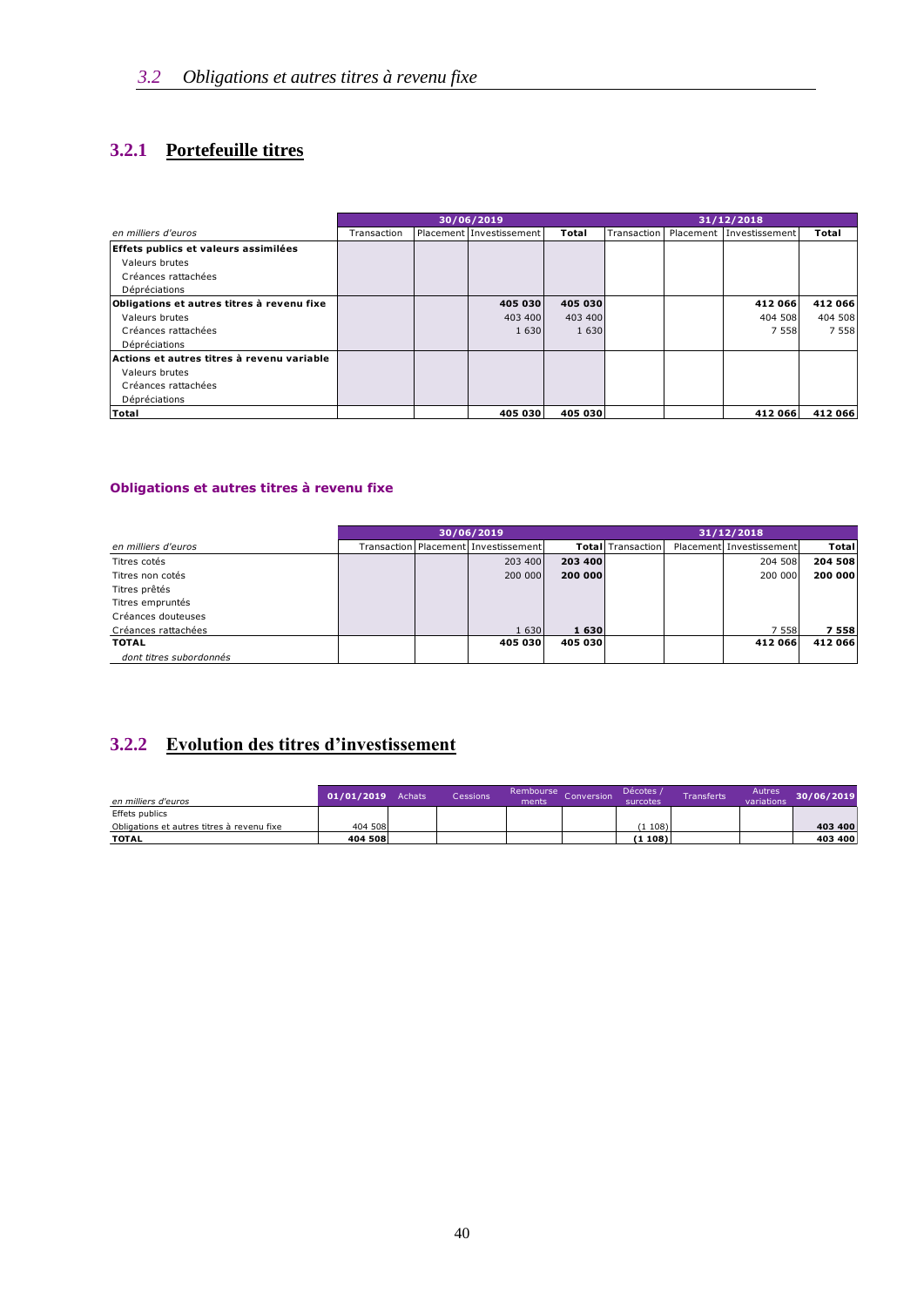Il s'agit des opérations avec des sociétés susceptibles d'être incluses par intégration globale dans un même ensemble consolidé. Les opérations sont essentiellement effectuées avec les Banques Populaires, les Caisses d'Epargne, la Compagnie de Financement Foncier et BPCE.

|                            |                       | 30/06/2019    |            | 31/12/2018   |
|----------------------------|-----------------------|---------------|------------|--------------|
|                            | <b>Etablissements</b> | <b>Autres</b> |            |              |
| en milliers d'euros        | de crédit             | entreprises   | Total      | Total        |
| <b>Créances</b>            | 26 518 179            |               | 26 518 179 | 24 371 249   |
| dont subordonnées          |                       |               |            |              |
| <b>Dettes</b>              | $\mathbf 0$           |               | n          | $\mathbf{o}$ |
| dont subordonnées          |                       |               |            |              |
| Engagements de financement |                       |               |            |              |
| Engagements de garantie    |                       |               |            |              |
| Autres engagements donnés  |                       |               |            |              |
| <b>Engagements donnés</b>  | $\mathbf 0$           |               |            | $\mathbf 0$  |
| Engagements de financement |                       |               |            |              |
| Engagements de garantie    | 34 356 917            |               | 34 356 917 | 31 064 936   |
| Autres engagements reçus   |                       |               |            |              |
| <b>Engagements recus</b>   | 34 356 917            |               | 34 356 917 | 31 064 936   |

Il n'y a pas de transaction significative conclue à des conditions hors marché avec une partie liée.

# <span id="page-40-0"></span>*3.4 Dettes représentées par un titre*

| en milliers d'euros                                       | 30/06/2019 | 31/12/2018 |
|-----------------------------------------------------------|------------|------------|
| Bons de caisse et bons d'épargne                          |            |            |
| Titres du marché interbancaire et de créances négociables |            |            |
| Emprunts obligataires                                     | 26 085 000 | 23 265 000 |
| Autres dettes représentées par un titre                   |            |            |
| Dettes rattachées                                         | 199 892    | 226 516    |
| <b>TOTAL</b>                                              | 26 284 892 | 23 491 516 |

<span id="page-40-1"></span>Les emprunts obligataires correspondent au stock d'émissions réalisées par BPCE SFH.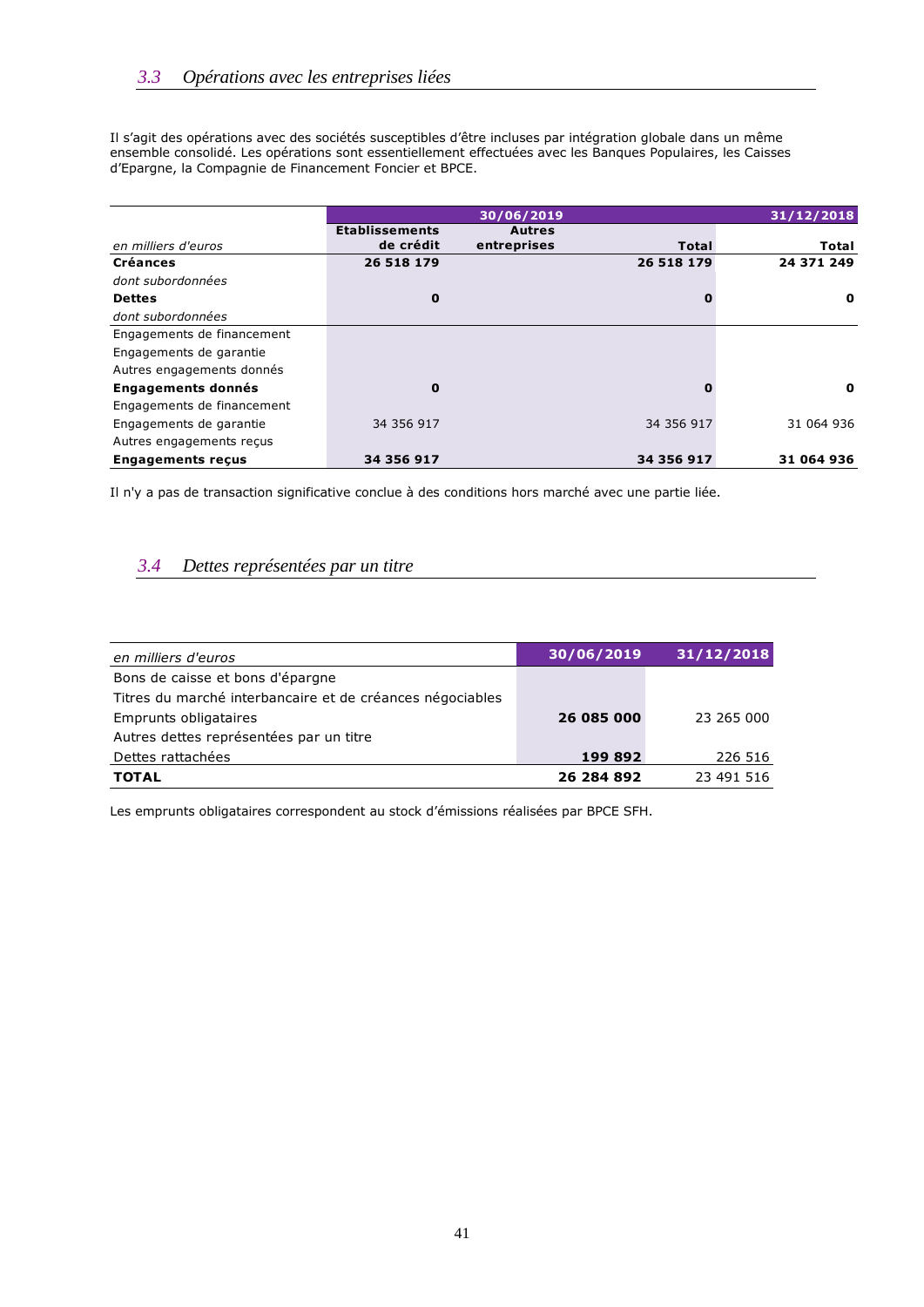|                                                             | 30/06/2019 |               | 31/12/2018   |               |
|-------------------------------------------------------------|------------|---------------|--------------|---------------|
| en milliers d'euros                                         | Actif      | <b>Passif</b> | <b>Actif</b> | <b>Passif</b> |
| Versements restant à effectuer sur titres de participations |            |               |              |               |
| Comptes de règlement sur opérations sur titres              |            |               |              |               |
| Primes sur instruments conditionnels achetés et vendus      |            |               |              |               |
| Dettes sur titres empruntés et autres dettes de titres      |            |               |              |               |
| Créances et dettes sociales et fiscales                     | 71         | 141           |              | 236           |
| Dépôts de garantie versés et reçus                          | 1 5 4 6    |               | 1 1 1 8      |               |
| Autres débiteurs divers, autres créditeurs divers           | 104        |               | 212          |               |
| <b>TOTAL</b>                                                | 1 721      | 142           | 1 330        | 237           |

Les autres actifs sont constitués de :

- L'impôt sur les bénéfices pour un montant de 48 milliers d'euros,
- La CVAE pour un montant de 23 milliers d'euros,
- **EDENS DE RESOLUTION UNIQUE POUR UN montant de 1 546 milliers d'euros,**<br> **EXECUTE DE LA SECUTE DE LA SECUTE DE LA SECUTAT DE LA SECUTAT DE LA SECUTAT DE LA SECUTAT DE LA SECUTAT DE LA**
- Règlements de factures fournisseurs pour un montant de 104 milliers d'euros.

Les autres passifs sont composés de :

- La contribution sociale de solidarité pour un montant de 141 milliers d'euros.
- Facture fournisseur en attente de règlement pour un montant de 1 millier d'euros.

#### <span id="page-41-0"></span>*3.6 Comptes de régularisation*

|                                                                              | 30/06/2019 |               | 31/12/2018 |               |  |
|------------------------------------------------------------------------------|------------|---------------|------------|---------------|--|
| en milliers d'euros                                                          | Actif      | <b>Passif</b> | Actif      | <b>Passif</b> |  |
| Engagements sur devises                                                      |            |               |            |               |  |
| Gains et pertes différés sur instruments<br>financiers à terme de couverture |            |               |            |               |  |
| Primes d'émission et de remboursement                                        | 103 723    | 57 209        | 80 173     | 61 451        |  |
| Charges et produits constatés d'avance                                       | 57 209     | 103 723       | 61 463     | 80 173        |  |
| Produits à recevoir/Charges à payer                                          |            | 1 2 3 6       |            | 1 508         |  |
| Valeurs à l'encaissement                                                     |            |               |            |               |  |
| Autres                                                                       |            |               |            |               |  |
| <b>TOTAL</b>                                                                 | 160 932    | 162 168       | 141 636    | 143 132       |  |

Les primes de remboursement ou d'émission restant à amortir s'élèvent à 103 723 milliers d'euros à l'actif et à 57 209 milliers d'euros au passif. Le solde non amorti correspond à la différence entre le montant initialement reçu et le prix de remboursement des dettes représentées par un titre.

Les charges et produits constatés d'avance correspondent principalement aux surcotes / décotes et commissions restant à amortir. Celles-ci représentent 103 723 milliers d'euros au passif et 57 209 milliers d'euros à l'actif.

Le poste « Charges à payer » se compose notamment des charges refacturées par BPCE pour 501 milliers d'euros et des frais liés aux émissions pour 689 milliers d'euros.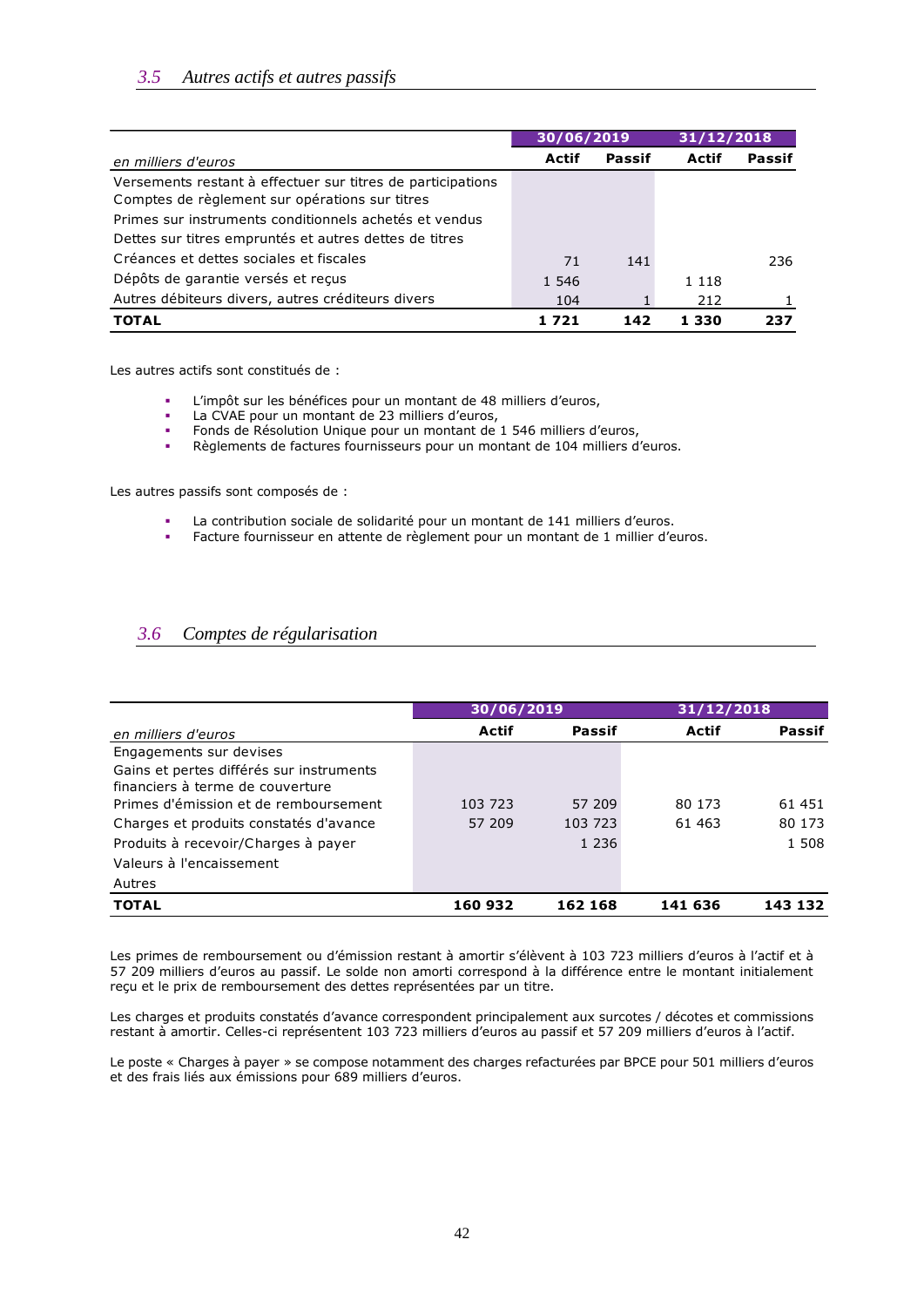# <span id="page-42-0"></span>*3.7 Capitaux propres*

| en milliers d'euros        | Capital | Réserves/<br><b>Autres</b> | Report à<br>nouveau | <b>Résultat</b> | <b>Total capitaux</b><br>propres hors<br><b>FRBG</b> |
|----------------------------|---------|----------------------------|---------------------|-----------------|------------------------------------------------------|
| Total au 31 décembre 2017  | 600 000 | 26 792                     | 11 5 21             | 3097            | 641 410                                              |
| Mouvements de l'exercice   |         | 155                        |                     | (103)           | 52                                                   |
| Total au 31 décembre 2018  | 600 000 | 26 947                     | 11 5 21             | 2994            | 641 462                                              |
| Variation de capital       |         |                            |                     |                 |                                                      |
| Affectation résultat 2018  |         | 149                        | 2 8 4 5             | (2994)          |                                                      |
| Distribution de dividendes |         |                            | (2845)              |                 | (2845)                                               |
| Augmentation de capital    |         |                            |                     |                 |                                                      |
| Remboursement du capital   |         |                            |                     |                 |                                                      |
| Autres mouvements          |         |                            |                     |                 |                                                      |
| Résultat de la période     |         |                            |                     | 45              | 45                                                   |
| TOTAL au 30 juin 2019      | 600 000 | 27 096                     | 11 521              | 45              | 638 662                                              |

|                                 | Nombre de titres                                |         |                                         |                               |                           |  |  |  |  |
|---------------------------------|-------------------------------------------------|---------|-----------------------------------------|-------------------------------|---------------------------|--|--|--|--|
|                                 | A l'ouverture de la Créés pendant La<br>période | période | <b>Remboursés</b><br>pendant la période | A la clôture de la<br>période | Valeur<br><b>Nominale</b> |  |  |  |  |
| Actions ordinaires              | 600 000                                         |         |                                         | 600 000                       | 1 euro                    |  |  |  |  |
| Actions amorties                |                                                 |         |                                         |                               |                           |  |  |  |  |
| Actions à dividende prioritaire |                                                 |         |                                         |                               |                           |  |  |  |  |
| sans droit de vote              |                                                 |         |                                         |                               |                           |  |  |  |  |
| Actions préférentielles         |                                                 |         |                                         |                               |                           |  |  |  |  |
| Parts sociales                  |                                                 |         |                                         |                               |                           |  |  |  |  |
| Certificats d'investissement    |                                                 |         |                                         |                               |                           |  |  |  |  |

Le capital social de BPCE SFH s'élève à 600 000 milliers d'euros, soit 600 000 milliers d'actions d'une valeur de 1 euro chacune, détenues à 100% par BPCE.

# <span id="page-42-1"></span>*3.8 Durée résiduelle des emplois et ressources*

Les emplois et ressources à terme définis sont présentés selon la durée restant à courir avec créances et dettes rattachées.

<span id="page-42-2"></span>

|                                                   |                                                 | 30/06/2019 |           |                              |            |            |               |  |
|---------------------------------------------------|-------------------------------------------------|------------|-----------|------------------------------|------------|------------|---------------|--|
|                                                   | Inférieur à 1 De 1 mois De 3 mois à De 1 an à 5 |            |           |                              | Plus de 5  | <b>Non</b> |               |  |
| en milliers d'euros                               | mois                                            | à 3 mois   | 1an       | ans                          | ans        | déterminé  | <b>Total</b>  |  |
| Effets publics et valeurs assimilées              |                                                 |            |           |                              |            |            |               |  |
| Créances sur les établissements de crédit         | 262 974                                         | 100 571    | 2 994 634 | 11 546 500                   | 11 613 500 |            | 26 518 179    |  |
| Opérations avec la clientèle                      |                                                 |            |           |                              |            |            |               |  |
| Obligations et autres titres à revenu fixe        |                                                 |            | 1630      | 303 970                      | 99 430     |            | 405 030       |  |
| Opérations de crédit-bail et de locations simples |                                                 |            |           |                              |            |            |               |  |
| <b>Total des emplois</b>                          | 262 974                                         | 100 571    |           | 2996 264 11850 470 11712 930 |            |            | 0 26 9 23 209 |  |
| Dettes envers les établissements de crédit        |                                                 |            |           |                              |            |            |               |  |
| Opérations avec la clientèle                      |                                                 |            |           |                              |            |            |               |  |
| Dettes représentées par un titre                  | 30 836                                          | 99 957     | 2 994 099 | 11 546 500                   | 11 613 500 |            | 26 284 892    |  |
| Dettes subordonnées                               |                                                 |            |           |                              |            |            |               |  |
| <b>Total des ressources</b>                       | 30836                                           | 99 957     |           | 2994099 11546500 11613500    |            | 0          | 26 284 892    |  |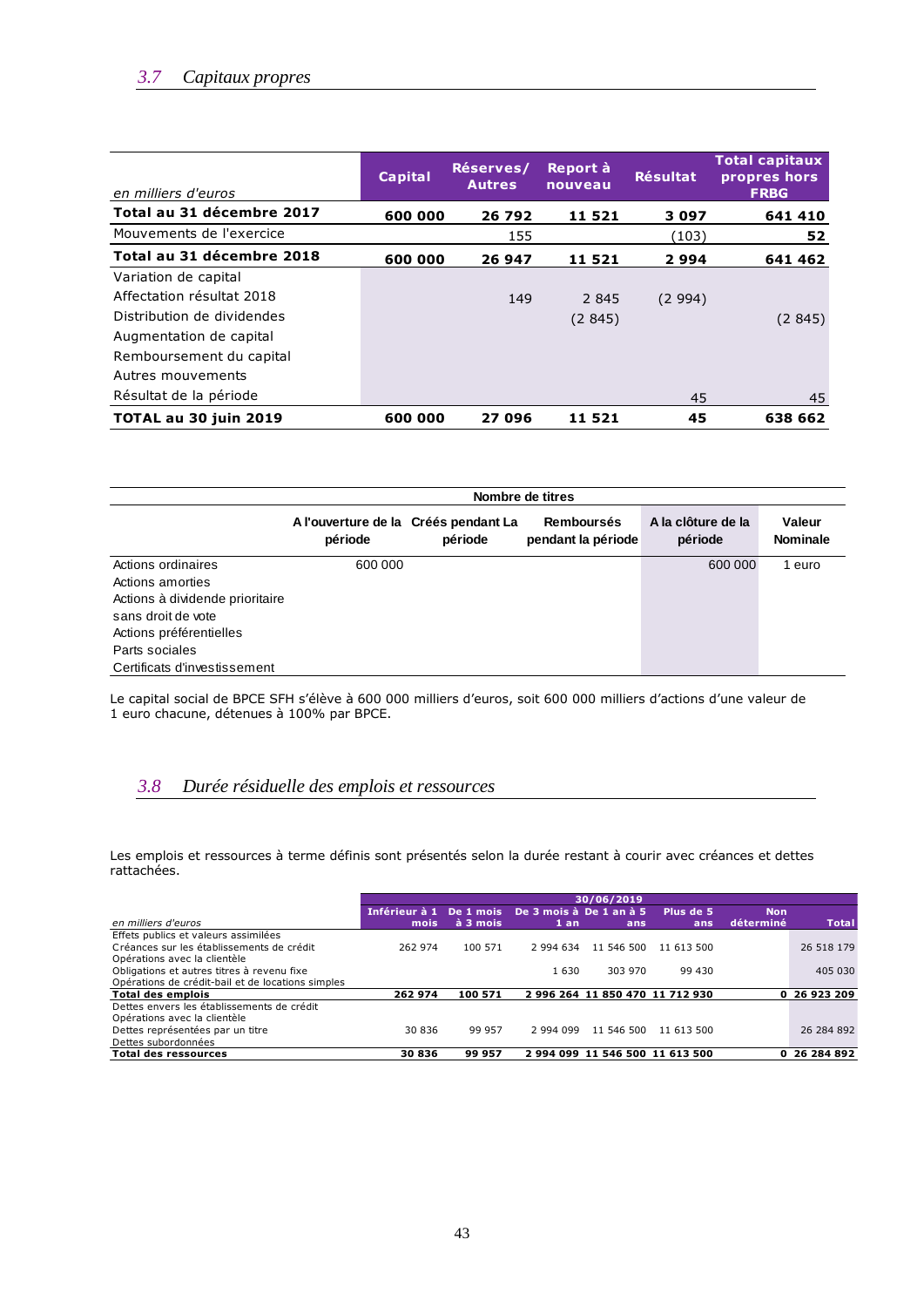# **NOTE 4. INFORMATIONS SUR LE HORS BILAN ET OPERATIONS ASSIMILEES**

# <span id="page-43-0"></span>*4.1 Engagements reçus et donnés*

#### **Engagements de garantie**

| en milliers d'euros                                                          | 30/06/2019 |              | 31/12/2018 |              |
|------------------------------------------------------------------------------|------------|--------------|------------|--------------|
|                                                                              | Donnés     | <b>Recus</b> | Donnés     | <b>Recus</b> |
| Autres valeurs affectées en garantie en faveur<br>d'établissements de crédit |            | 34 356 917   |            | 31 064 936   |
| Autres valeurs affectées en garantie reçues de la<br>clientèle               |            |              |            |              |
| Total                                                                        |            | 34 356 917   |            | 31 064 936   |

BPCE SFH bénéficie de valeurs apportées en garantie par les Caisses d'Epargne et les Banques Populaires.

Cette garantie est constituée directement sur un portefeuille de créances immobilières détenues par les Caisses d'Epargne et les Banques Populaires. Au 30 juin 2019, ces créances s'élèvent à 34 356 917 milliers d'euros.

En cas de survenance d'évènements prédéterminés définis dans le prospectus d'émission, la garantie pourra être exercée et la propriété des actifs donnés en garantie sera automatiquement transférée à BPCE SFH.

<span id="page-43-1"></span>*4.2 Ventilation du bilan par devise*

Dans BPCE SFH, toutes les opérations sans exception sont en Euro.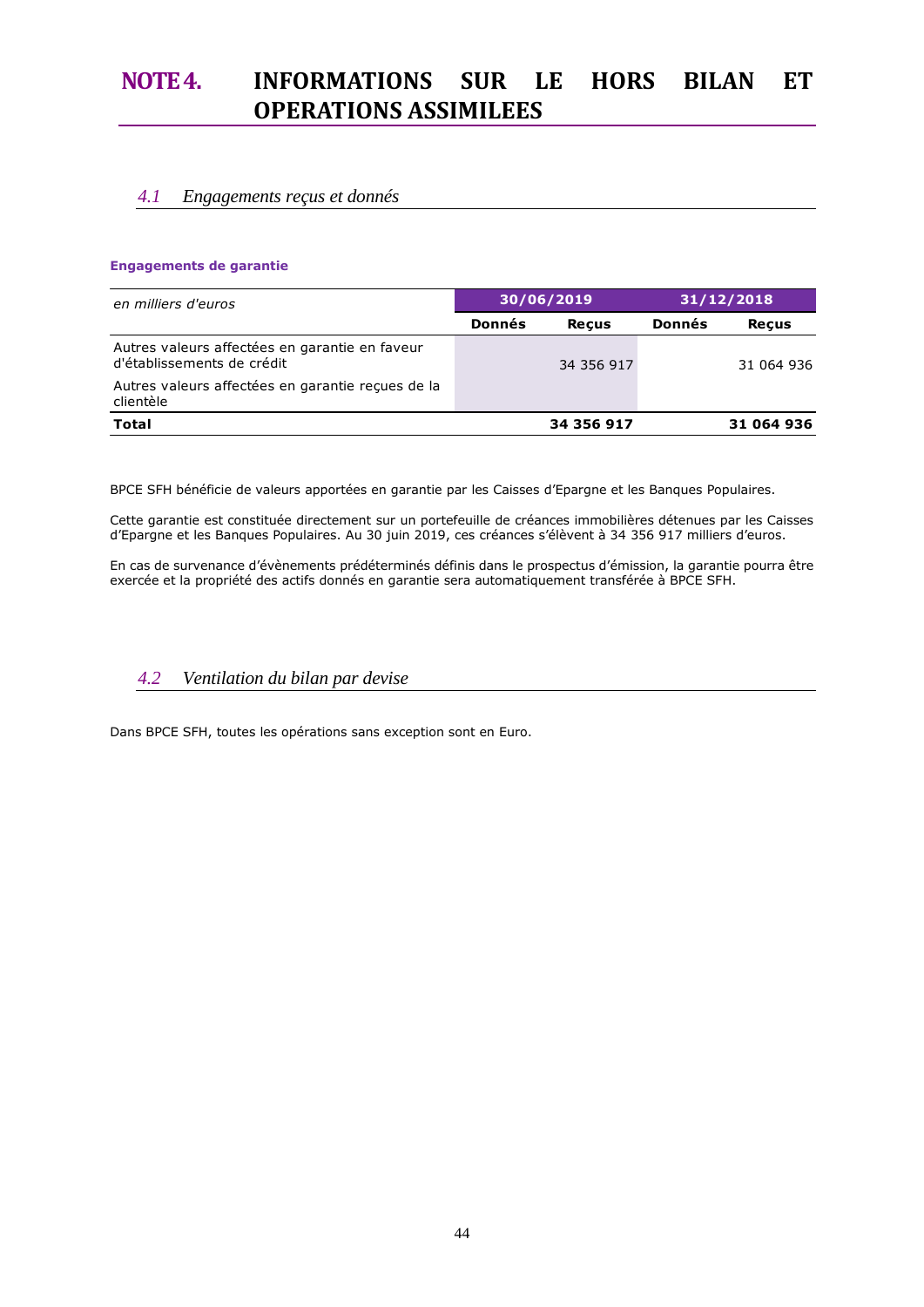# <span id="page-44-0"></span>**NOTE 5. INFORMATIONS SUR LE COMPTE DE RESULTAT**

# <span id="page-44-1"></span>*5.1 Intérêts, produits et charges assimilés*

|                                              | 1er semestre 2019 |           |            |          | 1er semestre 2018 |            |  |
|----------------------------------------------|-------------------|-----------|------------|----------|-------------------|------------|--|
| en milliers d'euros                          | Produits          | Charges   | <b>Net</b> | Produits | Charges           | <b>Net</b> |  |
| Opérations avec les établissements de crédit | 213 392           | (9589)    | 203 803    | 215 663  | (10652)           | 205 011    |  |
| Opérations avec la clientèle                 |                   |           |            |          |                   |            |  |
| Obligations et autres titres à revenu fixe   | 17 334            | (215 856) | (198521)   | 19 532   | (219813)          | (200 281)  |  |
| Dettes subordonnées                          |                   |           |            |          |                   |            |  |
| Autres                                       |                   |           |            |          |                   |            |  |
| <b>TOTAL</b>                                 | 230 726           | (225 445) | 5 2 8 2    | 235 195  | (230 465)         | 4 7 3 0    |  |

Les produits relatifs aux opérations avec les établissements de crédit comprennent les intérêts échus et intérêts courus des prêts à terme, les étalements des décotes sur prêts et les intérêts sur comptes courants. Les charges concernent l'étalement des surcotes sur prêts.

Les charges relatives aux obligations et autres titres à revenu fixe comprennent les tombées de coupons et les intérêts courus des obligations émises, les étalements des primes d'émission payées. Les produits concernent l'étalement des primes d'émissions reçues et les intérêts liés aux titres d'investissement.

#### <span id="page-44-2"></span>*5.2 Commissions*

|                                            | 1er semestre 2019 |         |     | 1er semestre 2018 |         |     |
|--------------------------------------------|-------------------|---------|-----|-------------------|---------|-----|
| en milliers d'euros                        | Produits          | Charges | Net | Produits          | Charges | Net |
| Opérations de trésorerie et interbancaires |                   | (2)     | (2) |                   | 21      | (2) |
| Autres commissions                         |                   |         |     |                   |         |     |
| <b>TOTAL</b>                               |                   | (2)     | .21 |                   | 2       | '2  |

# <span id="page-44-3"></span>*5.3 Autres produits et charges d'exploitation bancaire*

|                           | 1er semestre 2019. |         |            | ' 1er semestre 2018 |         |       |
|---------------------------|--------------------|---------|------------|---------------------|---------|-------|
| en milliers d'euros       | Produits           | Charges | <b>Net</b> | Produits            | Charges | Net   |
| Frais liés aux émissions  | 0                  | (880)   | (880)      |                     | (480)   | (480) |
| Autres activités diverses |                    |         |            |                     |         |       |
| <b>TOTAL</b>              | 0                  | (880)   | (880)      |                     | (480)   | (480) |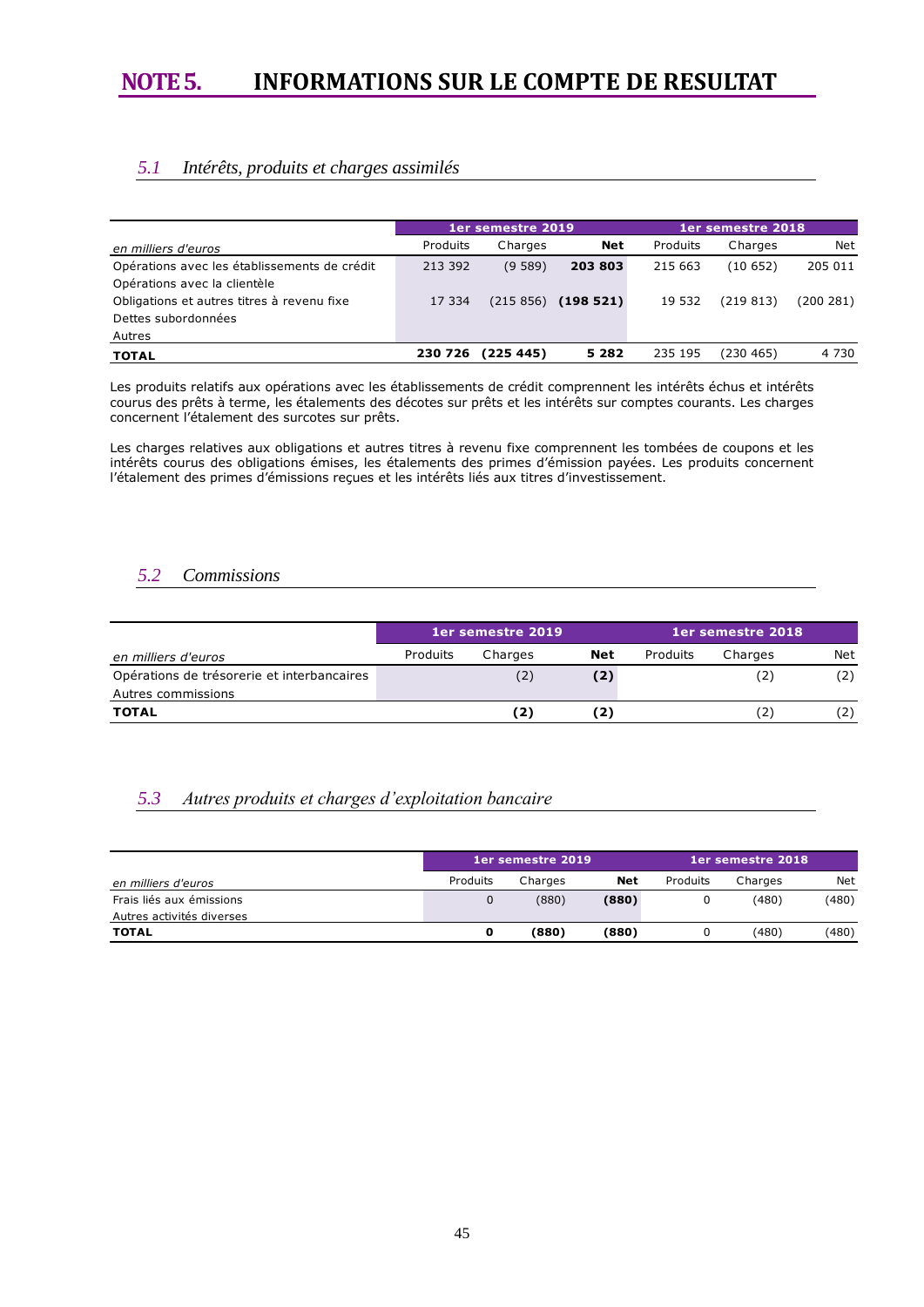<span id="page-45-0"></span>

| en milliers d'euros                     |          | 1er semestre 2019 1er semestre 2018 |
|-----------------------------------------|----------|-------------------------------------|
| Frais de personnel                      |          |                                     |
| Salaires et traitements                 |          |                                     |
| Charges de retraite et assimilées       |          |                                     |
| Autres charges sociales                 |          |                                     |
| Intéressement des salariés              |          |                                     |
| Participation des salariés              |          |                                     |
| Impôts et taxes liés aux rémunérations  |          |                                     |
| Total des frais de personnel            | $\Omega$ | O                                   |
| <b>Autres charges d'exploitation</b>    |          |                                     |
| Impôts et taxes                         | (162)    | (203)                               |
| Autres charges générales d'exploitation | (2976)   | (2545)                              |
| Charges refacturées                     |          |                                     |
| Total des autres charges d'exploitation | (3 138)  | (2 748)                             |
| TOTAL                                   | (3 138)  | (2 748)                             |

BPCE SFH n'a pas de salariés.

Les charges d'exploitation correspondent notamment à la contribution définitive au Fonds de Résolution Unique pour 2 423 milliers d'euros, aux prestations administratives et comptables réalisées par BPCE pour le compte de BPCE SFH dans le cadre d'une convention ad-hoc ainsi qu'aux impôts et taxes.

<span id="page-45-1"></span>Aucune avance ni crédit n'a été consenti aux membres des organes d'administration et de direction au titre de leurs fonctions au cours du 1<sup>er</sup> semestre 2019.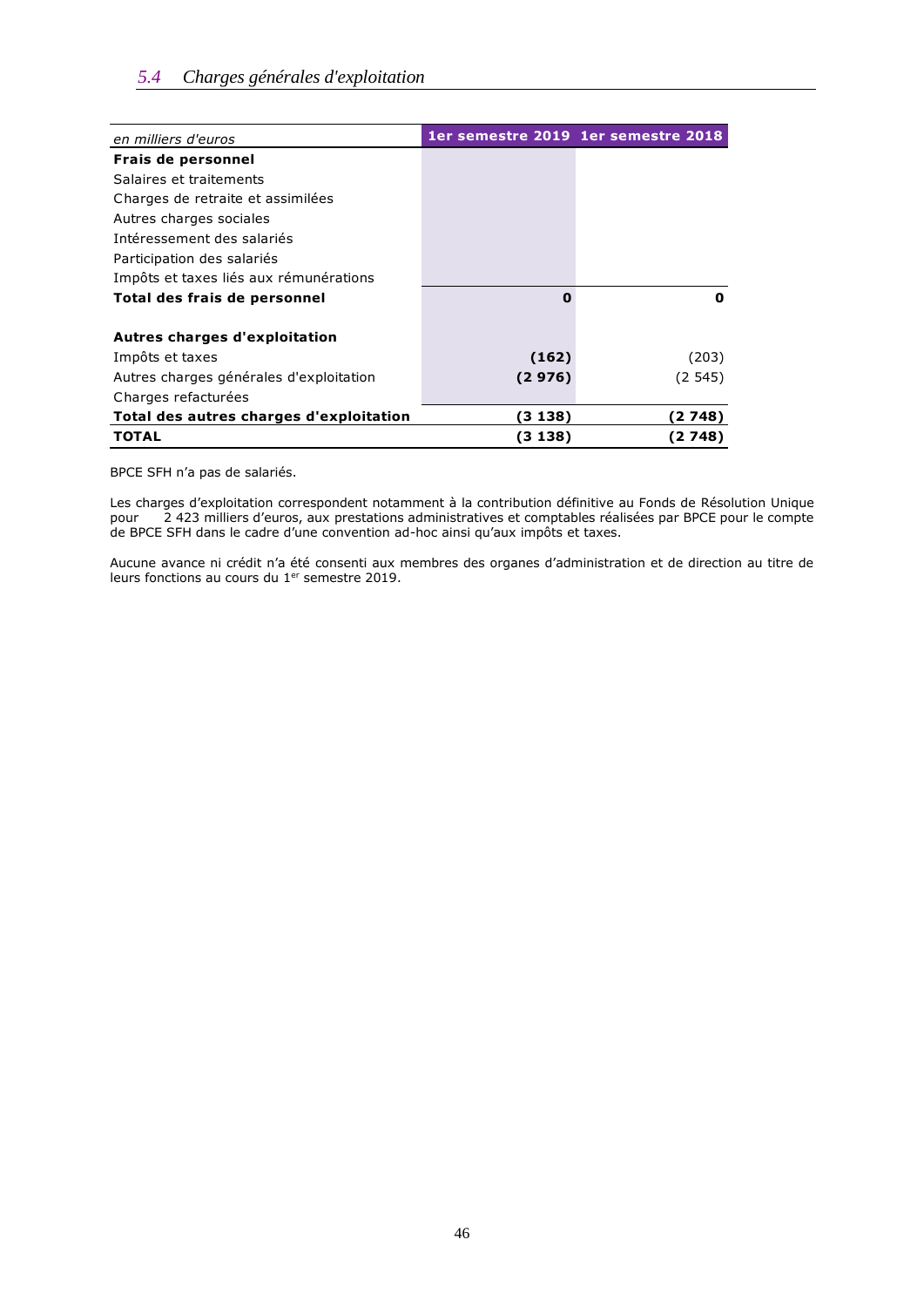La société est comprise dans le périmètre de l'intégration fiscale de BPCE SA.

En matière d'impôt sur les sociétés, conformément aux termes de la convention d'intégration fiscale, l'impôt est déterminé par la filiale, comme en l'absence d'intégration fiscale.

Le montant ainsi calculé, déduction faite des avoirs fiscaux et crédits d'impôts éventuels, est dû à la société mère.

L'impôt sur les sociétés acquitté auprès de la tête de groupe, ventilé entre le résultat fiscal et le résultat comptable, s'analyse ainsi :

| len milliers d'euros                                  | 1er semestre 2019 | 1er semestre 2018 |
|-------------------------------------------------------|-------------------|-------------------|
| Résultat comptable                                    | 45                | 318               |
| (Réintégration Contribution sociale de solidarité (N) | 141               | 173               |
| FRU fond de résolution unique                         | 2 4 2 3           | 1966              |
| lTaxe soutien collectivités locales 2019              |                   | 4                 |
| Impôt sur les Sociétés                                | 1 2 1 6           | 1 1 8 2           |
| <b>TOTAL 1</b>                                        | 3826              | 3 6 4 3           |
| Déduction Contribution sociale de solidarité (N-1)    | (141)             | (138)             |
| <b>TOTAL 2</b>                                        | (141)             | (138)             |
| Résultat fiscal                                       | 3 6 8 5           | 3 5 0 5           |
| Taux                                                  | 33,33%            | 33,33%            |
| <b>IS exigible</b>                                    | 1 202             | 1 1 6 9           |
| Contribution additionnelle (3,30%)                    | 14                | 13                |
| Impôt sur les bénéfices                               | 1 2 1 6           | 1 182             |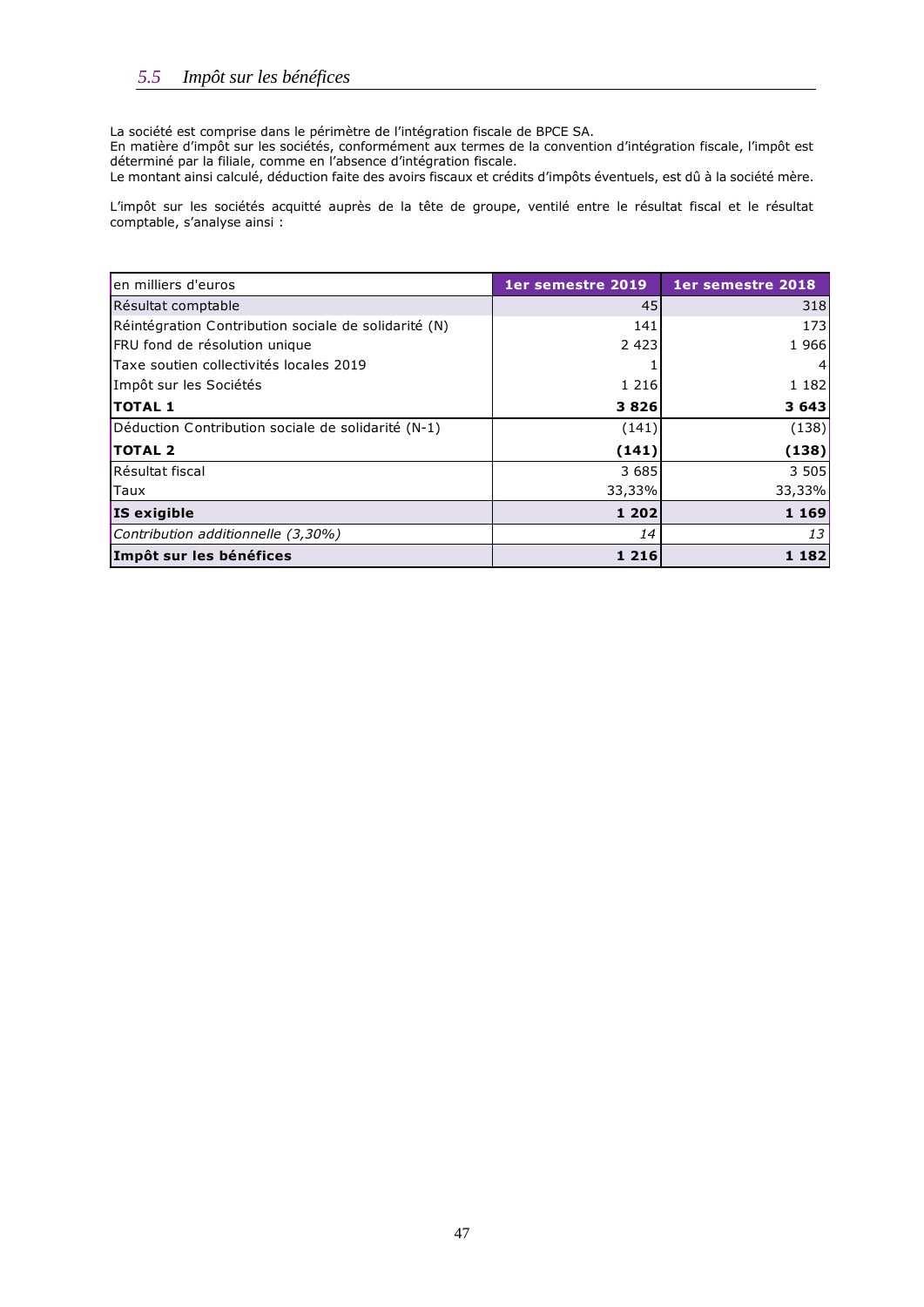# <span id="page-47-0"></span>**NOTE 6. TABLEAU DES FLUX DE TRESORERIE**

#### <span id="page-47-1"></span>*6.1 Principes*

Le tableau des flux de trésorerie analyse l'évolution de la trésorerie, provenant des opérations d'exploitation, d'investissement et de financement, entre deux périodes.

Le tableau des flux de trésorerie est présenté selon la recommandation 2004-R.03 du Conseil national de la comptabilité, relative au format des documents de synthèse des entreprises relevant du Comité consultatif de la législation et de la réglementation financières (CCLRF).

Il est établi selon la méthode indirecte. Le résultat de la période est retraité des éléments non monétaires : dotations aux amortissements des immobilisations corporelles et incorporelles, dotations nettes aux dépréciations, provisions, autres mouvements sans décaissement de trésorerie, comme les charges à payer et les produits à recevoir. Les flux de trésorerie liés aux opérations d'exploitation, d'investissement et de financement sont déterminés par différence entre les postes des comptes annuels de l'exercice précédent et de la période en cours.

Les opérations sur le capital sans flux de trésorerie ou sans incidence sur le résultat sont neutres : paiement du dividende en actions, dotation d'une provision par imputation sur le report à nouveau.

Les activités d'exploitation comprennent :

- l'émission de ressources à long terme non subordonnées ;
- le prêt de ces ressources à des établissements de crédit du Groupe BPCE ;
- la rémunération des titres d'investissement.

Les activités d'investissement correspondent à l'acquisition de titres d'investissement.

Les activités de financement correspondent à l'émission d'actions.

<span id="page-47-2"></span>La trésorerie est définie selon les normes du Conseil national de la comptabilité. Elle comprend les fonds en caisse et les dépôts à vue à la Banque de France, aux CCP et chez les établissements de crédit.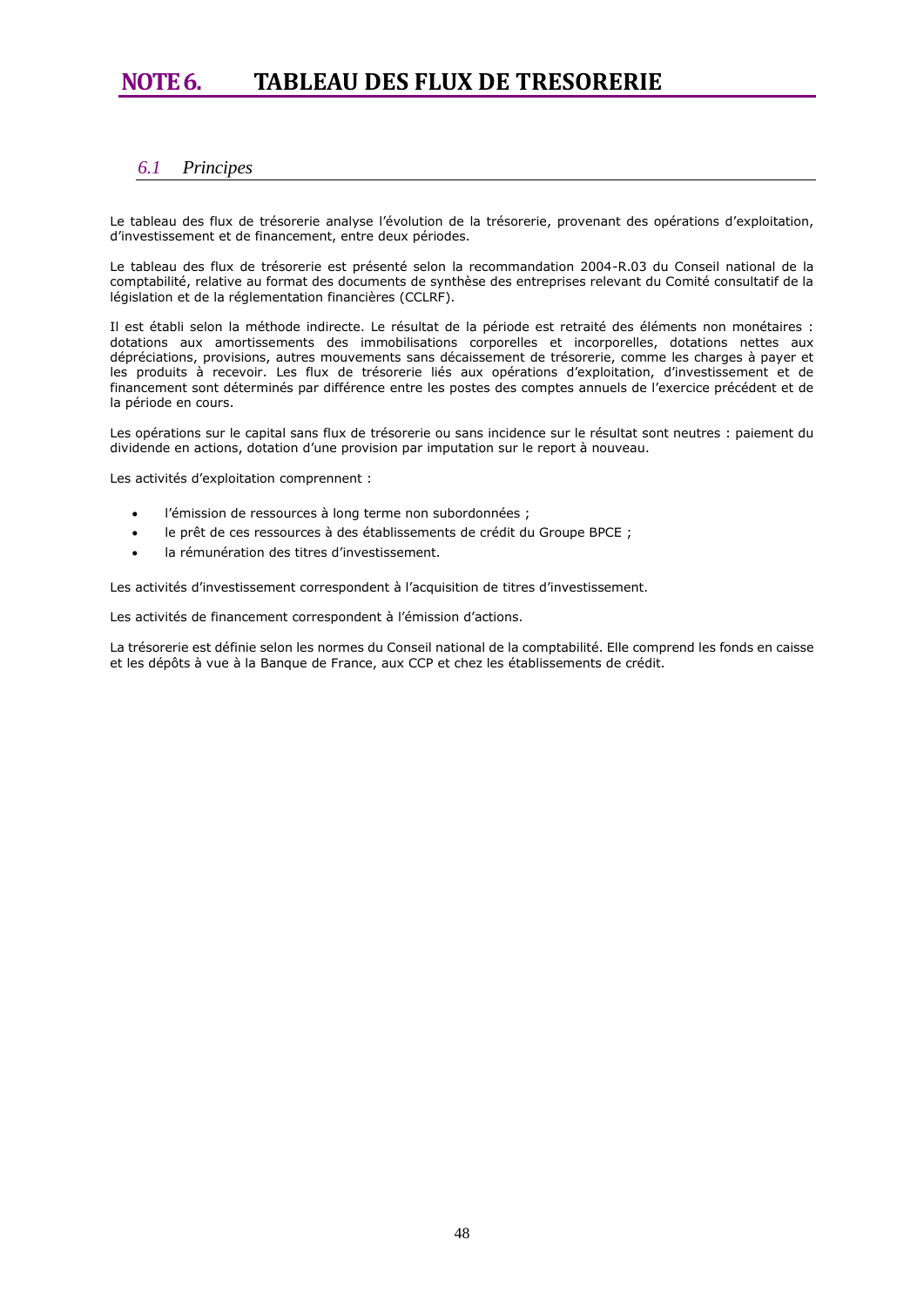| Tableau des flux de trésorerie en milliers d'euros                            | 30/06/2019     | 30/06/2018 31/12/2018 |            |
|-------------------------------------------------------------------------------|----------------|-----------------------|------------|
| <b>ACTIVITES D'EXPLOITATION</b>                                               |                |                       |            |
| Résultat de l'exercice                                                        | 45             | 318                   | 2995       |
| Retraitements du résultat, liés aux opérations d'exploitation                 |                |                       |            |
| Dotations aux amortissements des immobilisations corporelles et incorporelles |                |                       |            |
| Dotations nettes aux dépréciations/clientèle et établissements de crédit      |                |                       |            |
| Dotations nettes aux dépréciations/titres de placement                        |                |                       |            |
| Dotations nettes aux provisions/crédits                                       |                |                       |            |
| Gains nets sur la cession d'immobilisations                                   |                |                       |            |
| Autres mouvements sans décaissement de trésorerie                             | $-134$         | -8360                 | $-8518$    |
| Flux de trésorerie sur prêts aux établissements de crédit et à la clientèle   | $-2$ 142 209   | 2789366               | 1 005 085  |
| Flux de trésorerie sur titres de placement                                    |                |                       |            |
| Flux de trésorerie sur titres d'investissement                                | 5990           | 6003                  | 18         |
| Flux sur autres actifs                                                        | $-390$         | 24                    | $-19$      |
| Flux sur dettes/établissements de crédit et clientèle                         | 2 142 209      | $-2789366$            | $-1005085$ |
| Emissions nettes d'emprunts                                                   |                |                       |            |
| Flux sur autres passifs                                                       | -95            | -988                  | -924       |
| Trésorerie nette utilisée par les activités d'exploitation                    | 5416           | $-3003$               | -6 448     |
| <b>ACTIVITES D'INVESTISSEMENT</b>                                             |                |                       |            |
| Flux liés à la cession de :                                                   |                |                       |            |
| -Actifs financiers                                                            |                |                       | 11 741     |
| -Immobilisations corporelles et incorporelles                                 | 1 1 0 8        | 10614                 |            |
| Décaissements pour l'acquisition de :                                         |                |                       |            |
| -Actifs financiers                                                            |                |                       |            |
| -Immobilisations corporelles et incorporelles                                 |                |                       |            |
| Flux net provenant d'autres activités d'investissement                        |                |                       |            |
| Trésorerie nette utilisée par les activités d'investissement                  | 1 1 0 8        | 10614                 | 11741      |
|                                                                               |                |                       |            |
| <b>ACTIVITES DE FINANCEMENT</b>                                               |                |                       |            |
| Flux de trésorerie due à l'émission d'actions                                 |                |                       |            |
| Dividendes versés                                                             | $-2845$        | $-2942$               | $-2942$    |
| Emissions nettes de dettes subordonnées                                       |                |                       |            |
| Autres                                                                        |                |                       |            |
| Trésorerie nette due aux activités de financement                             | -2845          | $-2942$               | $-2942$    |
| <b>TOTAL ACTIVITES</b>                                                        | 3679           | 4669                  | 2351       |
| <b>VARIATION DE LA TRESORERIE NETTE</b>                                       | 3679           | 4669                  | 2351       |
| Trésorerie à l'ouverture                                                      | 228 675        | 226325                | 226325     |
| Trésorerie à la clôture                                                       | 232 354        | 230 994               | 228 675    |
| <b>Net</b>                                                                    | 3679           | 4669                  | 2350       |
| Caisse et banques centrales                                                   | $\overline{2}$ | 4                     | 3          |
| Opérations à vue avec les établissements de crédit                            | 232 352        | 230 990               | 228 672    |
| <b>TOTAL</b>                                                                  | 232 354        | 230 994               | 228 675    |
|                                                                               |                |                       |            |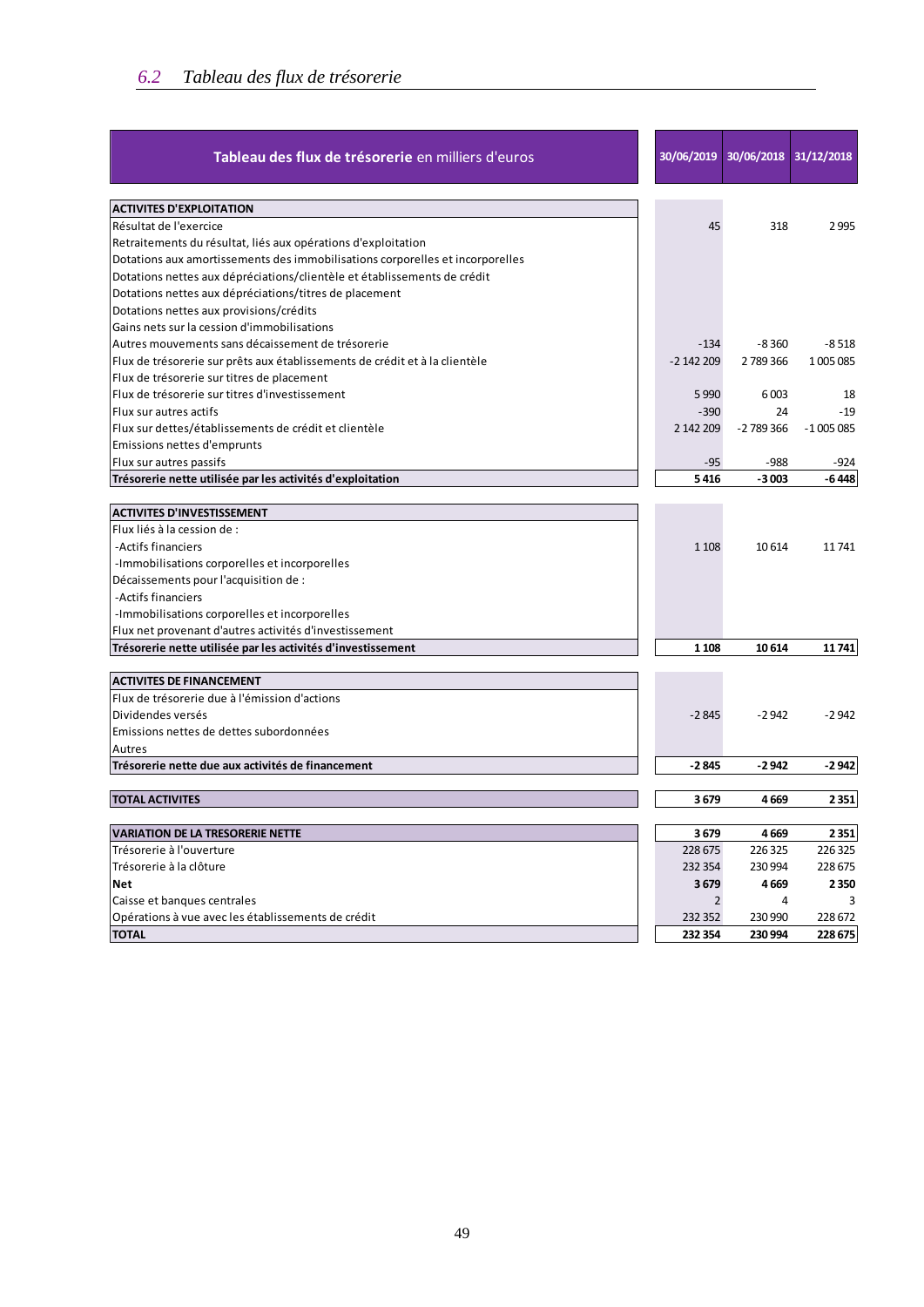



**KPMG S.A.** Tour Egho 2, avenue Gambetta CS 60055 92066 Paris La Défense Cedex

# **Rapport des commissaires aux comptes sur l'information financière semestrielle**

**Période du 1er janvier au 30 juin 2019**

Aux Actionnaires **BPCE SFH** 50 avenue Pierre Mendès France 75013 PARIS

En exécution de la mission qui nous a été confiée par votre assemblée générale et en application de l'article L. 451-1-2 III du Code monétaire et financier, nous avons procédé à :

- l'examen limité des comptes semestriels condensés de la société BPCE SFH, relatifs à la période du 1 er janvier au 30 juin 2019, tels qu'ils sont joints au présent rapport ;
- la vérification des informations données dans le rapport semestriel d'activité.

Ces comptes semestriels condensés ont été établis sous la responsabilité du conseil d'administration*.*  Il nous appartient, sur la base de notre examen limité, d'exprimer notre conclusion sur ces comptes.

#### **I - Conclusion sur les comptes**

Nous avons effectué notre examen limité selon les normes d'exercice professionnel applicables en France. Un examen limité consiste essentiellement à s'entretenir avec les membres de la direction en charge des aspects comptables et financiers et à mettre en œuvre des procédures analytiques. Ces travaux sont moins étendus que ceux requis pour un audit effectué selon les normes d'exercice professionnel applicables en France. En conséquence, l'assurance que les comptes, pris dans leur ensemble, ne comportent pas d'anomalies significatives, obtenue dans le cadre d'un examen limité est une assurance modérée, moins élevée que celle obtenue dans le cadre d'un audit.

Sur la base de notre examen limité, nous n'avons pas relevé d'anomalies significatives de nature à remettre en cause la conformité des comptes semestriels condensés avec les règles et principes comptables français.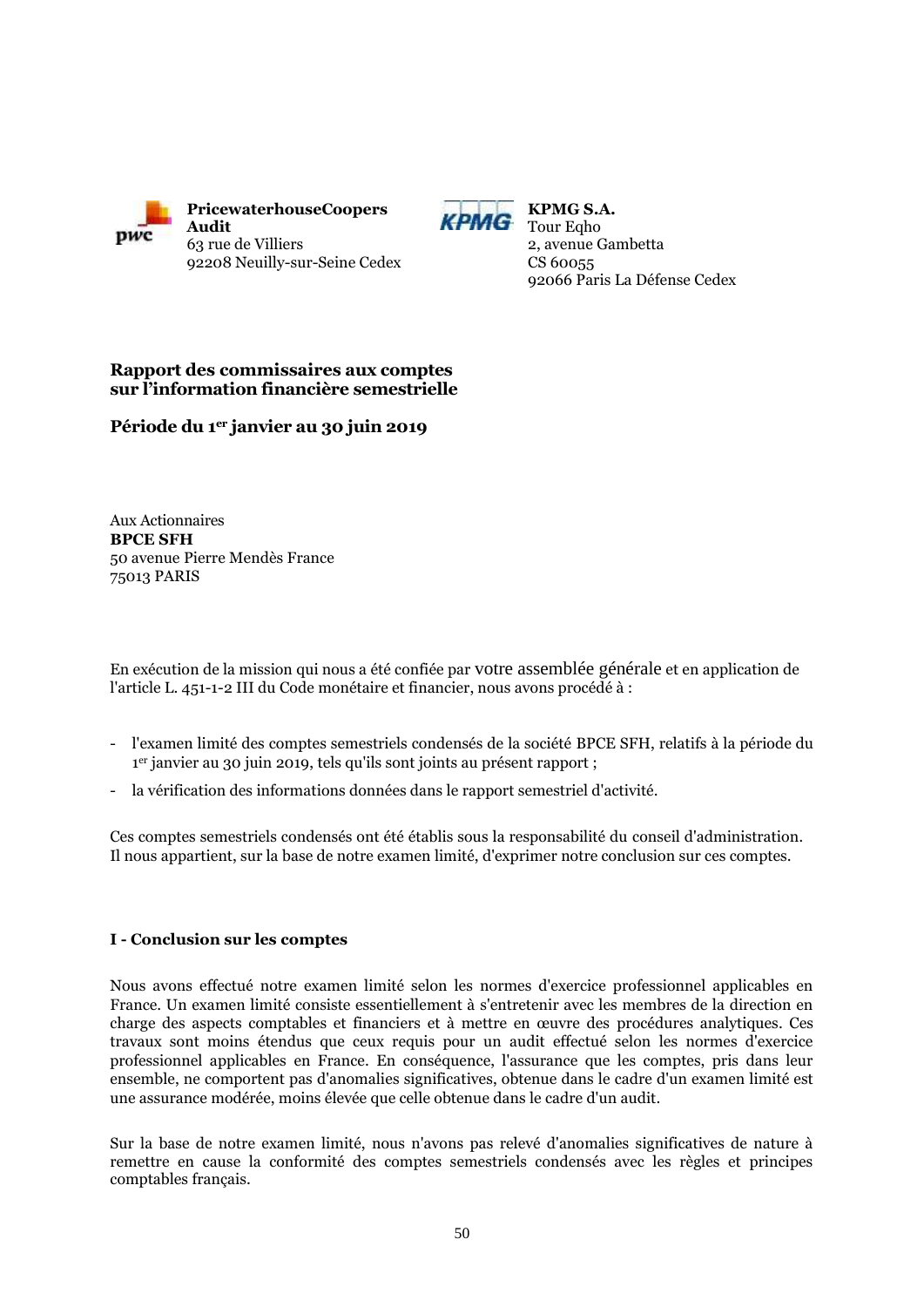#### **II - Vérification spécifique**

Nous avons également procédé à la vérification des informations données dans le rapport semestriel d'activité commentant les comptes semestriels condensés sur lesquels a porté notre examen limité. Nous n'avons pas d'observation à formuler sur leur sincérité et leur concordance avec les comptes semestriels condensés.

Fait à Paris La Défense et Neuilly-sur-Seine, le 27 septembre 2019

Les commissaires aux comptes

**KPMG S.A. PricewaterhouseCoopers Audit**

Marie-Christine Jolys *Associée*

Nicolas Montillot  *Associé*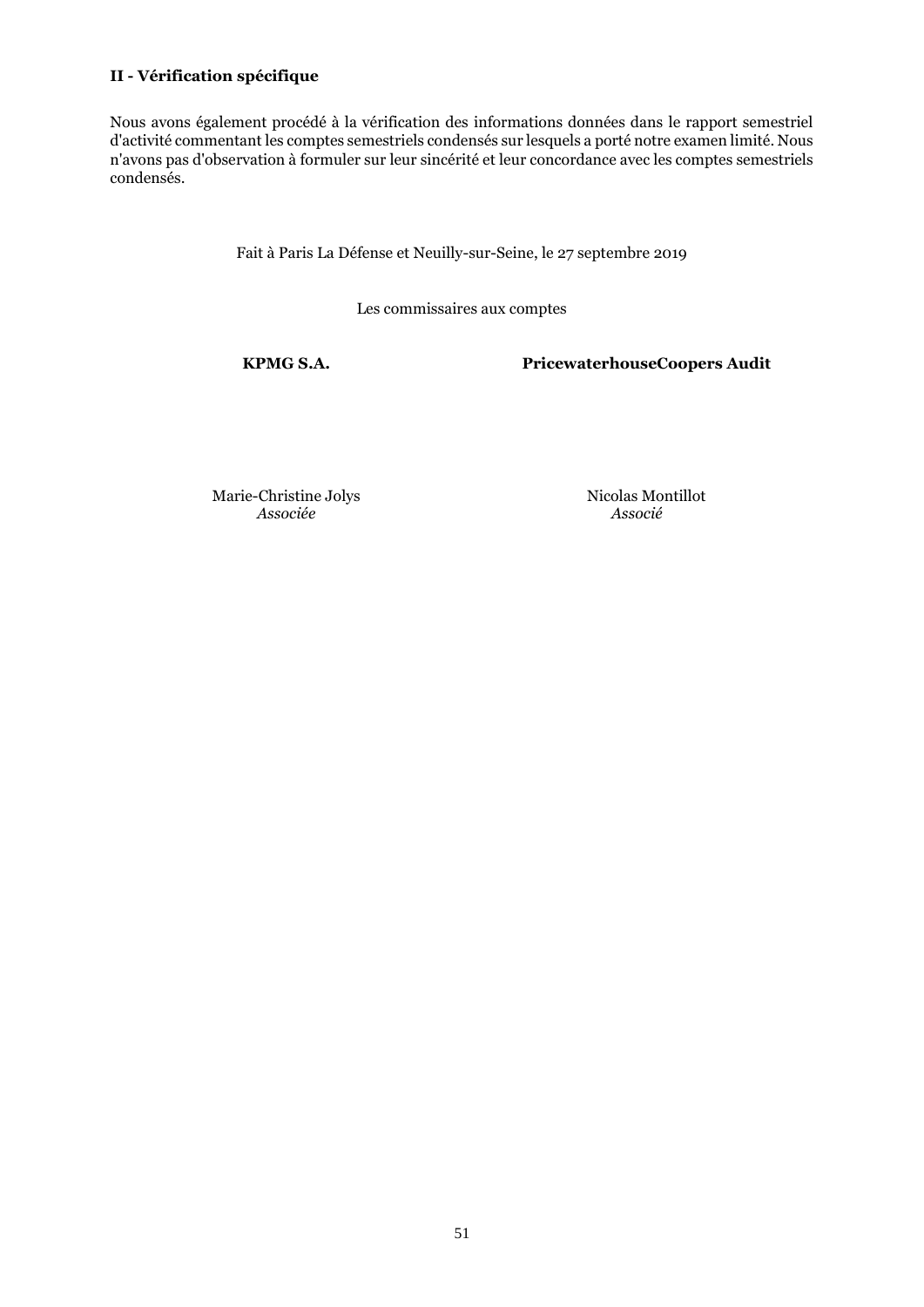

# Société Anonyme à Conseil d'Administration Au capital de 600.000.000 euros Siège social : 50 avenue Pierre Mendès France – 75013 PARIS 501 682 033 RCS PARIS

# **PERSONNE RESPONSABLE DU RAPPORT FINANCIER SEMESTRIEL DE BPCE SFH COMPTES AU 30 JUIN 2019**

M. Roland CHARBONNEL, Directeur Général de BPCE SFH

# ATTESTATION DU RESPONSABLE

J'atteste, après avoir pris toute mesure raisonnable à cet effet, que les informations contenues dans ce présent rapport sont, à ma connaissance, conformes à la réalité et ne comportent pas d'omission de nature à en altérer la portée.

J'atteste, à ma connaissance, que les comptes sont établis conformément aux normes comptables applicables et donnent une image fidèle du patrimoine, de la situation financière et du résultat de la Société, et que le rapport de gestion présente un tableau fidèle de l'évolution des affaires, des résultats et de la situation financière de la Société, ainsi qu'une description des principaux risques et incertitudes auxquels elle est confrontée.

Les comptes semestriels de la Société relatifs au premier semestre 2019 ont fait l'objet d'un rapport des contrôleurs légaux figurant dans le présent rapport.

Fait à Paris, le 27 septembre 2019

Roland CHARBONNEL Directeur Général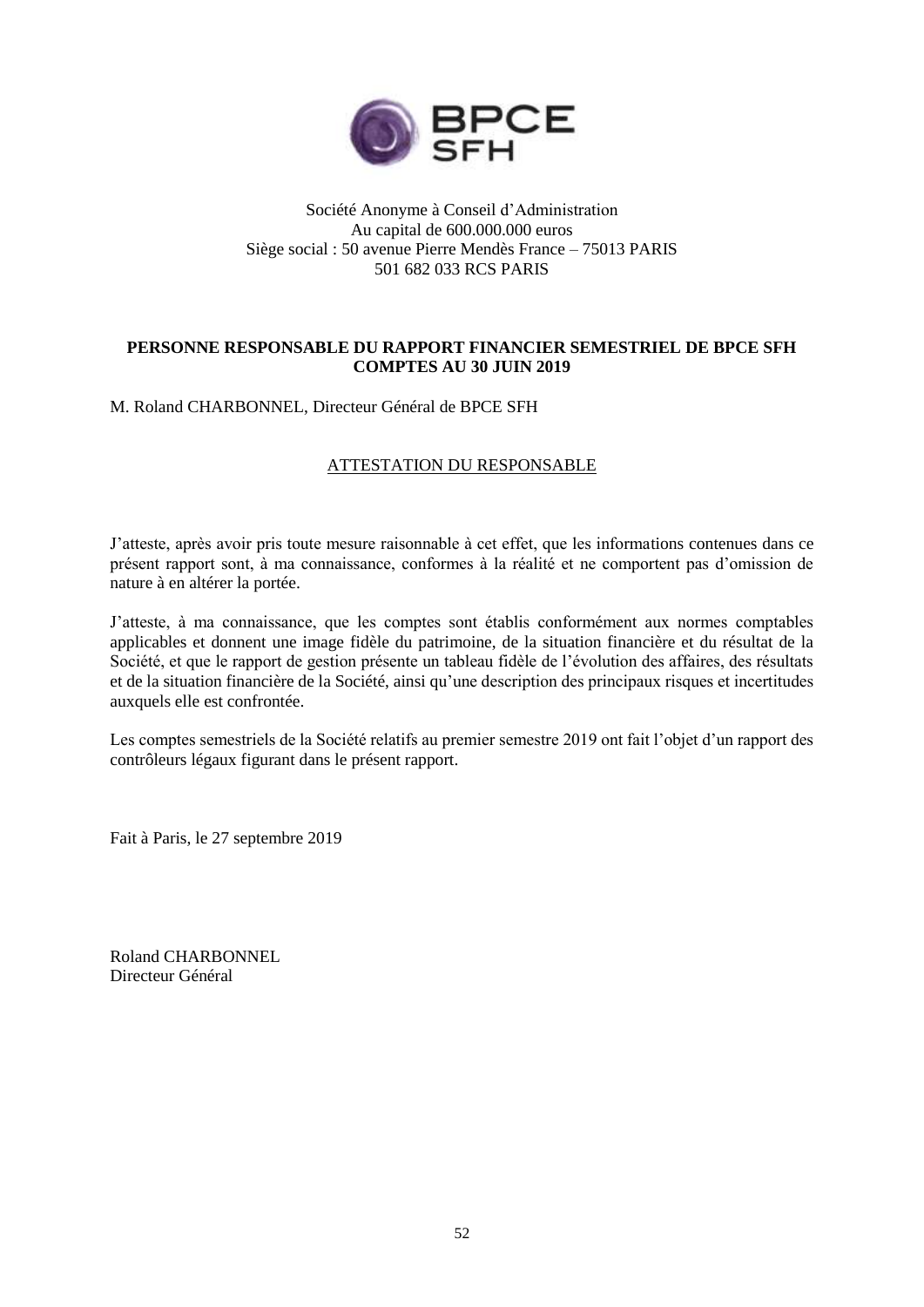#### **FORM OF FINAL TERMS 2**

<span id="page-52-0"></span>**1.** On page 182 of the Base Prospectus, the section "*Description of the nature of any qualifications in the audit report on the historical financial information*" set out in Element B.10 is updated and completed with the following information:

| <b>B.10</b> | Description of the<br>nature of any<br>qualifications in the<br>audit report on the<br>historical financial<br>information | The statutory auditors' report related to the financial statements of the<br>Issuer for the half year ended 30 June 2019 does not contain any<br>qualifications. |
|-------------|----------------------------------------------------------------------------------------------------------------------------|------------------------------------------------------------------------------------------------------------------------------------------------------------------|
|-------------|----------------------------------------------------------------------------------------------------------------------------|------------------------------------------------------------------------------------------------------------------------------------------------------------------|

**2.** On page 183 of the Base Prospectus, the section "*Selected financial information*" set out in Element B.12 is deleted in its entirety and replaced with the following information:

| <b>Balance</b> sheet<br>(in thousands of euros) | 31/12/2017                                                                                                                                                                                                                                                          |                  |
|-------------------------------------------------|---------------------------------------------------------------------------------------------------------------------------------------------------------------------------------------------------------------------------------------------------------------------|------------------|
|                                                 |                                                                                                                                                                                                                                                                     | 31/12/2018       |
|                                                 |                                                                                                                                                                                                                                                                     |                  |
| Receivables due from credit<br>institutions     | 25,296,945                                                                                                                                                                                                                                                          | 24,371,249       |
| Bonds and other fixed assets                    | 414,301                                                                                                                                                                                                                                                             | 412,066          |
|                                                 | 25,879,076                                                                                                                                                                                                                                                          | 24,926,285       |
|                                                 | 23,249,498                                                                                                                                                                                                                                                          | 23,491,516       |
|                                                 |                                                                                                                                                                                                                                                                     | 641,463          |
|                                                 | 25,879,076                                                                                                                                                                                                                                                          | 24,926,285       |
|                                                 |                                                                                                                                                                                                                                                                     |                  |
|                                                 | 31/12/2017                                                                                                                                                                                                                                                          | 31/12/2018       |
|                                                 |                                                                                                                                                                                                                                                                     |                  |
|                                                 | 8,616                                                                                                                                                                                                                                                               | 8,801            |
|                                                 | 5,532                                                                                                                                                                                                                                                               | 5,523            |
|                                                 | 5,532                                                                                                                                                                                                                                                               | 5,523            |
|                                                 | 5,532                                                                                                                                                                                                                                                               | 5,523            |
|                                                 |                                                                                                                                                                                                                                                                     | 2,995            |
|                                                 | Total assets<br>Debt securities<br>Shareholder's equity (before<br>"FRBG")<br><b>Total liabilities</b><br><b>Income statement</b><br>(in thousands of euros)<br>Net banking income<br>Gross operating income<br>Operating income<br>Income before tax<br>Net income | 641,410<br>3,097 |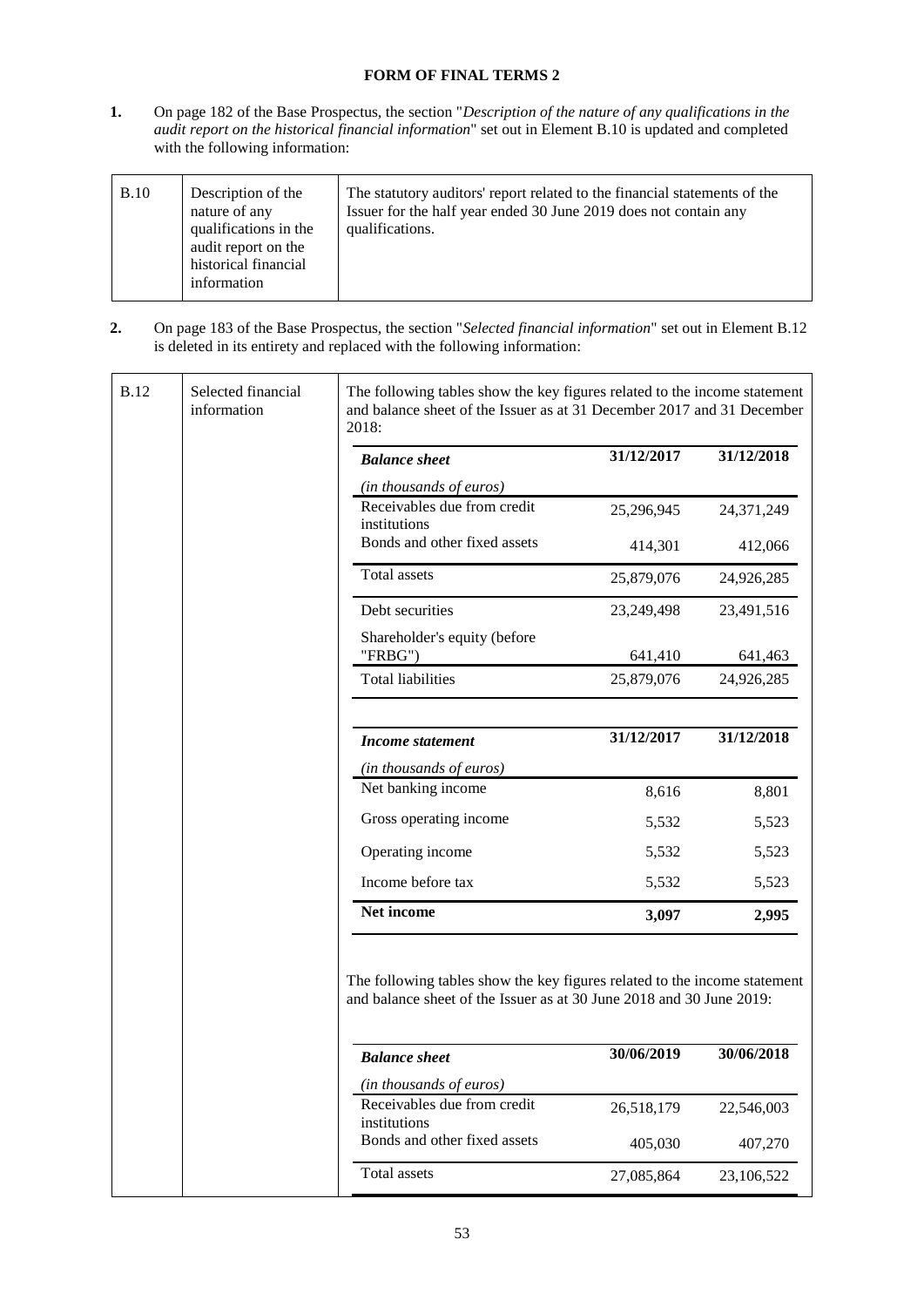| Debt securities                         | 26,284,892 | 22,314,202 |
|-----------------------------------------|------------|------------|
| Shareholder's equity (before<br>"FRBG") | 638,662    | 638,786    |
| Total liabilities                       | 27,085,864 | 23,106,522 |
| Income statement                        | 30/06/2019 | 30/06/2018 |
| (in thousands of euros)                 |            |            |
| Net banking income                      | 4,399      | 4,248      |
| Gross operating income                  | 1,261      | 1,500      |
| Operating income                        | 1,261      | 1,500      |
| Income before tax                       | 1,261      | 1,500      |
| Net income                              | 45         | 318        |

**3.** On page 196 of the Base Prospectus, the section "*Description de la nature des éventuelles réserves sur les informations historiques contenues dans le rapport d'audit*" set out in Element B.10 is updated and completed with the following information:

| B.10 | Description de la<br>nature des éventuelles<br>réserves sur les<br>informations<br>historiques contenues<br>dans le rapport<br>d'audit | Le rapport des commissaires aux comptes relatifs aux comptes sociaux de<br>l'Emetteur pour le semestre arrêté le 30 juin 2019 ne contient aucune<br>réserve. |
|------|----------------------------------------------------------------------------------------------------------------------------------------|--------------------------------------------------------------------------------------------------------------------------------------------------------------|
|------|----------------------------------------------------------------------------------------------------------------------------------------|--------------------------------------------------------------------------------------------------------------------------------------------------------------|

**4.** On page 196 of the Base Prospectus, the section "*Informations financières historiques sélectionnées*" set out in Element B.12 is deleted in its entirety and replaced with the following information:

| <b>B.12</b> | <b>Informations</b><br>financières<br>historiques<br>sélectionnées | Les tableaux ci-dessous indiquent les chiffres clés relatifs au compte de<br>résultat et au bilan de l'Emetteur au 31 décembre 2017 et au<br>31 décembre 2018 : |                       |                       |
|-------------|--------------------------------------------------------------------|-----------------------------------------------------------------------------------------------------------------------------------------------------------------|-----------------------|-----------------------|
|             |                                                                    | <b>Bilan</b>                                                                                                                                                    | 31/12/2017            | 31/12/2018            |
|             |                                                                    | (en milliers d'euros)<br>Créances sur les établissements<br>de crédit<br>Obligations et autres titres à<br>revenu fixe                                          | 25.296.945<br>414.301 | 24.371.249<br>412.066 |
|             |                                                                    | Total de l'actif                                                                                                                                                | 25.879.076            | 24.926.285            |
|             |                                                                    | Dettes représentées par un titre<br>Capitaux propres (hors "FRBG")                                                                                              | 23.249.498<br>641.410 | 23.491.516<br>641.463 |
|             |                                                                    | Total du passif                                                                                                                                                 | 25.879.076            | 24.926.285            |
|             |                                                                    |                                                                                                                                                                 |                       |                       |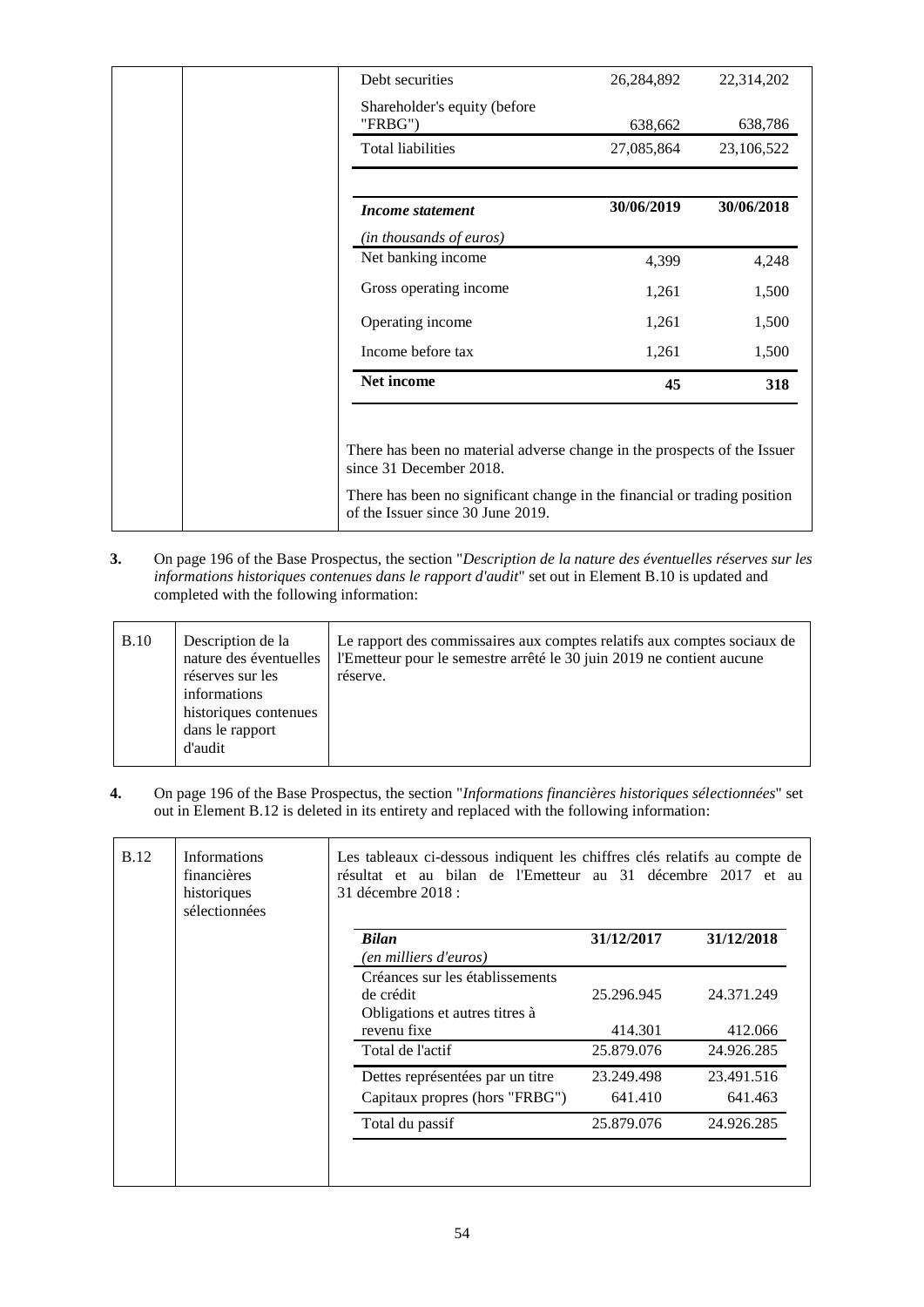| Compte de résultat                                                                                                                                   | 31/12/2017 | 31/12/2018 |
|------------------------------------------------------------------------------------------------------------------------------------------------------|------------|------------|
| (en milliers d'euros)                                                                                                                                |            |            |
| Produit net bancaire                                                                                                                                 | 8.616      | 8.801      |
| Résultat brut d'exploitation                                                                                                                         | 5.532      | 5.523      |
| Résultat d'exploitation                                                                                                                              | 5.532      | 5.523      |
| Résultat courant avant impôt                                                                                                                         | 5.532      | 5.523      |
| Résultat net                                                                                                                                         | 3.097      | 2.995      |
| Les tableaux ci-dessous indiquent les chiffres clés relatifs au compte de<br>résultat et au bilan de l'Emetteur au 30 juin 2018 et au 30 juin 2019 : |            |            |
| <b>Bilan</b>                                                                                                                                         | 30/06/2019 | 30/06/2018 |
| (en milliers d'euros)                                                                                                                                |            |            |
| Créances sur les établissements<br>de crédit                                                                                                         | 26.518.179 | 22.546.003 |
| Obligations et autres titres à                                                                                                                       |            |            |
| revenu fixe                                                                                                                                          | 405.030    | 407.270    |
| Total de l'actif                                                                                                                                     | 27.085.864 | 23.106.522 |
| Dettes représentées par un titre                                                                                                                     | 26.284.892 | 22,314,202 |
|                                                                                                                                                      | 638.662    | 638.786    |
| Capitaux propres (hors "FRBG")                                                                                                                       |            |            |
| Total du passif                                                                                                                                      | 27.085.864 | 23.106.522 |
| Compte de résultat<br>(en milliers d'euros)                                                                                                          | 30/06/2019 | 30/06/2018 |
| Produit net bancaire                                                                                                                                 | 4.399      | 4.248      |
| Résultat brut d'exploitation                                                                                                                         | 1.261      | 1.500      |
| Résultat d'exploitation                                                                                                                              | 1.261      | 1.500      |
| Résultat courant avant impôt                                                                                                                         | 1.261      | 1.500      |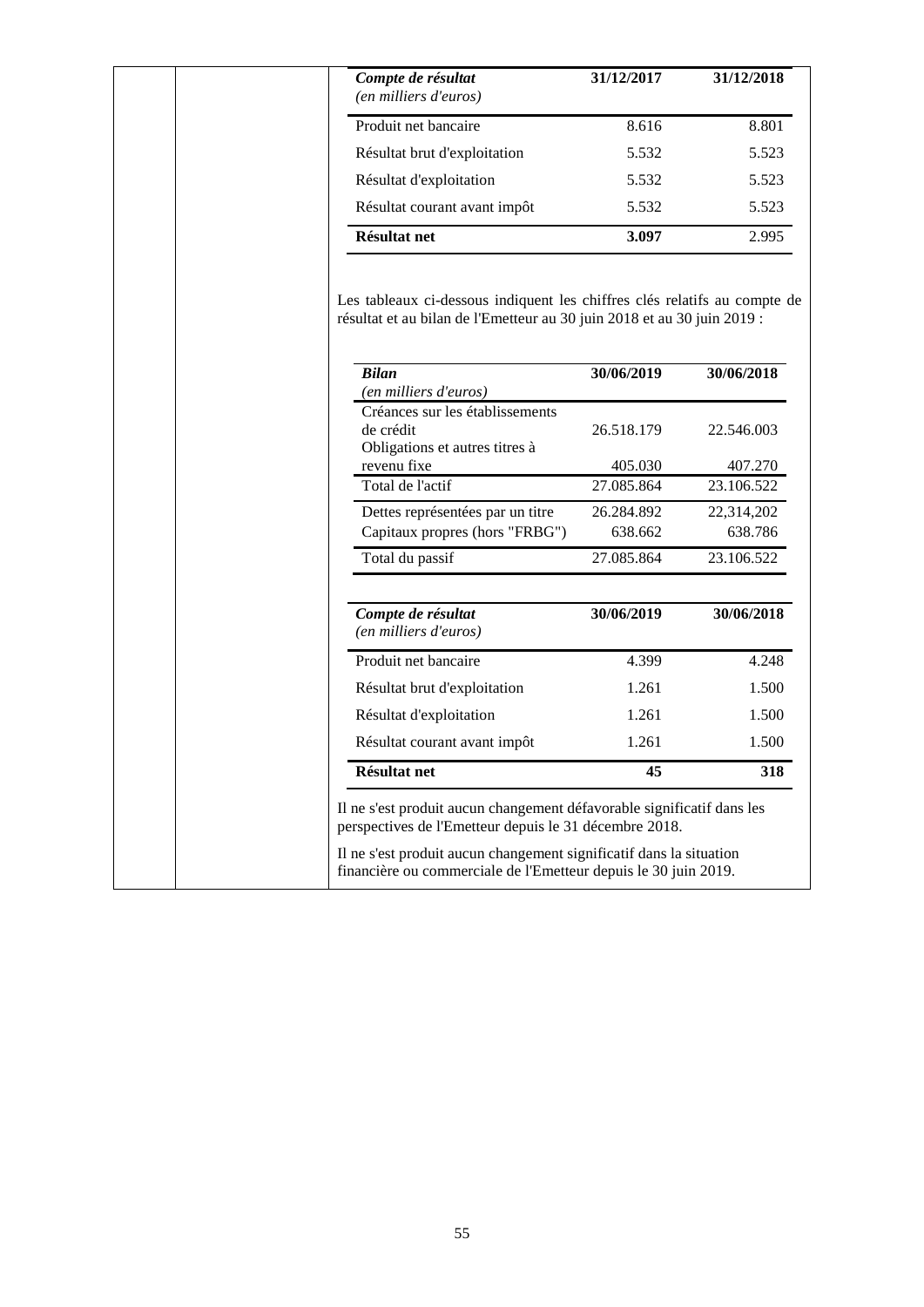#### **SUBSCRIPTION AND SALE**

<span id="page-55-0"></span>The paragraph "France" of the section entitled "Subscription and sale" on page 217 of the Base Prospectus is deleted and replaced as follows:

#### "**France**

Each of the Dealers and the Issuer has represented and agreed that it has not offered or sold and will not offer or sell, directly or indirectly, Notes to the public in France and it has not distributed or caused to be distributed and will not distribute or cause to be distributed to the public in France, the Base Prospectus, the relevant Final Terms or any other offering material relating to the Notes, except (a) to qualified investors (*investisseurs qualifiés*) in the context of an offer exempted from the obligation to publish a prospectus and/or (b) if applicable, in the period beginning and ending on the dates specified for such purpose in the Final Terms relating to such Notes under "Nonexempt Offer" in section 11 of Part B and provided that the Final Terms have been duly published and specify that offers may be made to the public in France, all in accordance with the regulation (EU) 2017/1129 of the European Parliament and of the Council of 14 June 2017 on the prospectus to be published when securities are offered to the public or admitted to trading on a regulated market (the "**Prospectus Regulation**") and any applicable French law and regulation."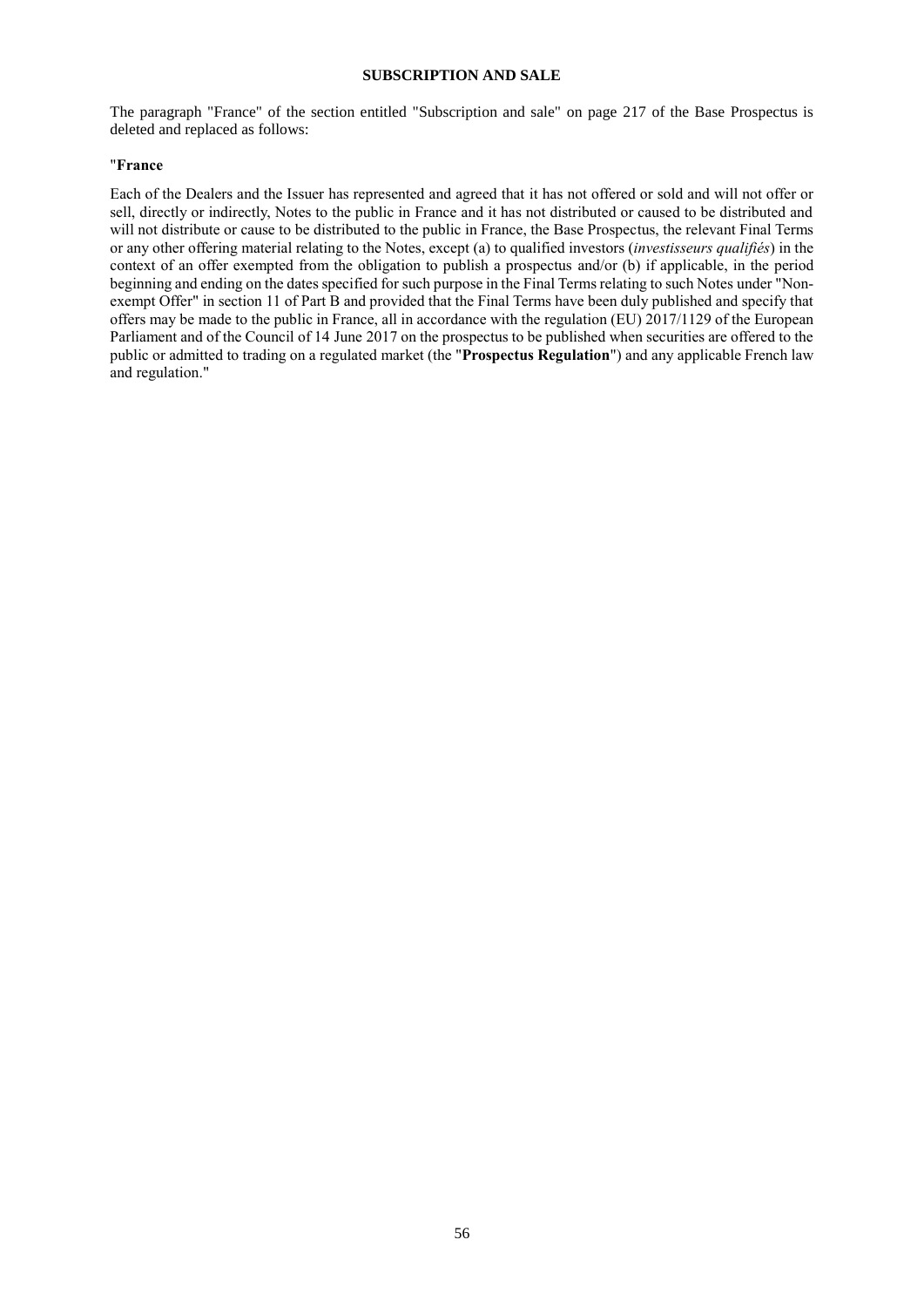#### **GENERAL INFORMATION**

<span id="page-56-0"></span>On page 219 of the Base Prospectus, paragraph 3 is deleted and replaced with the following paragraph:

"(3) There has been no significant change in the financial or trading position of the Issuer since 30 June 2019. There has been no material adverse change in the prospects of the Issuer since 31 December 2018."